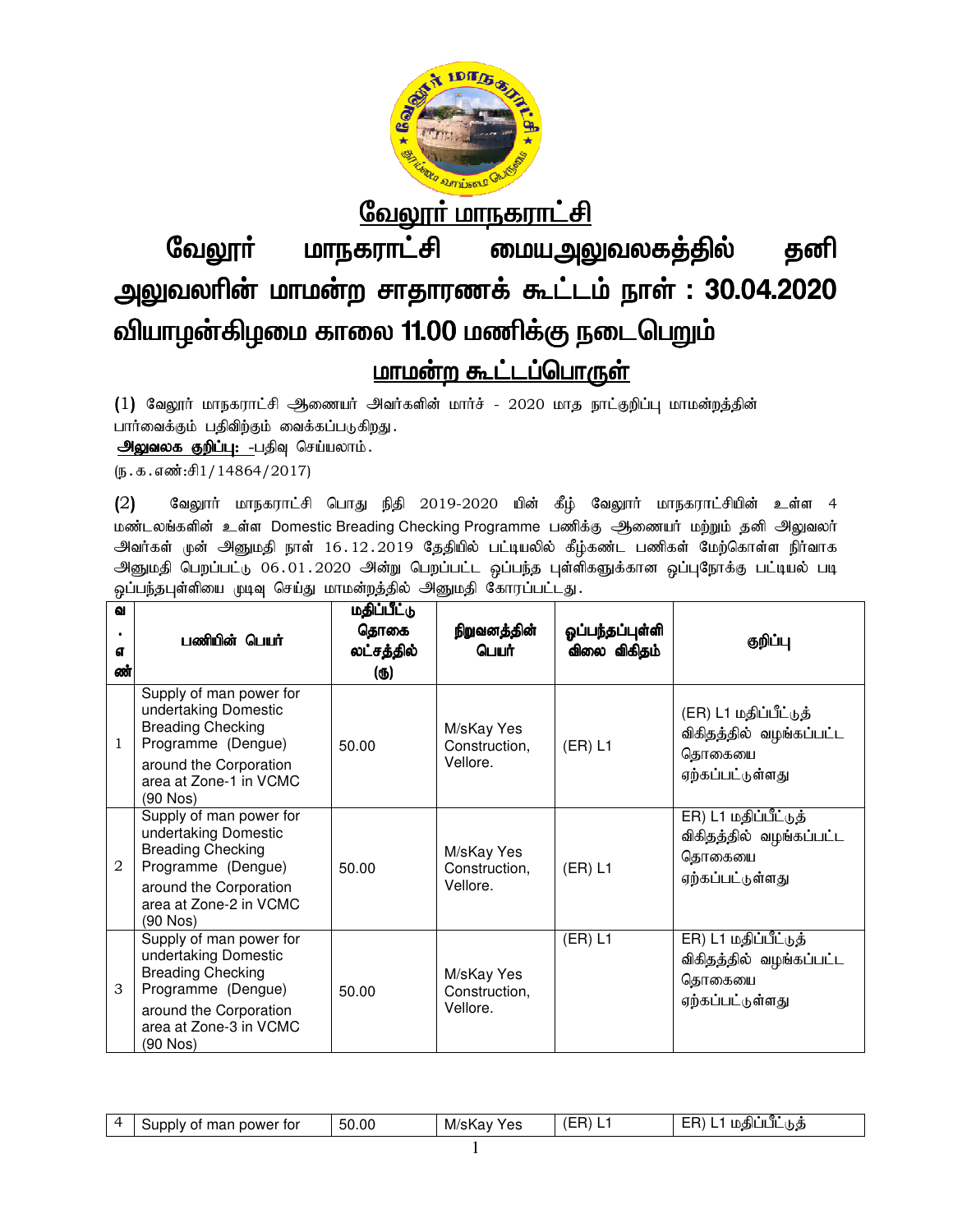| undertaking Domestic     | Construction, | விகிதத்தில் வழங்கப்பட்ட |
|--------------------------|---------------|-------------------------|
| <b>Breading Checking</b> | Vellore.      | கொகையை                  |
| Programme (Dengue)       |               | ஏற்கப்பட்டுள்ளது        |
| around the Corporation   |               |                         |
| area at Zone-4 in VCMC   |               |                         |
| $(90$ Nos $)$            |               |                         |

மேற்படி பட்டியலில் கண்ட பணிக்கு சமர்ப்பிக்கப்பட்டுள்ள ஒப்பந்தப்புள்ளி குறைந்த ஒப்பந்தப்புள்ளி விகிதத்தில் ஒப்பந்தப்புள்ளி அளித்த M/s.Kay Yes Construction, Vellore. வ.எண்1ல் L1-(ER) வ.எண்2ல் L1-(ER) வ.எண்3ல் L1-(ER) வ.எண்4ல் L1-(ER) நிறுவனத்தில் விலைப்புள்ளியில் பட்டியல் கண்ட பணிகளுக்கு 10.01.2020யில் அன்று பணி உத்தரவு வழங்கப்பட்டதையும் மாமன்ற தீர்மான எண் 20 நாள் 31.01.2020யில் நடைபெற்ற மாமன்ற கூட்டத்தில் அனுமதி பெறப்பட்டது.

ஒப்பந்த புள்ளி அறிக்கையில் Section 2 Instruction to bidders S.No.23யில் மேற்படி பணிக்கு சுகாதார நல அலுவலர் தற்ச்சமையம் ஒப்பந்த புள்ளி அடிப்படையில் நடைபெறும் பணி திருப்திகரமாக இருக்கும் தருவாயில் 2020-2021ஆம் ஆண்டு முன்தைய ஆண்டுக்கு ஒப்பந்த செலவின் 5% அதிகப்புடன் நீட்டிக்கப்படவும் மற்றம் 2021-2022<del>ூ</del>)ம் ஆண்டுக்கு நீட்டிப்பாக இருக்க வேண்டும் ஆண்டுக்கான அடிப்படையில் ஆண்டுக்கான ஒப்பந்தப்புள்ளி 5% அதிகரிப்புடன் 2020-2021யில் இருந்து வழங்கலாம் என பார்வைக்கு சமர்ப்பிக்கப்படுகிறது.

M/sKay Yes Construction, Vellore, நிறுவனத்தில் ஓப்பந்தப்புள்ளி பெறப்பட்ட தேதியில் இருந்த விலைவிகிதம் ரு388/- ஒரு நாள் ஒன்றுக்கு ஒரு நபர்க்கு வழங்கப்பட்டுள்ள அதே விகிதத்தில் மேலும் .<br>இரண்டு அண்டுகளுக்கு பணிகள் மேற்கொள்வதாக மேற்படி நிறுவனம் சம்மதம் கடிதம் வழங்கப்பட்டுள்ளதை ஏற்று, தற்ச்சமையம் நடைபெறும் பணி முடிவடையும் தேதியில் இருந்து மேலும் தொடர்ந்து இரண்டு ஆண்டுகளில் தற்சமையம் உள்ள விலை விகிதம் மதிப்பில் தொடர்ந்து பணி மேற்கொள்ள அனுமதிக்கலாம்.

மேலும் ஒப்பந்த நிபந்தனையில் ஆண்டு வாரியாக கூடுதல் 5% வழங்கப்பட்டிருந்தும் மாநகராட்சி நிறுவாகம் ஒப்பந்த விலைப்புள்ளி ரு.388யில் வழங்குவதால் மாநகராட்சி மேலும் இரண்டு ஆண்டுக்கு நீடிப்பில் மதிப்பீடு விலை உயர்வு தவிர்பதால் மாநகராட்சிக்கு கூடுதல் செலவின லாபதொகை குறைக்கப்பட்டுள்ளதை மாமன்றத்தில் பதிவு செய்து அனுமதி பெறலாம்.

#### அலுவலக குறிப்பு:

- 1. khkd;wj;jpd; ghh;itf;F itf;fg;gl;Ls;s ng;bghUs; khkd;wj;jpy; gjpt[ bra;ayhk;.
- 2. ng;gzpf;fhd brytpdj; bjhifia bghJ epjpapy; jw;bghGJ (DBC) Koaila[k; Bjjpapy; இருந்து தொடர்ந்து 2 ஆண்டிற்க்கான செலவின தொகைக்கு நிர்வாக அனுமதியும் மற்றும் மாத வாரியாக பட்டியல் தொகை வழங்கும் மாமன்ற அனுமதி வழங்கலாம்.
- 3. மேற்படி 4 மண்டல DBC பணிகள் ஒப்பந்தப்புள்ளி பெறப்பட்ட M/sKay Yes Construction, Vellore. நிறுவனத்தின் பணி முடிவடையும் தேதியில் இருந்து மேற்ப்படி விலை விகிதப்படி தொடந்து இரண்டு ஆண்டுகளுக்கு நீடிப்பு செய்ய மாமன்றம் அனுமதி வழங்கலாம்.

#### (ந.க.எண்:H1/4270/20)

(3) வேலூா் மாநகராட்சி பொது நிதி 2019-2020 யின் கீழ் வேலூா் மாநகராட்சியின் உள்ள 4 மண்டலங்களின் உள்ள நுண் உரமாக்கும் மையங்களில் வரும் திடக்கழிவுகளை தரம் பிரித்தல் மற்றும் உரம்மாக்குதல் பணிக்கு ஆணையர் மற்றம் தனி அலுவலர் அவர்கள் முன் அனுமதி நாள் 09.01.2020 தேதியில் பட்டியலில் கீழ்கண்ட பணிகள் மேற்கொள்ள நிர்வாக அனுமதி பெறப்பட்டு 31.01.2020 அன்று பெறப்பட்ட ஒப்புநோக்கு பட்டியல் படி விலைப்புள்ளிகள் 31.01.2020 அன்று திறக்கப்பட்ட ஒப்பந்தப்புள்ளியில் மதிப்பீட்டு விட குறைந்த ஒப்பந்தப்புள்ளி விகிதத்தில் ஒப்பந்தப்புள்ளியை முடிவு செய்து மாமன்றத்தில் அனுமதி கோரப்பட்டது.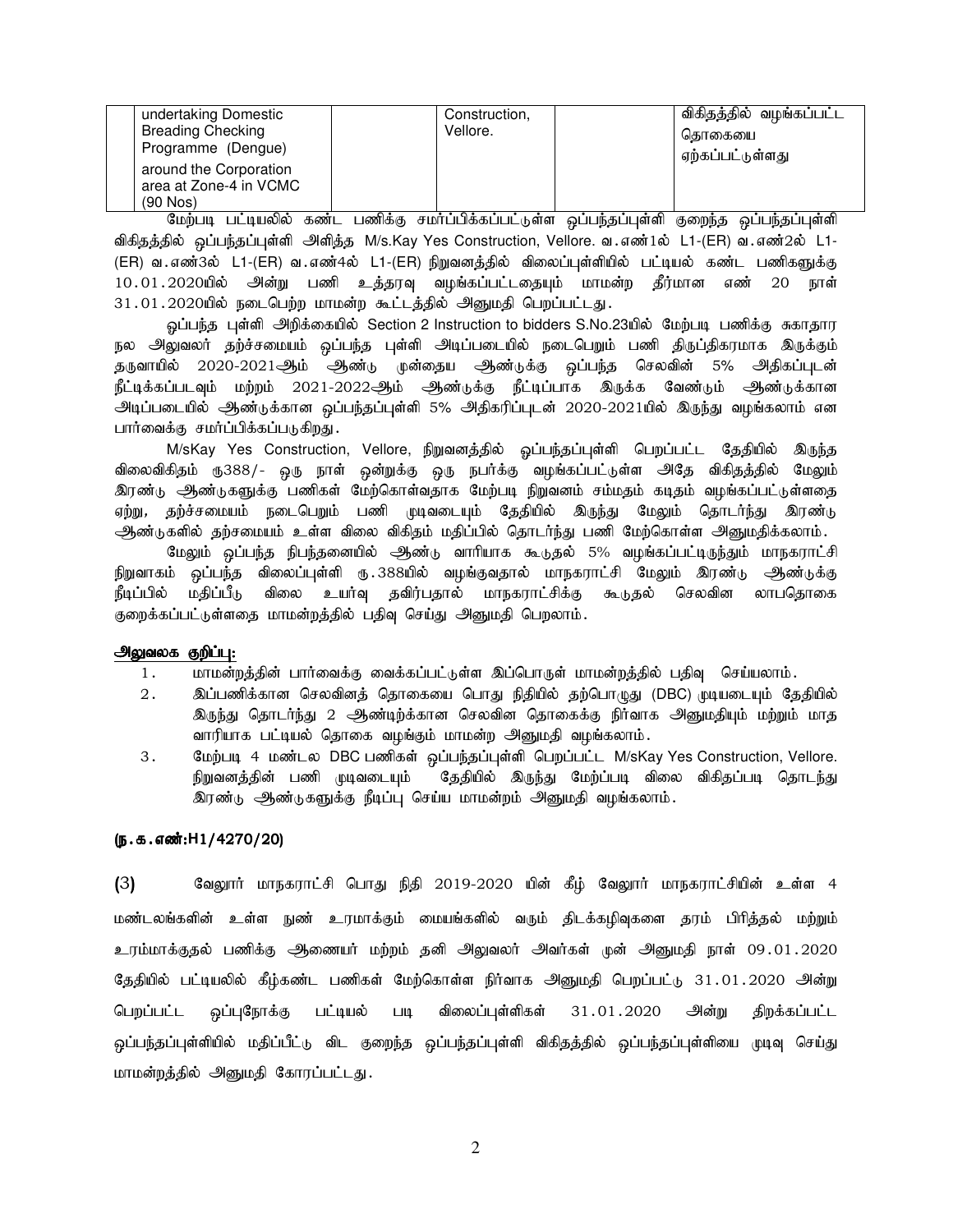| வ.<br>đ<br>ண்  | பணியின் பெயர்                                                                                                         | மதிப்பீட்டு<br>தொகை<br>லட்சத்தில்<br>(ரு) | நிறுவனத்தின்<br>பெயர்                   | ஓப்பந்தப்புள்ளி<br>விலை விகிதம் | குறிப்பு                                                                                     |
|----------------|-----------------------------------------------------------------------------------------------------------------------|-------------------------------------------|-----------------------------------------|---------------------------------|----------------------------------------------------------------------------------------------|
| 1              | Supply of man power for<br><b>Micro Compost Centers</b><br>(MCC) in Corporation<br>area at Zone-1 in VCMC<br>(90 Nos) | 50.00                                     | M/sKay Yes<br>Construction,<br>Vellore. | $(-0.03 % L1)$                  | (-0.03 % L1) மதிப்பீட்டுத்<br>தொகையைவிட குறைவாக<br>கொடுக்கப்பட்டுள்ளதால்<br>ஏற்கப்பட்டுள்ளது |
| $\mathfrak{D}$ | Supply of man power for<br><b>Micro Compost Centers</b><br>(MCC) in Corporation<br>area at Zone-2 in VCMC<br>(90 Nos) | 50.00                                     | M/sKay Yes<br>Construction,<br>Vellore. | $(-0.03 % L1)$                  | (-0.03 % L1) மதிப்பீட்டுத்<br>தொகையைவிட குறைவாக<br>கொடுக்கப்பட்டுள்ளதால்<br>ஏற்கப்பட்டுள்ளது |
| 3              | Supply of man power for<br><b>Micro Compost Centers</b><br>(MCC) in Corporation<br>area at Zone-3 in VCMC<br>(90 Nos) | 50.00                                     | M/sKay Yes<br>Construction,<br>Vellore. | $(-0.03 % L1)$                  | (-0.03 % L1) மதிப்பீட்டுத்<br>தொகையைவிட குறைவாக<br>கொடுக்கப்பட்டுள்ளதால்<br>ஏற்கப்பட்டுள்ளது |
| 4              | Supply of man power for<br><b>Micro Compost Centers</b><br>(MCC) in Corporation<br>area at Zone-4 in VCMC<br>(90 Nos) | 50.00                                     | M/sKay Yes<br>Construction,<br>Vellore. | $(-0.03 % L1)$                  | (-0.03 % L1) மதிப்பீட்டுத்<br>தொகையைவிட குறைவாக<br>கொடுக்கப்பட்டுள்ளதால்<br>ஏற்கப்பட்டுள்ளது |

மேற்படி பட்டியலில் கண்ட பணிக்கு சமா்ப்பிக்கப்பட்டுள்ள ஒப்பந்தப்புள்ளி குறைந்த ஒப்பந்தப்புள்ளி விகிதத்தில் ஒப்பந்தப்புள்ளி அளித்த M/s.Kay Yes Construction, Vellore. வ .எண்1ல் (L1) -0.03% வ .எண்2ல் (L1) -0.03% வ.எண்3ல் (L1) -0.03% வ.எண்4ல் (L1) -0.03% நிறுவனத்தில் விலைப்புள்ளியில் பட்டியல் கண்ட பணிகளுக்கு 31.01.2020யில் அன்று பணி உத்தரவு வழங்கப்பட்டதையும் மாமன்ற தீர்மான எண் 22 நாள் 31.01.2020யில் நடைபெற்ற மாமன்ற கூட்டத்தில் அனுமதி பெறப்பட்டது.

ஓப்பந்த புள்ளி அறிக்கையில் Section 2 Instruction to bidders S.No.23யில் மேற்படி பணிக்கு சுகாதார நல அலுவலர் தற்ச்சமையம் ஒப்பந்த புள்ளி அடிப்படையில் நடைபெறும் பணி திருப்திகரமாக இருக்கும் தருவாயில் ஒப்பந்த நிபந்தனையில் உள்ள ஆண்டுகளுக்கு கூடுதல் செலவினமாக 5% அதிகரிப்புடன் தொடர்ந்து நிதி அூண்டுகளில் வழங்கலாம் என பார்வைக்கு சமர்ப்பிக்கப்படுகிறது.

M/sKay Yes Construction, Vellore, நிறுவனத்தில் ஓப்பந்தப்புள்ளி பெறப்பட்ட தேதியில் இருந்த விலைவிகிதம் ரு387.90/- ஒரு நாள் ஒன்றுக்கு ஒரு நபர்க்கு வழங்கப்பட்டுள்ள அதே விகிதத்தில் மேலும் <u>இரண்டு, ஆண்டுகளுக்கு ப</u>ணிகள் மேற்கொள்வதாக மேற்படி நிறுவனம் சம்மதம் கடிதம் வழங்கப்பட்டுள்ளதை ஏற்று, தற்ச்சமையம் நடைபெறும் பணி முடிவடையும் தேதியில் இருந்து மேலும் தொடர்ந்து இரண்டு ஆண்டுகளில் தற்சமையம் உள்ள விலை விகிதம் மதிப்பில் தொடர்ந்து பணி மேற்கொள்ள அனுமதிக்கலாம்.

மேலும் ஒப்பந்த நிபந்தனையில் ஆண்டு வாரியாக கூடுதல் 5% வழங்கப்பட்டிருந்தும் மாநகராட்சி நிருவாகம் ஒப்பந்த விலைப்புள்ளி ரு.387.90யில் வழங்குவதால் மாநகராட்சி மேலும் இரண்டு <del>அ</del>ண்டுக்கு நீடிப்பில் மதிப்பீடு விலை உயர்வு தவிர்பதால் மாநகராட்சிக்கு கூடுதல் செலவின லாபதொகையை குறைக்கப்பட்டுள்ளதை மாமன்றத்தில் பதிவு செய்து அனுமதி பெறலாம்.

#### அலுவலக குறிப்பு:

- 1. khru மன்றத்தின் பார்வைக்கு வைக்கப்பட்டுள்ள இப்பொருள் மாமன்றத்தில் பதிவு செய்யலாம்.
- 2 . இப்பணிக்கான செலவினத் தொகையை பொது நிதியில் தற்பொழுது (MCC) முடியடையும் தேதியில் இருந்து தொடர்ந்து இரண்டு ஆண்டிற்க்கான செலவின தொகைக்கு நிர்வாக அனுமதியும் மற்றும் மாத வாரியாக பட்டியல் தொகை வழங்கும் மாமன்ற அனுமதி வழங்கலாம்.
- 3. மேற்படி 4 மண்டல MCC பணிகள் ஒப்பந்தப்புள்ளி பெறப்பட்ட M/sKay Yes Construction, Vellore. நிறுவனத்தின் பணி முடிவடையும் தேதியில் இருந்து மேற்ப்படி விலை விகிதப்படி தொடந்து இரண்டு ஆண்டுகளுக்கு நீடிப்பு செய்ய மாமன்றம் அனுமதி வழங்கலாம்.

#### (**ந.க.எண்:H1/193/20**)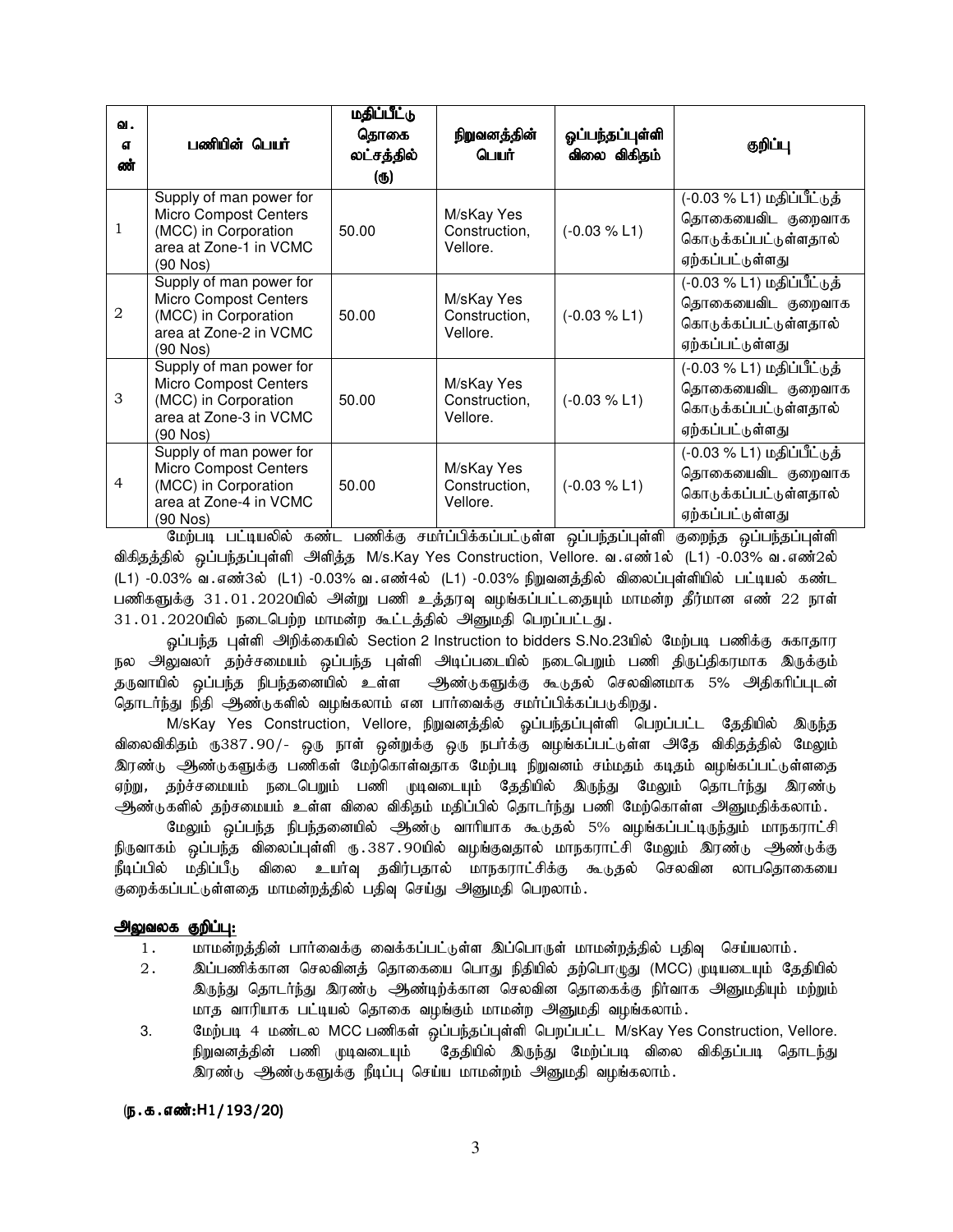(4) BtY]h; khefuhl;rp FoePh; epjp 2019-20 efuhl;rp rl;lk; 15-d; fPH; Maintenance of Head Works,Motor pump installed at Erayankadu in Vellore Corporation பணிக்கு தயாரிக்கப்பட்ட மதிப்பீட்டுத் தொகை ரு. 9,90,000/-க்கு ஆணையர் அவர்களின் நிர்வாக அனுமதி நாள். 09.04.2020-ல் நிர்வாக அனுமதி வழங்கப்பட்டுள்ளது. இப்பணிக்கு 30.03.2020 அன்று பெறப்பட்ட முன்று விலைப்புள்ளிகளின் ஒப்புநோக்கு பட்டியல் விவரம் பின்வருமாறு.

| வ . எண்      | ஒப்பந்ததாரரின் பெயர்                                | விலைப்புள்ளி சதவிகிதம் |
|--------------|-----------------------------------------------------|------------------------|
|              | Thiru.D.Karunanithi, Katpadi,<br>Vellore            | $M_{\rm b}$ .978071/-  |
| 2            | Thiru.A.Sakthivel,<br>Vellore                       | $M_{\rm b}$ .987448/-  |
| $\mathbf{3}$ | M/S.Sri Sugi Engineering<br>Works, Katpadi, Vellore | $\mathbf{0.1012144/-}$ |

மேற்படி பணிக்கு பெறப்பட்ட முன்று விலைப்புள்ளிகளில் குறைவானதாக Thiru.D.Karunanithi Katpadi,Vellore ஒப்பந்ததாரர் மதிப்பீட்டுத் தொகைவிட குறைவான விலையில் அளித்துள்ள விலைப்புள்ளியை ஏற்கலாம், மேலும் Thiru.D.Karunanithi Katpadi,Vellore ஒப்பந்ததாரருக்கு 21.04.2020 அன்று பணிஆணை வழங்கப்பட்டதற்கும் மாமன்றத்தின் அனுமதிக்கு கோரப்படுகிறது.

அலுவலக குறிப்பு:-

- 1. khr மன்றத்தின் பார்வைக்கு வைக்கப்பட்டுள்ள இப்பொருள் மாமன்றத்தில் பதிவு செய்யலாம்.
- 2. இப்பணிக்கான செலவினத் தொகையை குடிநீர் நிதி 2019-20 நகராட்சி சட்டம் 15-ன் கீழ் செலவு செய்யலாம்.
- 3 . பெறப்பட்ட விலைப்புள்ளிகளில் குறைவான மதிப்பீட்டுத் தொகை விலையில் விலைப்புள்ளி அளித்துள்ள Thiru.D.Karunanithi, Katpadi, Vellore ஒப்பந்ததாரர் விலைப்புள்ளியை ஏற்கலாம், அணையர் அவர்களின் முன்அனுமதி பெற்று பணி ஆணை வழங்கியதையும் மாமன்றம் அனுமதி வழங்கலாம் .

 $(5.5.5.5\cdot\frac{1}{200})(2020)$  E1)

(5) வேலூர் மாநகராட்சி குடிநீர் நிதி 2019-20 நகராட்சி சட்டம் 15-ன் கீழ் Pumping Main Leak Arest in Virunjipuram to Kilmonavoor Sump in Vellore Corporation பணிக்கு தயாரிக்கப்பட்ட மதிப்பீட்டுத் தொகை ரு 9,95,000/-க்கு அணையர் அவர்களின் நிர்வாக அனுமதி நாள்.09.04.2020-ல் நிர்வாக அனுமதி வழங்கப்பட்டுள்ளது . இப்பணிக்கு 30 . 03 . 2020 அன்று பெறப்பட்ட முன்று விலைப்புள்ளிகளின் ஒப்புநோக்கு பட்டியல் விவரம் பின்வருமாறு .

| வ . எண்      | ஒப்பந்ததாரரின் பெயர்                     | விலைப்புள்ளி சதவிகிதம்   |
|--------------|------------------------------------------|--------------------------|
|              | Thiru.D.Karunanithi, Katpadi,<br>Vellore | $(D.983199/-$            |
|              |                                          |                          |
| $\mathbf{2}$ | Thiru.A.Sakthivel,                       | $\text{I}$ .989061/-     |
|              | Vellore                                  |                          |
| 3            | M/S.Sri Sugi Engineering                 | $\mathbf{L}$ . 1018696/- |
|              | Works, Katpadi, Vellore                  |                          |

மேற்படி பணிக்கு பெறப்பட்ட முன்று விலைப்புள்ளிகளில் குறைவானதாக Thiru.D.Karunanithi Katpadi,Vellore ஒப்பந்ததாரா் மதிப்பீட்டுத் தொகைவிட குறைவான விலையில் அளித்துள்ள விலைப்புள்ளியை ஏற்கலாம், மேலும் Thiru.D.Karunanithi Katpadi,Vellore ஒப்பந்ததாரருக்கு 21.04.2020 அன்று பணிஆணை வழங்கப்பட்டதற்கும் மாமன்றத்தின் அனுமதிக்கு கோரப்படுகிறது.

அலுவலக குறிப்பு:-

- 1. khr மன்றத்தின் பார்வைக்கு வைக்கப்பட்டுள்ள இப்பொருள் மாமன்றத்தில் பதிவு செய்யலாம்.
- 2. ng;gzpf;fhd brytpdj; bjhifia FoePh; epjp 2019-20 efuhl;rp rl;lk; 15-d; fPH; செலவு செய்யலாம்.
- 3 . பெறப்பட்ட விலைப்புள்ளிகளில் குறைவான மதிப்பீட்டுத் தொகை விலையில் விலைப்புள்ளி அளித்துள்ள Thiru.D.Karunanithi, Katpadi, Vellore ஒப்பந்ததாரர் விலைப்புள்ளியை ஏற்கலாம், அணையர் அவர்களின் முன்அனுமதி பெற்று பணி ஆணை வழங்கியதையும் மாமன்றம் அனுமதி வழங்கலாம்.

 $(5.5.5.599/2020/E1)$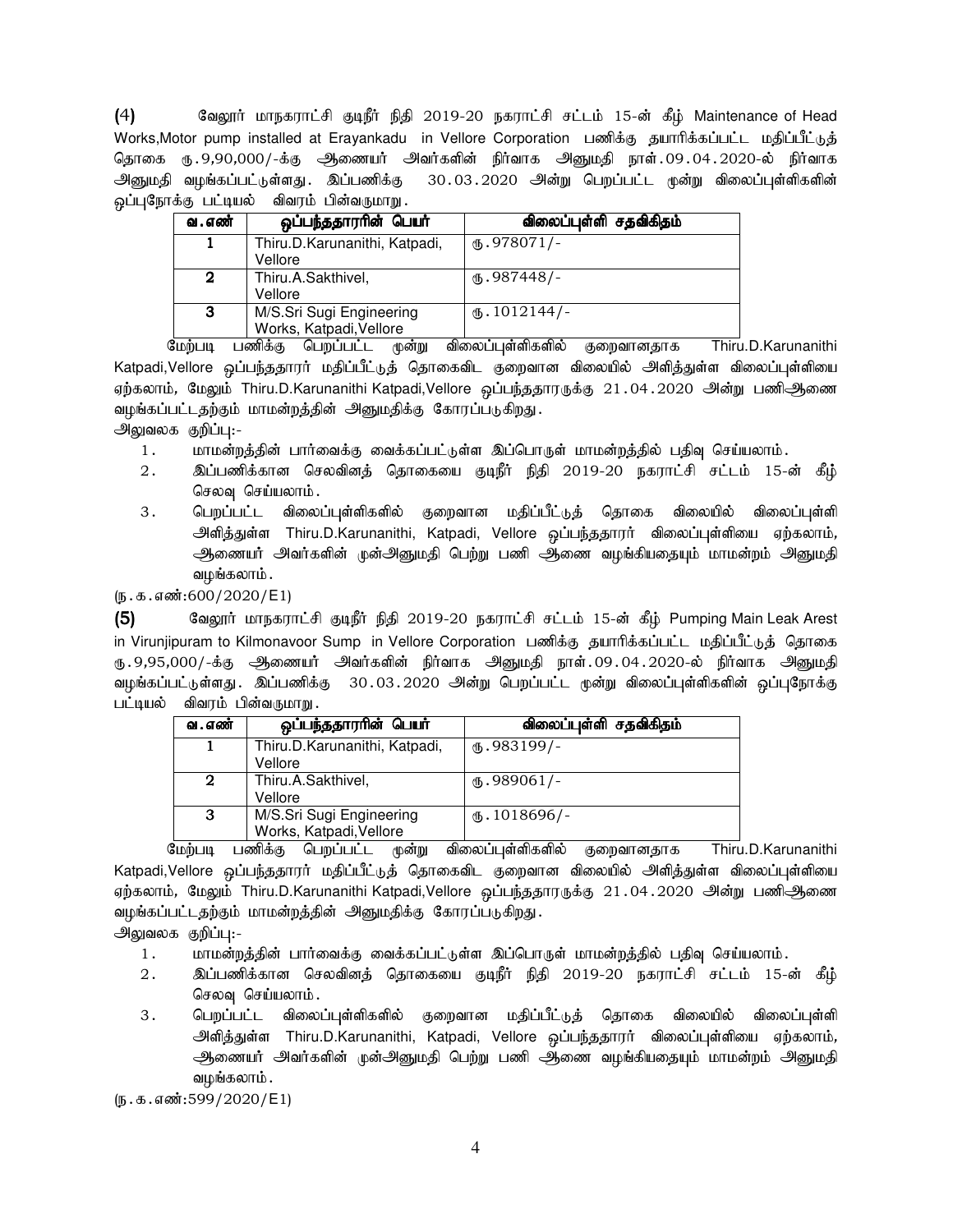(6) BtY]h; khefuhl;rpapy;, !;khh;l; rpl;o jpl;lj;jpy; fPH; fz;l gzpfSf;F Mizah; அவர்களின் நிர்வாக அனுமதி 06.03.2020-ல் அளிக்கப்பட்டதின் அடிப்படையில் கீழ்கண்ட 4 பணிகளுக்கு  $09.04.2020$  அன்று ஒப்பந்தப்புள்ளிகள் பெறப்பட்டுள்ளன.

ஸ்மார்ட் சிட்டி திட்டத்தில் கீழ் கண்ட 4 பணிகளுக்கு பெறப்பட்டுள்ள ஒப்பந்தப்புள்ளியை முடிவு செய்ய ஒப்புநோக்குப்பட்டியல் மாமன்றத்திற்கு சமர்ப்பிக்கப்படுகிறது.

| ഖ.<br>எண்    | பணியின் பெயர்                                                                                                                | மதிப்பீடு | ஒப்பந்ததாரர்<br>திருவாளர்கள்                                                             | ஒப்பந்தப்புள்ளி<br>மதிப்பிட்டு<br>தொகையைவிட<br>கூடுதல்<br>விலைவிகிதம் | அலுவலக<br>குறிப்பு                                                                                    |
|--------------|------------------------------------------------------------------------------------------------------------------------------|-----------|------------------------------------------------------------------------------------------|-----------------------------------------------------------------------|-------------------------------------------------------------------------------------------------------|
| $\mathbf{1}$ | $\mathfrak{D}$                                                                                                               | 3         | $\overline{4}$                                                                           | $\overline{5}$                                                        | $\overline{7}$                                                                                        |
| 1.           | Supply, delivery and fixing of Air<br>quality control monitoring<br>system in Vellore City Municipal<br>Corporation Zone I   | 24.50     | M/s.Harshitha Infra<br>Engineering PVT Ltd,<br>Chennai.<br>M/s.Aarudra Corp,<br>Chennai. | $+ 4.95\%$ (L1)<br>$+5.01\%$ (L2)                                     | (L1) $\dot{\omega}$ +4.95%<br>மதிப்பீட்டுத்<br>தொகையை விட<br>அதிகம் வழங்கப்<br>பட்டுள்ளதை<br>ஏற்கலாம் |
| 2.           | Supply, delivery and fixing of Air<br>quality control monitoring<br>system in Vellore City Municipal<br>Corporation Zone II  | 24.50     | M/s.Harshitha Infra<br>Engineering PVT Ltd,<br>Chennai.<br>M/s.Aarudra Corp,<br>Chennai. | $+ 4.95\%$ (L1)<br>$+5.01\%$ (L2)                                     | (L1) $\dot{\omega}$ +4.95%<br>மதிப்பீட்டுத்<br>தொகையை விட<br>அதிகம் வழங்கப்<br>பட்டுள்ளதை<br>ஏற்கலாம் |
| 3.           | Supply, delivery and fixing of Air<br>quality control monitoring<br>system in Vellore City Municipal<br>Corporation Zone III | 24.50     | M/s.Harshitha Infra<br>Engineering PVT Ltd,<br>Chennai.<br>M/s.Aarudra Corp,<br>Chennai. | $+ 4.95\%$ (L1)<br>$+5.01\%$ (L2)                                     | (L1) $\dot{\omega}$ +4.95%<br>மதிப்பீட்டுத்<br>தொகையை விட<br>அதிகம் வழங்கப்<br>பட்டுள்ளதை<br>ஏற்கலாம் |
| 4.           | Supply, delivery and fixing of Air<br>quality control monitoring<br>system in Vellore City Municipal<br>Corporation Zone IV  | 24.50     | M/s.Harshitha Infra<br>Engineering PVT Ltd,<br>Chennai.<br>M/s.Aarudra Corp,<br>Chennai. | $+ 4.95\%$ (L1)<br>$+5.01\%$ (L2)                                     | $(L1)$ ல் +4.95%<br>மதிப்பீட்டுத்<br>தொகையை விட<br>அதிகம் வழங்கப்<br>பட்டுள்ளதை<br>ஏற்கலாம்           |

மேற்கண்ட பட்டியலில் கண்ட 4 பணிகளுக்கு பெறப்பட்ட ஒப்பந்தப்புள்ளியில் மதிப்பிட்டு தொகையை விட அதிகமான தொகைக்கு ஒப்பந்தப்புள்ளி அளித்துள்ள நிறுவனத்தின் ஒப்பந்தப்புள்ளியை ஏற்று பட்டியலில் ்கண்ட 4 பணிக்கு ஆணையர் அவர்களின் முன் அனுமதியில் பணி உத்திரவு வழங்கியதற்கும் மாமன்றத்தின் அனுமதி வேண்டப்படுகிறது.

#### <u>அலுவலக குறிப்பு :</u>

- 1. மாமன்றத்தின் பார்வைக்கு வைக்கப்பட்டுள்ள இப்பொருள் மாம ள்றத்தில் பதிவு செய்யலாம்.
- 2. இப்பணிக்கான செலவினத் தொகையை ஸ்மார்ட் சிட்டி திட்டத்தின் கீழ் செலவு செய்யலாம்.
- 3. வேலூர் மாநகராட்சியில் ஸ்மார்ட் சிட்டி திட்டத்தின் கீழ் ஒப்பந்தப்புள்ளி கோரப்பட்ட மேற்கண்ட 4-பணிகளுக்கு M/s.Harshitha Infra Engineering PVT Ltd, Chennai எனும் நிறுவனம் அளிக்கப்பட்ட L1 - (1) +4.95% (2)+4.95% (3)+4.95% (4)+4.95% விலைவிகிதத்தை மாமன்றம் ஏற்று பணி உத்திரவு வழங்க அனுமதிக்கலாம்.

#### (ந.க.எண். 6209/2020/E1)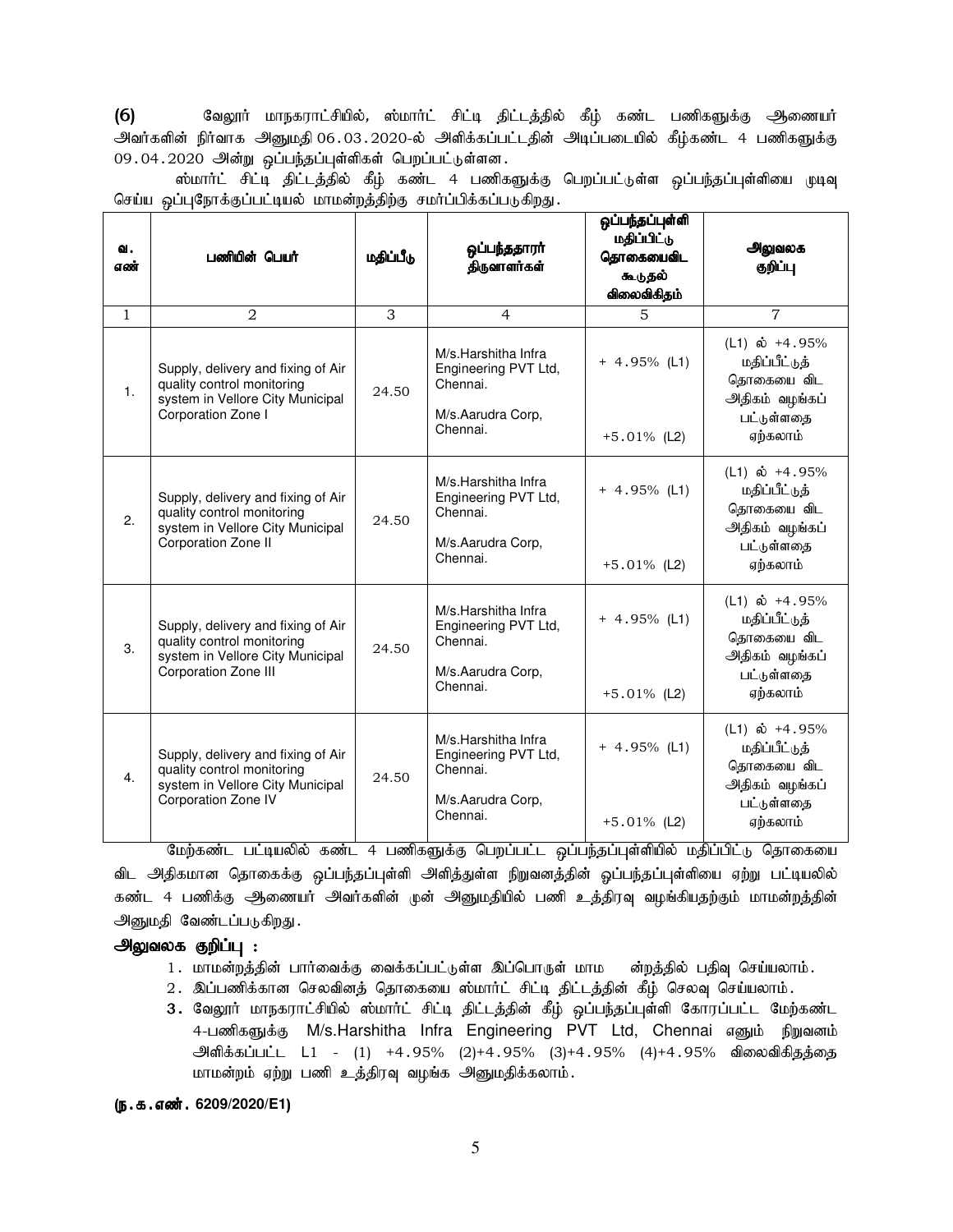$(7)$  Baலூர் மாநகராட்சி பொது நிதி 2019-20 நகராட்சி சட்டம் 15-ன் கீழ் Construction of Temporary Toilet Block and Gents and Ladies Urinal Blocks at New Bus Stand Premises in Ward No.59 , Zone-IV in Vellore Corporation பணிக்கு தயாரிக்கப்பட்ட மதிப்பீட்டுத் தொகை ரு. 5,80,000/-க்கு அணையர் அவர்கள் நிர்வாக அனுமதி நாள்.09.03.2020-ல் வழங்கப்பட்டுள்ளது. இப்பணிக்கு 17.03.2020 அன்று பெறப்பட்ட முன்று விலைப்புள்ளிகளின் ஒப்புநோக்கு பட்டியல் விவரம் பின்வருமாறு.

| வ . எண் | ஒப்பந்ததாரரின் பெயர்        | விலைப்புள்ளி சதவிகிதம்  |
|---------|-----------------------------|-------------------------|
|         | திரு. N.Srinivasan, D.C.E., | $\circledast$ .570999/- |
|         | Vellore                     |                         |
| 2       | திரு. V.S. Anandan,         | $M_{\rm b}$ .604846/-   |
|         | Vellore                     |                         |
| 3       | திரு. S.Kuppusamy,          | $\omega$ .607210/-      |
|         | Vellore                     |                         |

மேற்படி பணிக்கு பெறப்பட்ட முன்று விலைப்புள்ளிகளில் குறைவானதாக திரு.N.Srinivasan,D.C.E., Vellore ஒப்பந்ததாரர் மதிப்பீட்டுத் தொகையைவிட குறைந்த விலையில் அளித்துள்ள விலைப்புள்ளியை எற்கலாம், மேலும் பணியின் அவசா அவசியம் கருதி திரு.N.Srinivasan,D.C.E., Vellore ஒப்பந்ததாரருக்கு 18.03.2020 அன்று பணிஆணை வழங்கப்பட்டதற்கும் மாமன்றத்தின் அனுமதிக்கு கோரப்படுகிறது. அலுவலக குறிப்பு:-

- 1. khkd;wj;jpd; ghh;itf;F itf;fg;gl;Ls;s ng;bghUs; khkd;wj;jpy; gjpt[ bra;ayhk;.
- 2. இப்பணிக்கான செலவினத் தொகையை பொது நிதி 2019-20 நகராட்சி சட்டம் 15-ன் கீழ் செலவு செய்யலாம்.
- 3 . பெறப்பட்ட விலைப்புள்ளிகளில் குறைவானதாக மதிப்பீட்டுத் தொகையைவிட குறைந்த விலையில் விலைப்புள்ளி அளித்துள்ள திரு.N.Srinivasan,D.C.E., Vellore ஒப்பந்ததாரர் விலைப்புள்ளியை ஏற்கலாம், அிணையர் அவர்களின் முன்அனுமதி பெற்று பணி ஆணை வழங்கியதையும் மாமன்றம் அனுமதி வழங்கலாம்.

 $(\mathfrak{g}.\mathfrak{g}.\mathfrak{g}.\mathfrak{g}.\mathfrak{g}.\mathfrak{g}.\mathfrak{g}.\mathfrak{g}.\mathfrak{g}.\mathfrak{g}.\mathfrak{g}.\mathfrak{g}.\mathfrak{g}.\mathfrak{g}.\mathfrak{g}.\mathfrak{g}.\mathfrak{g}.\mathfrak{g}.\mathfrak{g}.\mathfrak{g}.\mathfrak{g}.\mathfrak{g}.\mathfrak{g}.\mathfrak{g}.\mathfrak{g}.\mathfrak{g}.\mathfrak{g}.\mathfrak{g}.\mathfrak{g}.\mathfrak{g}.\mathfrak{g}.\math$ 

(8) கேஷூர் மாநகராட்சி பொது நிதி 2019-20 நகராட்சி சட்டம் 15-ன் கீழ் Renewal of Existing Toilet Block at New Bus Stand Premises in Ward No.59, Zone-IV in Vellore Corporation. பணிக்கு தயாரிக்கப்பட்ட மதிப்பீட்டுத் தொகை ரு.7,50,000/-க்கு ஆணையர் அவர்கள் நிர்வாக அனுமதி நாள்.09.03.2020-ல் வழங்கப்பட்டுள்ளது . இப்பணிக்கு 17.03.2020 அன்று பெறப்பட்ட முன்று விலைப்புள்ளிகளின் ஒப்புநோக்கு பட்டியல் விவரம் பின்வருமாறு .

| வ . எண்     | ஒப்பந்ததாரரின் பெயர் | விலைப்புள்ளி சதவிகிதம் |
|-------------|----------------------|------------------------|
|             | திரு. R.Sudhakar,    | $\times$ .720556/-     |
|             | Vellore              |                        |
| $\mathbf 2$ | திரு. S.Kuppusamy V  | $\omega$ .724375/-     |
|             | Vellore              |                        |
| 3           | திரு. .S. Anandan,   | $\times$ .727978/-     |
|             | Vellore              |                        |

மேற்படி பணிக்கு பெறப்பட்ட முன்று விலைப்புள்ளிகளில் குறைவானதாக திரு. R.Sudhakar, Vellore <u>ஒ</u>ப்பந்ததாரர் மதிப்பீட்டுத் தொகையைவிட குறைந்த விலையில் அளித்துள்ள விலைப்புள்ளியை ஏற்கலாம், .<br>மேலும் பணியின் அவசர அவசியம் கருதி திரு. R.Sudhakar., Vellore ஒப்பந்ததாரருக்கு 18.03.2020 அன்று பணிஆணை வழங்கப்பட்டதற்கும் மாமன்றத்தின் அனுமதிக்கு கோரப்படுகிறது.

அலுவலக குறிப்பு:-

- 1. மாமன்றத்தின் பார்வைக்கு வைக்கப்பட்டுள்ள இப்பொருள் மாமன்றத்தில் பதிவு செய்யலாம்.
- 2. இப்பணிக்கான செலவினத் தொகையை பொது நிதி 2019-20 நகராட்சி சட்டம் 15-ன் கீழ் செலவு செய்யலாம்.
- 3 . பெறப்பட்ட விலைப்புள்ளிகளில் குறைவானதாக மதிப்பீட்டுத் தொகையைவிட குறைந்த விலையில் விலைப்புள்ளி அளித்துள்ள திரு. R.Sudhakar., Vellore ஒப்பந்ததாரர் விலைப்புள்ளியை ஏற்கலாம், ஆணையர் அவர்களின் முன்அனுமதி பெற்று பணி ஆணை வழங்கியதையும் மாமன்றம் அனுமதி வமங்கலாம்.

 $(5.5.5.5\ldots)(5.2049/2020)$  (E1)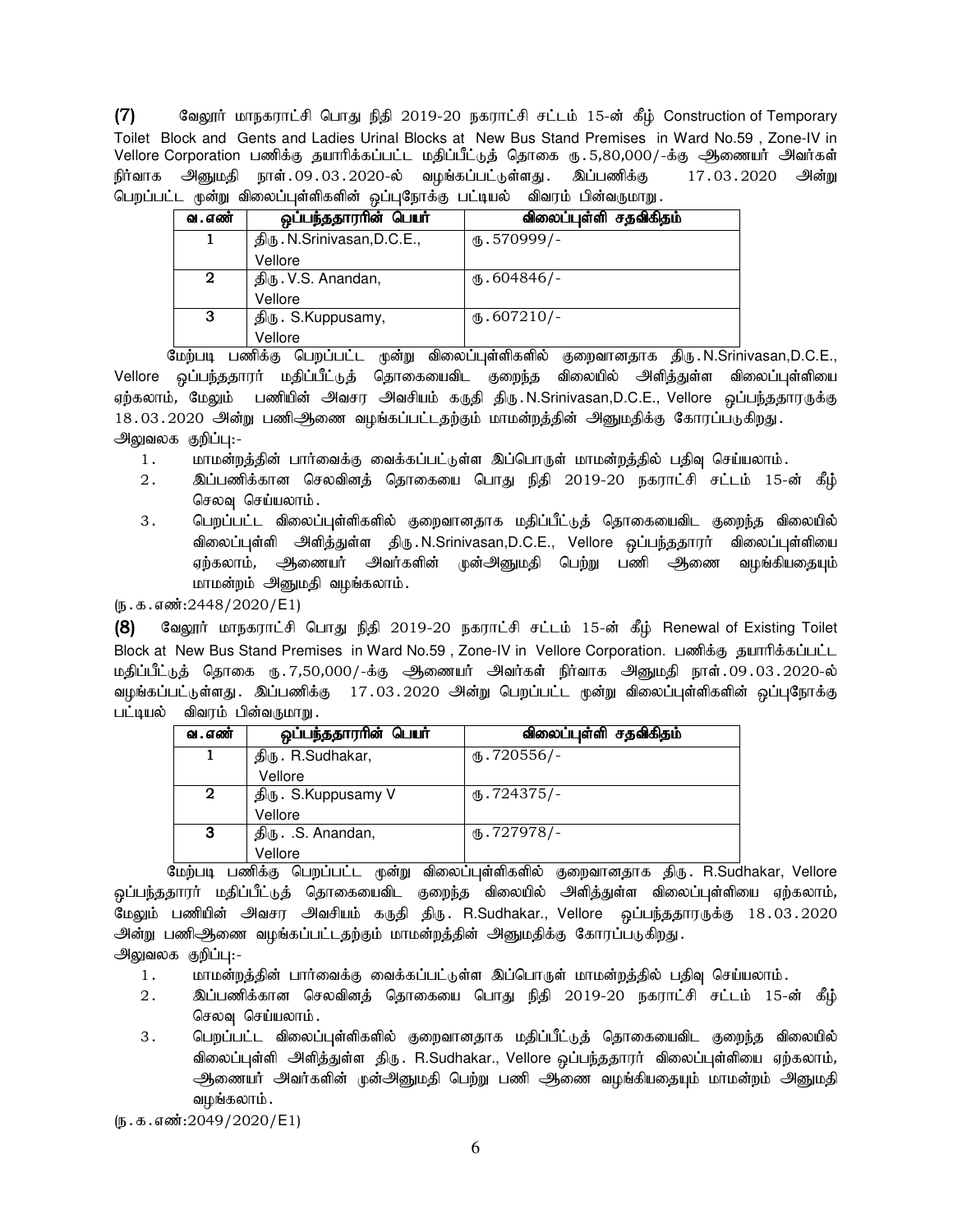(9) வேலூர் மாநகராட்சி பொது நிதி 2019-20 நகராட்சி சட்டம் 15-ன் கீழ் Providing Passengers waiting Sheds with Platform for Temporary Bus stand at New Bus Stand Premises in Zone-IV ,Vellore Corporation பணிக்கு தயாரிக்கப்பட்ட மதிப்பீட்டுத் தொகை ரு.9,80,000/-க்கு ஆணையர் அவர்கள் நிர்வாக அனுமதி<br>நாள்.09.03.2020-ல் வழங்கப்பட்டுள்ளது. இப்பணிக்கு 17.03.2020 அன்று பெறப்பட்ட முன்று நாள்.09.03.2020-ல் வழங்கப்பட்டுள்ளது. இப்பணிக்கு விலைப்புள்ளிகளின் ஒப்புநோக்கு பட்டியல் விவரம் பின்வருமாறு.

| வ . எண் | ஒப்பந்ததாரரின் பெயர்                 | விலைப்புள்ளி சதவிகிதம் |
|---------|--------------------------------------|------------------------|
|         | M/S.Sabari Constructions,<br>Vellore | $(D.961192)$ -         |
| 2       | திரு. V.Sudhakar,<br>Vellore         | $\mathbf{t}$ .966190/- |
| 3       | திரு. V.S.Anandan,<br>Vellore        | $(D.970997)$ -         |

மேற்படி பணிக்கு பெறப்பட்ட முன்று விலைப்புள்ளிகளில் குறைவானதாக M/S.Sabari Constructions, Vellore நிறுவனத்தாரர் மதிப்பீட்டுத் தொகையைவிட குறைந்த விலையில் அளித்துள்ள விலைப்புள்ளியை ஏற்கலாம், மேலும் மேற்படி பணியின் அவசர அவசியம் கருதி திரு M/S.Sabari Constructions, Vellore நிறுவனத்தாருக்கு 18.03.2020 அன்று பணிஅிணை வழங்கப்பட்டதற்கும் மாமன்றத்தின் அனுமதிக்கு கோரப்படுகி<u>றது</u> .

அலுவலக குறிப்பு:-

- 1. khr மன்றத்தின் பார்வைக்கு வைக்கப்பட்டுள்ள இப்பொருள் மாமன்றத்தில் பதிவு செய்யலாம்.
- 2. ng;gzpf;fhd brytpdj; bjhifia bghJ epjp 2019-20 efuhl;rp rl;lk; 15-d; fPH; செலவு செய்யலாம்.
- 3. பெறப்பட்ட விலைப்புள்ளிகளில் குறைவானதாக மதிப்பீட்டுத் தொகையைவிட குறைந்த விலையில் விலைப்புள்ளி அளித்துள்ள M/S.Sabari Constructions, Vellore நிறுவனத்தாரர் விலைப்புள்ளியை ஏற்கலாம், அிணையர் அவர்களின் முன்அனுமதி பெற்று பணி அணை வழங்கியதையும் மாமன்றம் அனுமதி வழங்கலாம்.

#### $(5.5.5.5\frac{1}{2050}/2020/E1)$

10) கேலூர் மாநகராட்சி குடிநீர் நிதி 2019-20 கீழ் Removing and Re - Assembling of 90 HP Turban Motor at Karugambathur Pumping Station in Vellore Corporation பணிக்கு தயாரிக்கப்பட்ட மதிப்பீட்டுத் தொகை ரு. 1,42,000/-க்கு ஆணையர் அவர்களின் நிர்வாக அனுமதி நாள். 26.03.2020-ல் நிர்வாக அனுமதி வழங்கப்பட்டுள்ளது. இப்பணிக்கு 02.04.2020 அன்று பெறப்பட்ட முன்று விலைப்புள்ளிகளின் ஒப்புநோக்கு பட்டியல் விவரம் பின்வருமாறு

| வ . எண் | ஒப்பந்ததாரரின் பெயர்                 | விலைப்புள்ளி சதவிகிதம்  |
|---------|--------------------------------------|-------------------------|
|         | M/S. Kamesh Bore Service<br>Vellore, | $\omega$ . 139888/-     |
|         |                                      |                         |
| 2       | M/S. Sri Vinayaga                    | $(B.143920)$ -          |
|         | Industries, Latteri, Vellore         |                         |
| 3       | M/S.Dahvini Bore Service,            | $\mathbf{L}$ . 150080/- |
|         | Katpadi, Vellore                     |                         |

மேற்படி பணிக்கு பெறப்பட்ட முன்று விலைப்புள்ளிகளில் குறைவானதாக M/S. Kamesh Bore Service Vellore ஒப்பந்ததாரர் மதிப்பீட்டுத் தொகையைவிட குறைந்த விலையில் அளித்துள்ள விலைப்புள்ளியை ஏற்கலாம், மேலும் M/S. Kamesh Bore Service, Vellore ஒப்பந்ததாரருக்கு 03.04.2020 அன்று பணிஆணை வழங்கப்பட்டதற்கும் மாமன்றத்தின் அனுமதிக்கு கோரப்படுகிறது.

அலுவலக குறிப்பு:-

- 1. khr மன்றத்தின் பார்வைக்கு வைக்கப்பட்டுள்ள இப்பொருள் மாமன்றத்தில் பதிவு செய்யலாம்.
- $2.$   $\;$  இப்பணிக்கான செலவினத் தொகையை பொது நிதி 2019-20 கீழ் செலவு செய்யலாம்.
- 3 . பெறப்பட்ட விலைப்புள்ளிகளில் குறைவானதாக மதிப்பீட்டுத் தொகையைவிட குறைந்த விலையில் விலைப்புள்ளி அிித்துள்ள M/S. Kamesh Bore Service, Vellore ஒப்பந்ததாரர் விலைப்புள்ளியை ஏற்கலாம், அிணையர் அவர்களின் முன்அனுமதி பெற்று பணி ஆணை வழங்கியதையும் மாமன்றம் அனுமதி வழங்கலாம்.

 $(n.5.5 \cdot m)^2$ : 2072/2020/E1)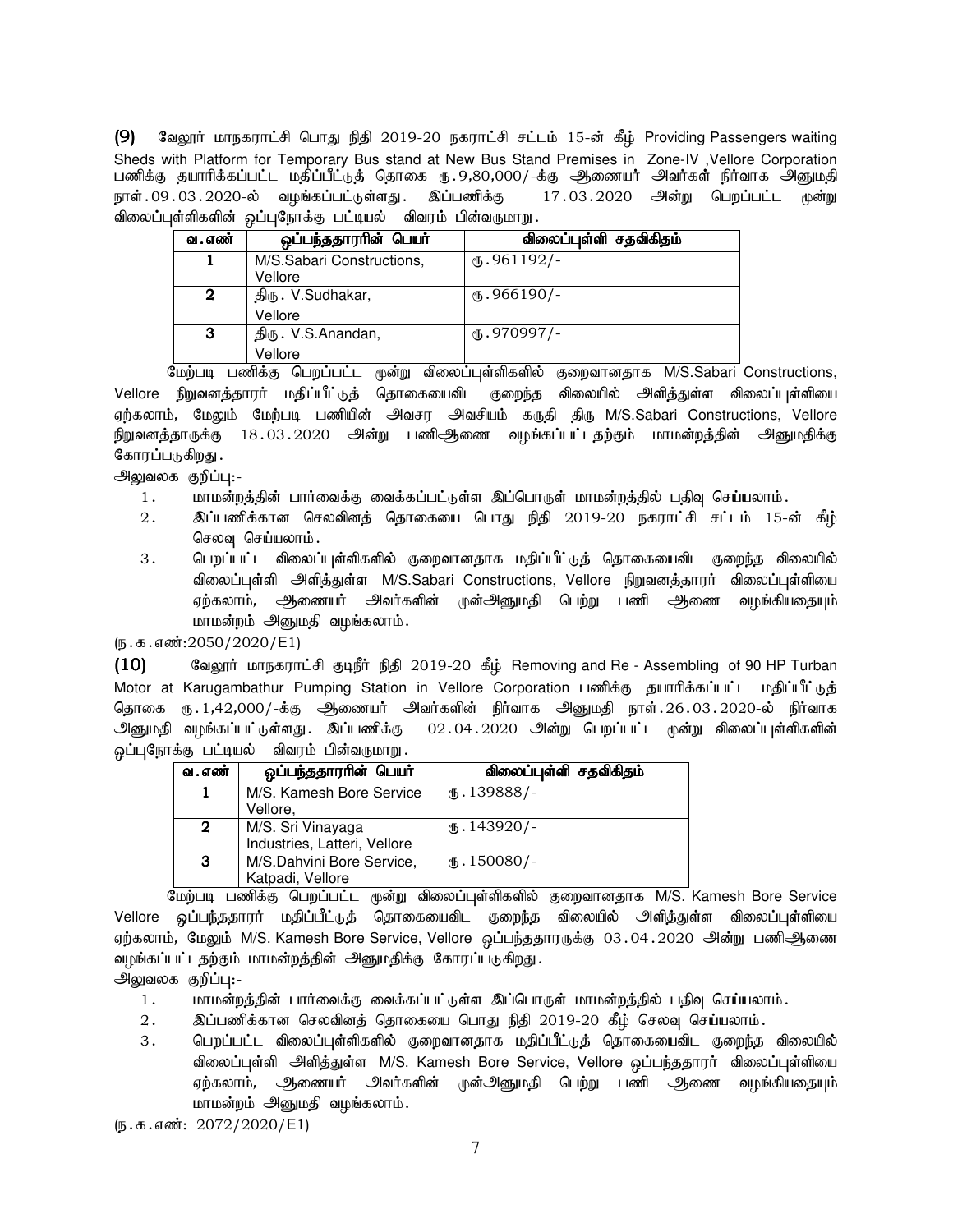$(11)$  Baலூர் மாநகராட்சி பொது நிதி 2019-20 வேலார் மாநகராட்சி வார்டு குழு அலுவலர் மண்டலம்-3க்குட்பட்ட பகுதியில் நடைபெறும் பணிகளை ஆய்வு செய்ய செலுவதற்கு வாடகை அடிப்படையில் வாடகை வாகனம் (CAR) பயன்படுத்ததுதல் (நம்பர்-2019 முதல் மார்ச்-2020 வரை) பணிக்கு தயாரிக்கப்பட்ட மதிப்பீட்டுத் தொகை ரூ.1,80,000/-க்கு ஆணையர் அவர்களின் நிர்வாக அனுமதி நாள்.7.11.2019-ல் வழங்கப்பட்டுள்ளது . இப்பணிக்கு 12.11.2019 அன்று பெறப்பட்ட முன்று விலைப்புள்ளிகளின் ஒப்புநோக்கு பட்டியல் விவரம் பின்வருமாறு.

| வ . எண் | ஒப்பந்ததாரரின் பெயர்       | விலைப்புள்ளி சதவிகிதம்  |
|---------|----------------------------|-------------------------|
|         | திரு. D.Amudharsu,         | $\omega$ . 177142/-     |
|         | Vellore                    |                         |
| 2       | திரு. V.Sudhakar,          | (ճ. 184788/-            |
|         | Vellore                    |                         |
| 3       | திரு. N.Srinivasan, D.C.E, | $\mathbf{L}$ . 191160/- |
|         | Vellore                    |                         |

மேற்படி பணிக்கு பெறப்பட்ட முன்று விலைப்புள்ளிகளில் குறைவானதாக திரு.D.Amudharsu, Vellore ஒப்பந்ததாரர் மதிப்பீட்டுத் தொகை விலையில் அிித்துள்ள விலைப்புள்ளியை ஏற்கலாம், மேலும் பணியின் அவசர அவசியம் கருதி திரு.D.Amudharsu, Vellore ஒப்பந்ததாரருக்கு 13.12.2019 அன்று பணிஆணை வழங்கப்பட்டதற்கும் மாமன்றத்தின் அனுமதிக்கு கோரப்படுகிறது.

அலுவலக குறிப்பு:-

- 1. khr மன்றத்தின் பார்வைக்கு வைக்கப்பட்டுள்ள இப்பொருள் மாமன்றத்தில் பதிவு செய்யலாம்.
- 2. இப்பணிக்கான செலவினத் தொகையை பொது நிதி 2019-20-ன் கீழ் செலவு செய்யலாம்.
- 3. பெறப்பட்ட விலைப்புள்ளிகளில் குறைவான மதிப்பீட்டுத் தொகை விலையில் விலைப்புள்ளி அி்த்துள்ள திரு.D.Amudharsu, Vellore ஒப்பந்ததாரர் விலைப்புள்ளியை ஏற்கலாம், ஆணையர் அவர்களின் முன்அனுமதி பெற்று பணி ஆணை வழங்கியதையும் மாமன்றம் அனுமதி வழங்கலாம்.

 $(5.5.5.5 \cdot \frac{1}{2019} / E1)$ 

(12) கேலூர் மாநகராட்சி குடிநீர் நிதி 2019-20 கீழ் Supply and Fixing of Motor Starter, Conduct Relay and Servicing at Booster Pumping Station, in Ward No 58, Zone - IV, Vellore Corporation. பணிக்கு தயாரிக்கப்பட்ட மதிப்பீட்டுத் தொகை ரூ.95,000/-க்கு ஆணையர் அவர்களின் நிர்வாக அனுமதி நாள்: 26.03.2020-ல் நிர்வாக அனுமதி வழங்கப்பட்டுள்ளது. இப்பணிக்கு 02.04.2020 அன்று பெறப்பட்ட முன்று விலைப்புள்ளிகளின் ஒப்புநோக்கு பட்டியல் விவரம் பின்வருமாறு

| வ . எண்      | ஒப்பந்ததாரரின் பெயர்                              | விலைப்புள்ளி சதவிகிதம் |
|--------------|---------------------------------------------------|------------------------|
|              | M/S. Kamesh Bore Service<br>Vellore,              | $M_{\rm b}$ .92288/-   |
| $\mathbf{2}$ | M/S. Sri Vinayaga Industries,<br>Latteri, Vellore | $_{66}.97888/-$        |
| 3            | M/S.Dahvini Bore Service,<br>Katpadi, Vellore     | $(B.101920)$ -         |

மேற்படி பணிக்கு பெறப்பட்ட முன்று விலைப்புள்ளிகளில் குறைவானதாக M/S. Kamesh Bore Service Vellore ஒப்பந்ததாரர் மதிப்பீட்டுத் தொகையைவிட குறைந்த விலையில் அிளித்துள்ள விலைப்புள்ளியை ஏற்கலாம், மேலும் M/S. Kamesh Bore Service, Vellore ஒப்பந்ததாரருக்கு 03.04.2020 அன்று பணிஆணை வழங்கப்பட்டதற்கும் மாமன்றத்தின் அனுமதிக்கு கோரப்படுகிறது.

அலுவலக குறிப்பு:-

- 1. khkd;wj;jpd; ghh;itf;F itf;fg;gl;Ls;s ng;bghUs; khkd;wj;jpy; gjpt[ bra;ayhk;.
- $2.$   $\qquad$  இப்பணிக்கான செலவினத் தொகையை பொது நிதி 2019-20 கீழ் செலவு செய்யலாம்.
- 3 . பெறப்பட்ட விலைப்புள்ளிகளில் குறைவானதாக மதிப்பீட்டுத் தொகையைவிட குறைந்த விலையில் விலைப்புள்ளி அளித்துள்ள M/S. Kamesh Bore Service, Vellore ஒப்பந்ததாரர் விலைப்புள்ளியை ஏற்கலாம், அிணையர் அவர்களின் முன்அனுமதி பெற்று பணி ஆணை வழங்கியதையும் மாமன்றம் அனுமதி வழங்கலாம்.

 $(5.5.5.5\frac{1}{2073}/2020$ /E1)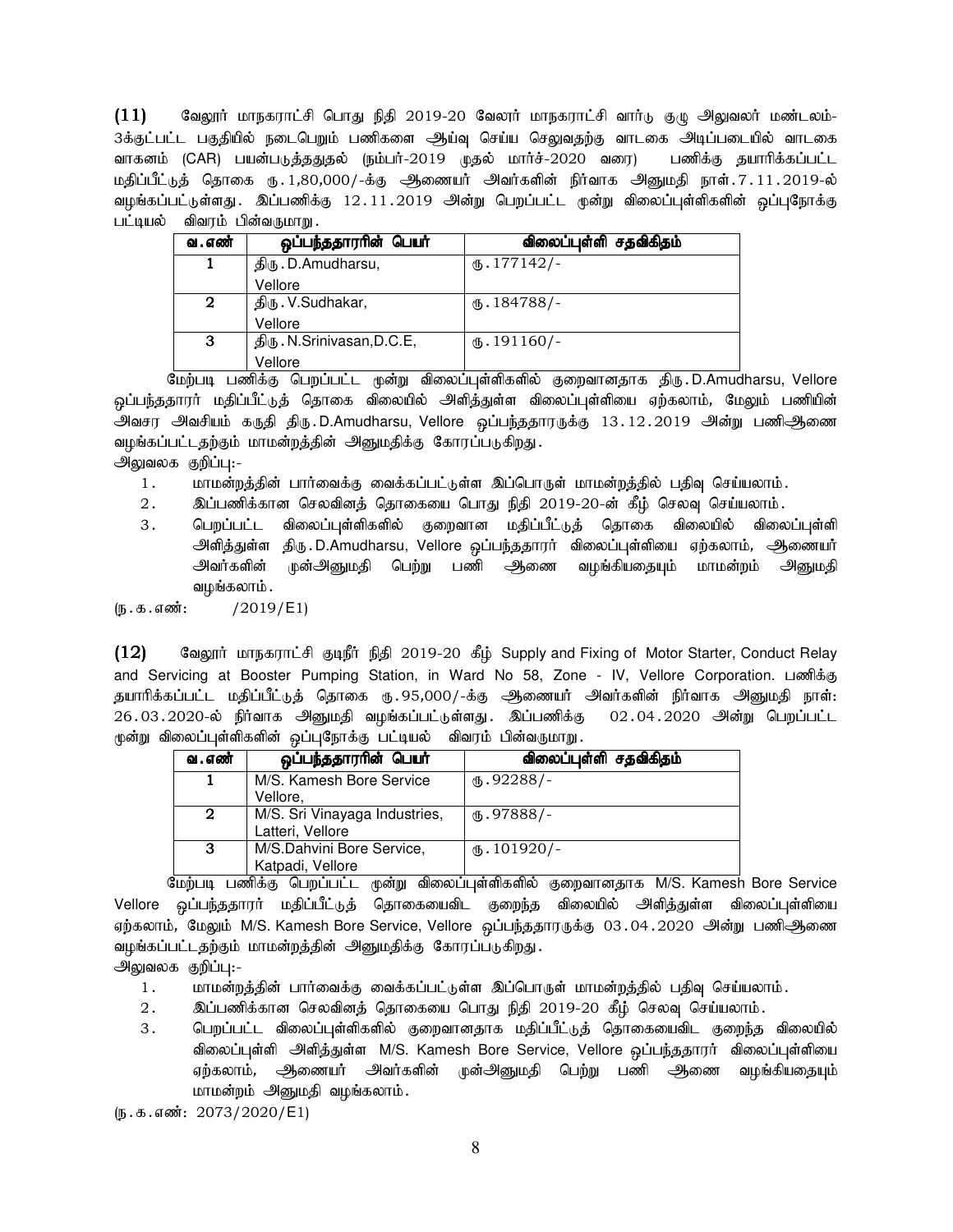(13) கேலூர் மாநகராட்சி குடிநீர் நிதி 2019-20 கீழ் Rewinding and Servicing of 150 HP Coupled Motor Pumpset in Booster Pumping Station at Vellore Corporation பணிக்கு தயாரிக்கப்பட்ட மதிப்பீட்டுத் தொகை ரு.2,00,000/-க்கு ஆணையர் அவர்களின் நிர்வாக அனுமதி நாள்.26.03.2020-ல் நிர்வாக அனுமதி வழங்கப்பட்டுள்ளது . இப்பணிக்கு 02 . 04 . 2020 அன்று பெறப்பட்ட முன்று விலைப்புள்ளிகளின் ஒப்புநோக்கு பட்டியல் விவரம் பின்வருமாறு.

| வ . எண் | ஒப்பந்ததாரரின் பெயர்         | விலைப்புள்ளி சதவிகிதம் |
|---------|------------------------------|------------------------|
|         | M/S. Kamesh Bore Service     | $(B.197344)$ -         |
|         | Vellore,                     |                        |
|         | M/S. Sri Vinayaga            | $(D.201040)$ -         |
|         | Industries, Latteri, Vellore |                        |
| з       | M/S.Dahvini Bore Service,    | $_{6}$ . 206080/-      |
|         | Katpadi, Vellore             |                        |

மேற்படி பணிக்கு பெறப்பட்ட முன்று விலைப்புள்ளிகளில் குறைவானதாக M/S. Kamesh Bore Service Vellore ஒப்பந்ததாரர் மதிப்பீட்டுத் தொகையைவிட குறைந்த விலையில் அிித்துள்ள விலைப்புள்ளியை ஏற்கலாம், மேலும் M/S. Kamesh Bore Service, Vellore ஒப்பந்ததாரருக்கு 03.04.2020 அன்று பணிஆணை வழங்கப்பட்டதற்கும் மாமன்றத்தின் அனுமதிக்கு கோரப்படுகிறது. அலுவலக குறிப்பு:-

1. khkd;wj;jpd; ghh;itf;F itf;fg;gl;Ls;s ng;bghUs; khkd;wj;jpy; gjpt[ bra;ayhk;.

- $2.$   $\qquad$  இப்பணிக்கான செலவினத் தொகையை பொது நிதி 2019-20 கீழ் செலவு செய்யலாம்.
- 3. பெறப்பட்ட விலைப்புள்ளிகளில் குறைவானதாக மதிப்பீட்டுத் தொகையைவிட குறைந்த விலையில் விலைப்புள்ளி அளித்துள்ள M/S. Kamesh Bore Service, Vellore ஒப்பந்ததாரர் விலைப்புள்ளியை ஏற்கலாம், அிணையர் அவர்களின் முன்அனுமதி பெற்று பணி ஆணை வழங்கியதையும் மாமன்றம் அனுமதி வழங்கலாம்.

 $(\mathfrak{g.}\mathfrak{s.}\mathfrak{s.}\mathfrak{s.}\mathfrak{so}$ ்: 2071/2020/E1)

(14) கௌலூர் மாநகராட்சி மண்டலம் - IIIக்குட்பட்ட பகுதிகளில் உள்ள மாநகராட்சி மற்றும் அரசு பள்ளிகளில் உள்ள கழிப்பறைகளை சுத்தம் செய்து சுகாதாரமாகப் பராமரித்து வரும் பணியை யு{ீசத்ய சாய் சேவா கம்பெனி எனும் தனியார் ஒப்பந்ததாரர் மூலமாக பராமரிக்கும் பணி மேற்கொள்ளப்பட்டு வரப்படுகிறது. இதற்கான ஒப்பந்தகாலம் ஏப்ரல் -2020 உடன் pுடிவடைவதால், இவ் ஒப்பந்த காலத்தை மேலும் ஒரு வருடகாலத்திற்கு மே -2020 முதல் ஏப்ரல் -2021 வரை மேற்படி ஒப்பந்ததகாரருக்கு நீட்டிப்பு செய்யவும், அதற்கான உத்தேச செலவினத்தொகை ரு22.93லட்சத்தை கல்வி நிதியிலிருந்து செலவு செய்து கொள்ள மாமன்றத்தின் அனுமதிக்கு வைக்கப்படுகிறது.

அலுவலக குறிப்பு:

- 1. மாமன்றம் அனுமதிக்கலாம்
- 2. செலவினத் தொகையை கல்வி நிதியிலிருந்து மேற்கொள்ளலாம்.

## (e.f.vz;: (e.f.vz;: e.f.vz;: 14825/**E1/2017/Z3)**

 $(15)$  Baggin; மாநகராட்சி மண்டலம்-2-க்குட்பட்ட குத்தகை இனங்களுக்கு பொது ஏலம் மற்றும் பொது ஒப்ந்தப்புள்ளி 2020-2021 முதல் 2022-2023 (31.03.2022) வரையிலும் குத்தகை உரிமம் வழங்க 27.03.2020 அன்று பொது ஏலம் மற்றம் பொது ஒப்பந்தப்புள்ளிகள் கோரப்பட்டு, ஓப்பநத்தப்புள்ளிகள் கோரியவர்கள் விவரம் கீழ்கண்டவாறு சமர்ப்பித்து மாமன்றத்தின் பார்வைக்கும் அனுமதிக்கும் வைக்கப்படுகிறது .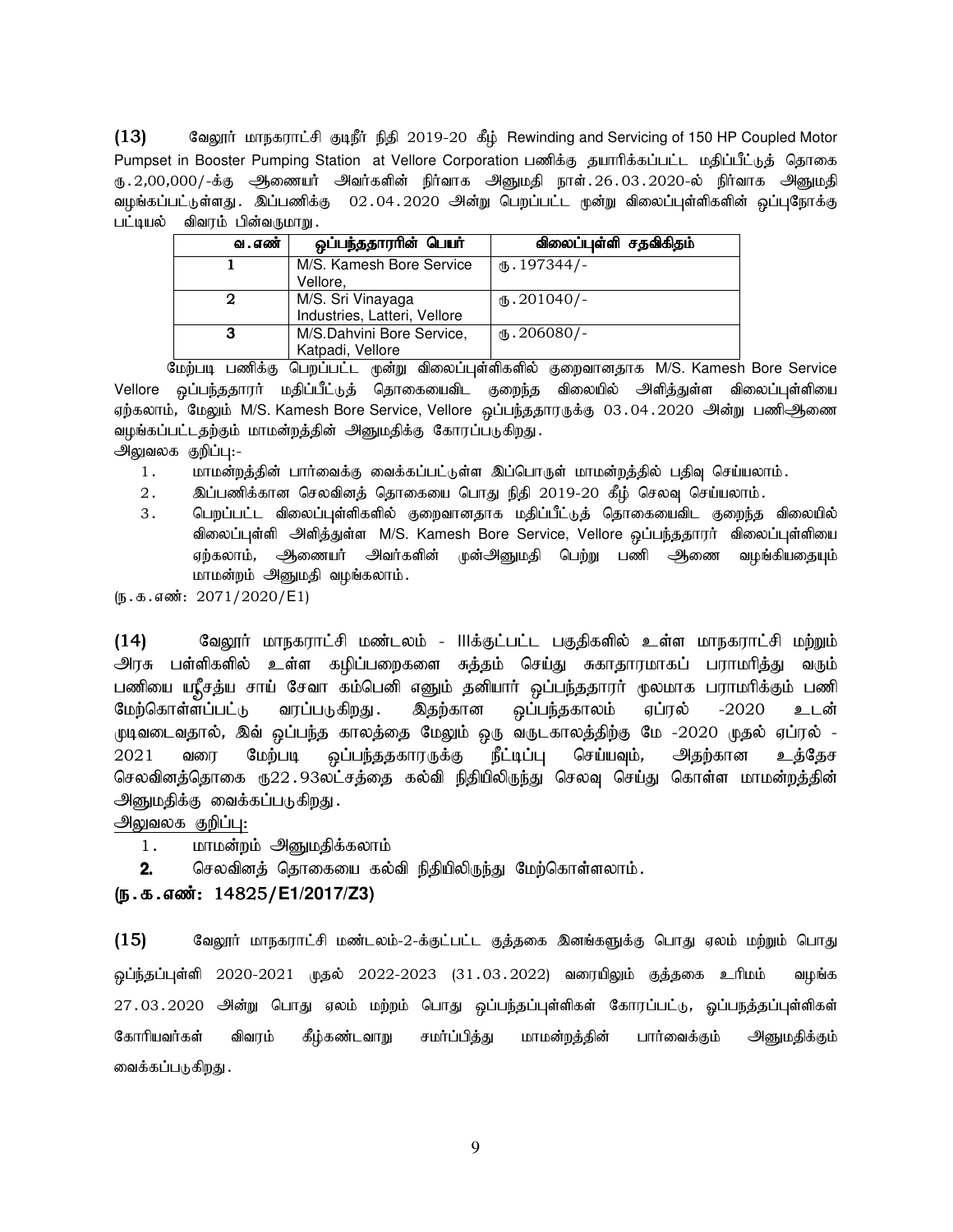| வ . எண்      | மண்டலம்        | குத்தகை இனங்கள்         | ஏலம்/ஒப்பந்தப்புள்ளி                | கோரிய<br>தொகை         |
|--------------|----------------|-------------------------|-------------------------------------|-----------------------|
|              |                |                         | கோரியவர்கள் விவரம்                  | விவரம்                |
| $\mathbf{1}$ | 2              | மண்டலம்-2-க்குட்பட்ட    | 1 . திருமதி . சைத்துன்பீ,           | மாத<br>வாடகை          |
|              |                | பழைய பேருந்து           | கொத்தமங்கலம், காட்பாடி              | (சேவை<br>ரு.8700/-    |
|              |                | நிலையத்தில் தாய்மார்கள் |                                     | வரி நீக்கலாக)         |
|              |                | பாலுட்டும் அறைக்கு      | 2.திரு.B. ஷெரிப்,<br>95F,           | மாத<br>வாடகை          |
|              |                | பக்கத்தில் உள்ள 10x15   | ஆற்காடு<br>ரோடு,                    | ரு. 6850/- (சேவை      |
|              |                | காலி இடம் மாத வாடகை     | சத்துவாச்சாரி                       | வரி நீக்கலாக)         |
|              |                | அடிப்படையில் குத்தகை.   |                                     |                       |
| 2            | $\overline{2}$ | மண்டலம்-2-க்குட்பட்ட    | 1 . திரு . M . சரவணகுமார் <i>,</i>  | மாத வாடகை             |
|              |                | பேருந்து<br>பழைய        | 93/60, மாரியம்மன் கோயில்            | ரு. 11340/- (சேவை     |
|              |                | நிலையத்தில் திறந்தவெளி  | தெரு, கொசப்பேட்டை,                  | வரி நீக்கலாக)         |
|              |                | தரை கடைகள் பக்கத்தில்   | வேலூர்                              |                       |
|              |                | காலியாக உள்ள 15x15      |                                     |                       |
|              |                | அளவுள்ள காலி இடம் மாத [ | 2 . திரு . P . ராஜேஷ்கண்ணா <i>,</i> | மாத<br>வாடகை          |
|              |                | வாடகை அடிப்படையில்      | 14/11, பங்களா<br>தெரு,              | (சேவை<br>ரு.9600/-    |
|              |                | குத்தகை .               | கொசப்பேட்டை, வேலூர்                 | வரி நீங்கலாக)         |
| 3            | 3              | மண்டலம்-2-க்குட்பட்ட    | 1.திரு. G. பாண்டியன், 64,           | மாத <u>க</u><br>வாடகை |
|              |                | பேருந்து<br>பனழய        | கணபதி நகர், விருபாட்சிபுரம்,        | ரு. 8600/- (சேவை      |
|              |                | நிலையத்தில் பொருள்      | வேலூர்                              | வரி நீங்கலாக)         |
|              |                | பாதுகாப்பு பெட்டக அறை   | 2 . திரு . P . ராஜேஷ்கண்ணா <i>,</i> | மாத<br>வாடகை          |
|              |                | பக்கத்தில் 10x15        | 14/11, பங்களா<br>தெரு,              | (சேவை<br>ரு. 8030/-   |
|              |                | அளவுள்ள காலி இடம் மாத   | கொசப்பேட்டை, வேலூர்                 | வரி நீங்கலாக)         |
|              |                | வாடகை அடிப்படையில்      |                                     |                       |
|              |                | குத்தகை                 |                                     |                       |

<u>அலுவலக குறிப்பு :-</u>

1.குத்தகை இன் வரிசை எண்.1-க்கு இரண்டு ஒப்பந்தப்புள்ளிகள் வரப்பெற்றுள்ளது. அவ்வாறு வரப்பெற்ற இரண்டு ஒப்பந்தப்புள்ளிகளில் திரு.சைத்துன்பீ ஒப்பந்ததாரர் மாத வாடகை ரு.8700/-க்கு மற்றொரு ஒப்பந்தப்புள்ளிதாரர் ஆன திரு.B.ஷெரிப், மாத வாடகை ரு.6850/-க்கும் ஒப்பந்தப்புள்ளி கோரியுள்ளனர். மேற்படி இருவரில் அதிக ஒப்பந்தப்புள்ளியான மாத வாடகை ரு.8700/- கோரிய திரு.சைத்துன்பீ என்பவருக்கு தாய்மார்கள் பாலுட்டும் அறை பக்கத்தில் 10x15 அடி அளவுள்ள காலி <u>இடத்தி</u>னை மாநகராட்சி ஒப்பந்தப்புள்ளி விதிமுறைகளுக்கு உட்பட்டு குத்தகை உரிமையினை வழங்க மாமன்றம் முன் அனுமதி வழங்கலாம்.

2. குத்தகை இனம் வரிசை எண். 2-க்கு இரண்டு ஒப்பந்தப்புள்ளிகள் வரப்பெற்றுள்ளது. அவ்வாறு வரப்பெற்ற இரண்டு ஒப்பந்தப்புள்ளிகளில் திரு.M.சரவணகுமார், ஒப்பந்ததாரர் மாத வாடகை ரு.11340/-க்கும் (சேவை வரி நீங்கலாக) மற்றொரு ஒப்பந்தப்புள்ளிதாரர் ஆன திரு.P.ராஜேஷ்கண்ணா மாத வாடகை ரு 9600/-க்கும் (சேவை வரி நீங்கலாக) ஒப்பந்தப்புள்ளி கோரியுள்ளனர் .மேற்படி இருவரில் அதிக <u>ஒ</u>ப்பந்தப்புள்ளியாக மாத வாடகை ரு.11340/- (சேவை வரி நீங்கலாக) கோரிய திரு.M.சரவணகுமார் என்பவருக்கு பழைய பேருந்து நிலைய திறந்த வெளி தரை கடைகள் பக்கத்தில் 15x15 அடி அளவுள்ள அறையினை மாநகராட்சி ஒப்பந்தப்புள்ளி விதிமுறைகளுக்கு உட்பட்டு குத்தகை உரிமையினை வழங்க மாமன்றம் முன் அனுமதி வழங்கலம்.

3. குத்தகை இனம் வரிசை எண். 3-க்கு இரண்டு ஒப்பந்தப்புள்ளிகள் வரப்பெற்றுள்ளது அவ்வாறு வரப்பெற்ற இரண்டு ஒப்பந்தப்புள்ளிகளில் திரு.G.பாண்டியன் ஒப்பந்ததாரர் மாதவாடகை ரு.8600/-க்கும் (சேவை வரி நீக்கலாக) மற்றொரு ஒப்பந்ததாரர் திரு.P.ராஜேஷ்கண்ணா, ரு.8030/-க்கும் (சேவை வரி நீக்கலாக) ஒப்பந்தப்புள்ளி கோரியுள்ளனர். மேற்படி இருவரில் அதிக ஒப்பந்தபுள்ளியாக மாத வாடகை ரு 8600/-க்கு கோரிய திரு G பாண்டியன் என்பவருக்கு பழைய பேருந்து நிலையத்தில் பொருள் பாதுகாப்பு பெட்டக அறைபக்கத்தில் 10x15 அடி அளவுள்ள காலி இடத்தினை மாநகராட்சி ஒப்பந்தப்புள்ளி விதிமுறைகளுக்குட்பட்டு குத்தகை உரிமையினை வழங்க மாமன்றம் முன் அனுமதி வழங்கலாம்.

ந.க.எண்:4488/19/ அ1/ம-II.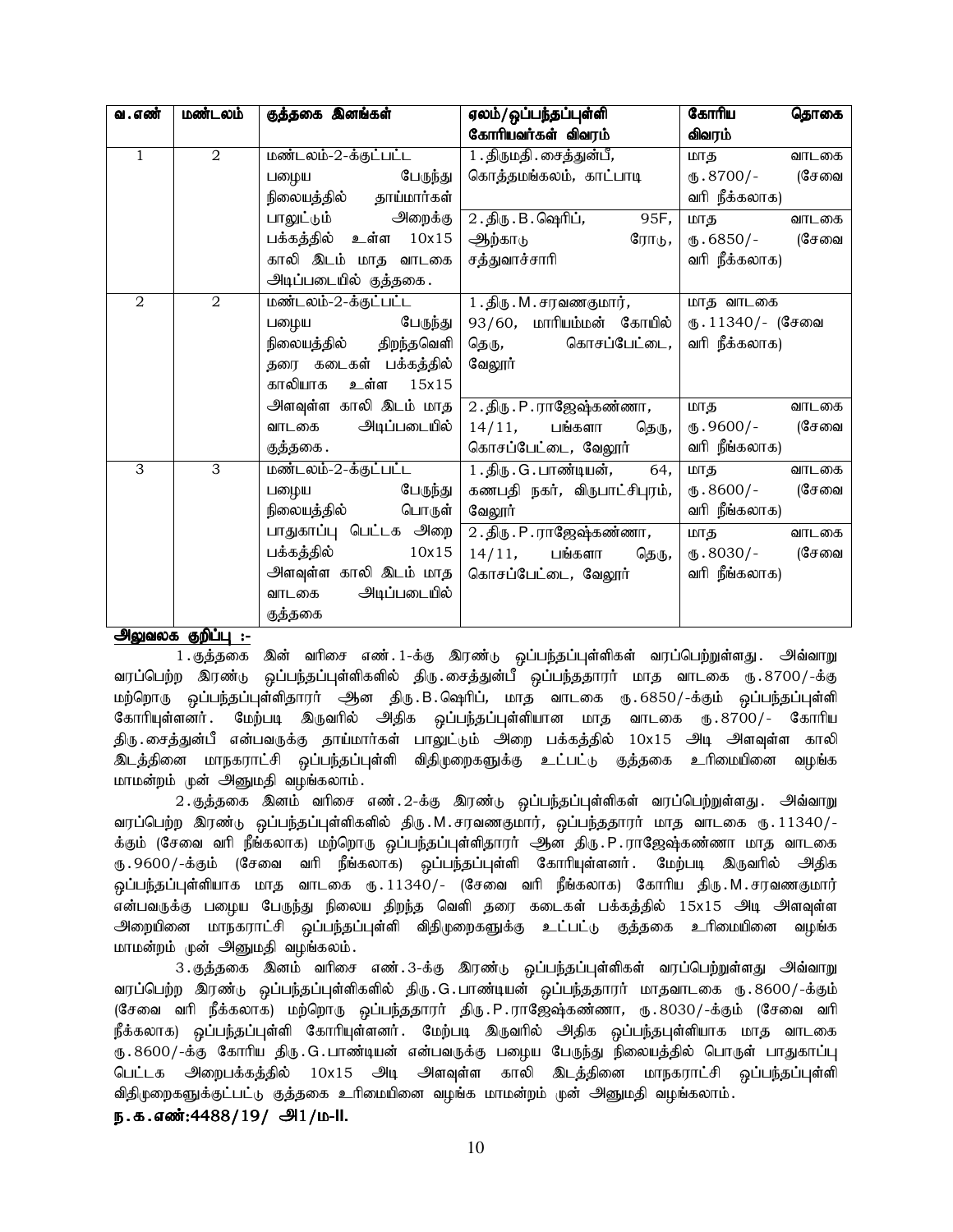16) கேலூர் மாநகராட்சி பொது நிதி 2019-20 Supply and Installation of Air Conditioner and **Steblizer at Sanitary Officer Room for Health Section Zone-III Compus in Zone-III, Vellore Corporation** பணிக்கு தயாரிக்கப்பட்ட மதிப்பீட்டுத் தொகை ரு.70,000/-க்கு ஆணையா அவா்களின் நிா்வாக அனுமதி நாள். 07. 11. 2019-ல் வழங்கப்பட்டுள்ளது. இப்பணிக்கு 12 . 11. 2019 அன்று பெறப்பட்ட முன்று விலைப்புள்ளிகளின் ஒப்புநோக்கு பட்டியல் விவரம் பின்வருமாறு.

| வ . எண் | ஒப்பந்ததாரரின் பெயர்       | விலைப்புள்ளி தொகை   |
|---------|----------------------------|---------------------|
|         | திரு. D.Amudharsu,         | $\text{I}$ .69104/- |
|         | Vellore                    |                     |
| 2       | திரு. V.Sudhakar,          | $(D.70000/-$        |
|         | Vellore                    |                     |
| 3       | திரு. N.Srinivasan, D.C.E, | $\text{I}$ .74930/- |
|         | Vellore                    |                     |

மேற்படி பணிக்கு பெறப்பட்ட முன்று விலைப்புள்ளிகளில் குறைவானதாக திரு.D.Amudharsu, Vellore <u>ஒ</u>ப்பந்ததாரர் மதிப்பீட்டுத் தொகை விலையில் அளித்துள்ள விலைப்புள்ளியை ஏற்கலாம், மே<u>லு</u>ம் பணியின் அவசர அவசியம் கருதி திரு.D.Amudharsu, Vellore ஒப்பந்ததாரருக்கு 13.12.2019 அன்று பணிஆணை வழங்கப்பட்டதற்கும் மாமன்றத்தின் அனுமதிக்கு கோரப்படுகிறது.

அலுவலக குறிப்பு:-

- 1. மாமன்றத்தின் பார்வைக்கு வைக்கப்பட்டுள்ள இப்பொருள் மாமன்றத்தில் பதிவு செய்யலாம்.
- 2. இப்பணிக்கான செலவினத் தொகையை பொது நிதி 2019-20-ன் கீழ் செலவு செய்யலாம்.
- 3 . பெறப்பட்ட விலைப்புள்ளிகளில் குறைவான மதிப்பீட்டுத் தொகை விலையில் விலைப்புள்ளி அளித்துள்ள திரு.D.Amudharsu, Vellore ஒப்பந்ததாரர் விலைப்புள்ளியை ஏற்கலாம், ஆணையர் அவர்களின் முன்அனுமதி பெற்று பணி ஆணை வழங்கியதையும் மாமன்றம் அனுமதி வழங்கலாம்.

 $(I_5 \cdot \text{t} \cdot \text{t} \cdot \text{t} \cdot \text{t})$  / 2019/E1)

 $(17)$  Bagmi மாநகராட்சி பொதுநிதி 2019-20ன் கீழ் வேலுார் மாநகராட்சிக்கு சொந்தமான TN 23 AF 6796 — (JEEP) பணி மேற்கொள்ள தயாரிக்கப்பட்ட மதிப்பீட்டுத் தொகை ரு.23,500/-க்கு நாள். 19.02. 2020-ல் நிர்வாக அனுமதி வழங்கப்பட்டு, 20.03. 2020 அன்று பெறப்பட்ட முன்று விலைப்புள்ளிகளின் ஒப்புநோக்கு பட்டியல் பின்வருமாறு

| ഖ.<br>எண்      | ஒப்பந்தாரரின் பெயர்                                     | தொகை                     | சதவிகிதம்                                             |
|----------------|---------------------------------------------------------|--------------------------|-------------------------------------------------------|
| 1              | 2                                                       | 3                        | 4                                                     |
|                | M/s.RAVI AUTOMOBILES, நிறுவனம்,<br>வேலூர்               | $\mathbf{t}$ . 23,500.00 | மதிப்பீட்டுத் தொகை விகிதம்<br>$(0.98\%)$ அதிகம $(L1)$ |
| $\mathfrak{p}$ | <b>TINKERING</b><br>M/s.ANNAI<br>LAXMI<br>WORKS, வேலூர் | $\mathbf{t}$ . 26,662.00 | மதிப்பீட்டுத் தொகை விகிதம்<br>13.46 % அதிகம் (L2)     |
| З.             | AUTOMOBILES,<br>M/s<br>JAGAN<br>நிறுவனம், வேலூர்        | $\times$ . 28,149.00     | மதிப்பீட்டுத் தொகை விகிதம்<br>19.78% அதிகம் (L3)      |

M/s.RAVI AUTO MOBILES, நிறுவனம், வேலூர் (L1) மதிப்பீட்டு தொகை விகிதத்தில் அளித்துள்ள .<br>ஒப்பந்தப்புள்ளியை ஏற்க மாமன்றத்தின் அனுமதிக்கு மாமன்றப் பொருள் வைக்கப்படுகிறது. மேலும், இப்பணி .<br>அவசரம் அவசியம் கருதி பணி மேற்கொள்ள வேண்டி ஆணையர் அவர்கள் முன் அனுமதியில் பணி ஆணை வழங்கியதற்கும் மன்றம் அனுமதிக்கலாம்.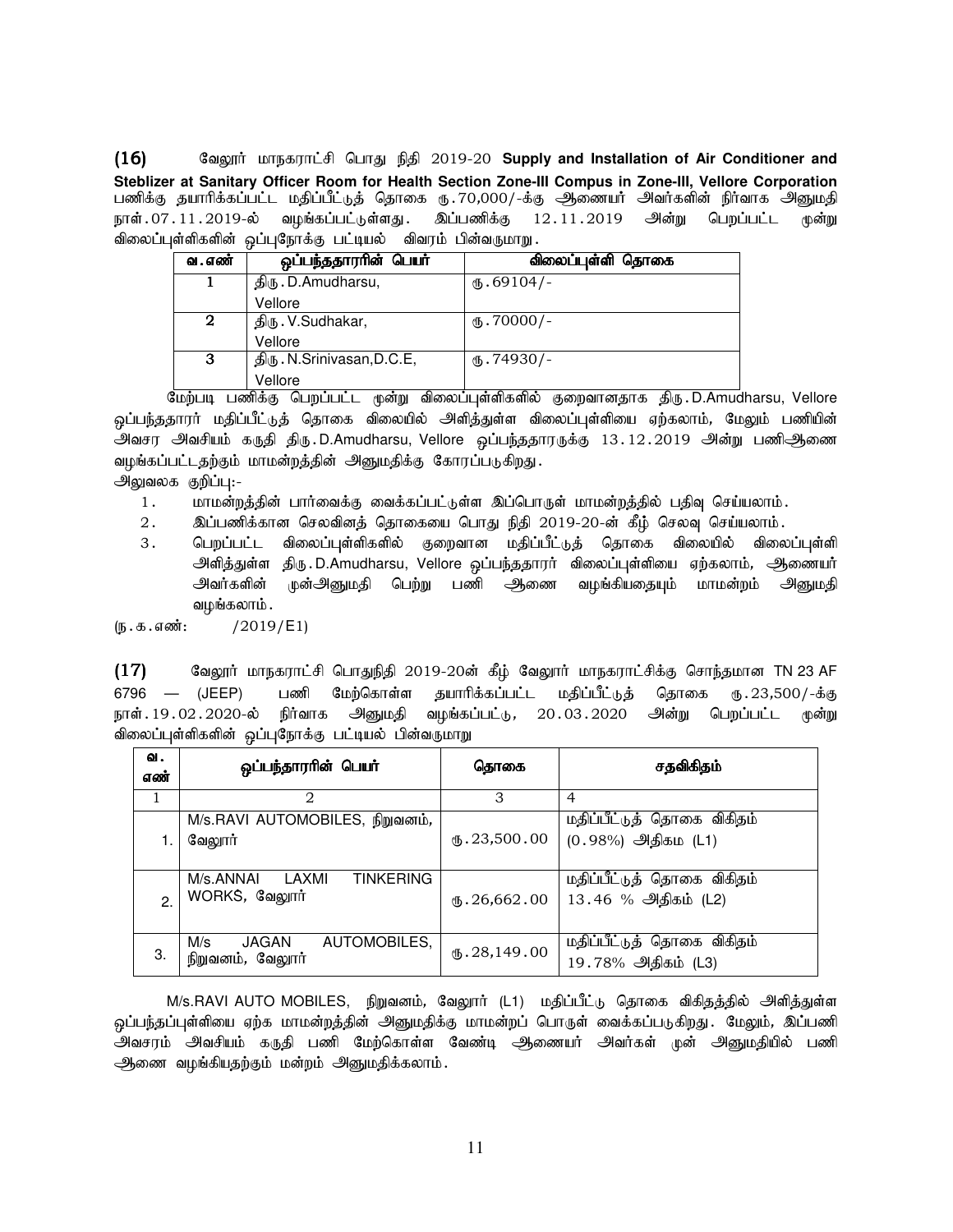## அலுவலக குறிப்பு :

- 1. மாமன்றத்தின் பார்வைக்கு வைக்கப்பட்டுள்ள இப்பொருள் மாமன்றத்தில் பதிவு செய்யலாம்.
- 2. இப்பணிக்கான செலவினத் தொகையை பொது நிதி 2019-20ன் கீழ் செலவு செய்யலாம்.
- 3. பெறப்பட்ட விலைப்புள்ளிகளில் குறைந்த தொகைக்கான விலைப்புள்ளி அளித்துள்ள M/s RAVI AUTOMOBILES, வேலூர் நிறுவனத்தின் விலைப்புள்ளியை ஏற்கலாம்.

## (**ந. க. எண்**.8348/**2020**/E1)

 $(18)$  Bagmi மாநகராட்சி பொதுநிதி 2019-20ன் கீழ் வேலூர் மாநகராட்சிக்கு சொந்தமான TN 23 CC 4917 — (COMPACTOR) FITNESS CERTIFICATE பணி மேற்கொள்ள தயாரிக்கப்பட்ட மதிப்பீட்டுத் தொகை ரு.31,850/-க்கு நாள்.24.02.2020-ல் நிர்வாக அனுமதி வழங்கப்பட்டு, 20.03.2020 அன்று பெறப்பட்ட முன்று விலைப்புள்ளிகளின் ஒப்புநோக்கு பட்டியல் பின்வருமாறு

| ഖ.<br>எண் | ஒப்பந்தாரரின் பெயர்                                | தொகை                  | சதவிகிதம்                                          |
|-----------|----------------------------------------------------|-----------------------|----------------------------------------------------|
| 1         | 2                                                  | 3                     | $\overline{4}$                                     |
|           | M/s. Sri.Balamurugan Auto Mobile,<br>VELLORE.      | m.31,850.00           | மதிப்பீட்டுத் தொகை விகிதம்<br>$(0.00\%$ )<br>(L1)  |
| 2.        | M/s. Sri.Munirathinam Auto Mobile,<br>VELLLORE.    | ն.34,330.00           | மதிப்பீட்டுத் தொகை விகிதம்<br>7.69%  அதிகம்  (L2)  |
| 3.        | M/s<br>WORKS.<br>PRADEEP<br>AUTO<br><b>VELLORE</b> | $\text{I}$ .33,790.00 | மதிப்பீட்டுத் தொகை விகிதம்<br>$6.09\%$ அதிகம் (L3) |

M/s. Sri.Balamurugan Auto Mobile, VELLORE. . (L1) ஒப்பந்ததாரர் மதிப்பீட்டு தொகை விகிதத்தில் .<br>அளித்துள்ள ஒப்பந்தப்புள்ளியை ஏற்க மாமன்றத்தின் அனுமதிக்கு மாமன்றப் பொருள் வைக்கப்படுகிறது. மேலும், இப்பணி அவசரம் அவசியம் கருதி பணி மேற்கொள்ள வேண்டி ஆணையர் அவர்கள் முன் அனுமதியில் பணி ஆணை வழங்கியதற்கும் மன்றம் அனுமதிக்கலாம்.

## <u>அலுவலக குறிப்பு :</u>

- 1. khkd;wj;jpd; ghh;itf;F itf;fg;gl;Ls;s ng;bghUs; khkd;wj;jpy; gjpt[ bra;ayhk;.
- 4. ng;gzpf;fhd brytpdj; bjhifia bghJ epjp 2019-20d; fPH; bryt[ bra;ayhk;.
- **5.** பெறப்பட்ட விலைப்புள்ளிகளில் குறைந்த தொகைக்கான விலைப்புள்ளி அளித்துள்ள M/s. Sri.Balamurugan Auto Mobile, VELLLORE. நிறுவனத்தின் விலைப்புள்ளியை ஏற்கலாம்.

## (e.f.vz;.**699/2020/E1**)

 $(19)$  Bagyார் மாநகராட்சி பொதுநிதி 2019-20ன் கீழ் வேலூர் மாநகராட்சிக்கு சொந்தமான TN 23 CC 4108 — (COMPACTOR) FITNESS CERTIFICATE பணி மேற்கொள்ள தயாரிக்கப்பட்ட மதிப்பீட்டுத் தொகை ரு.31,850/-க்கு நாள்.24.02.2020-ல் நிர்வாக அனுமதி வழங்கப்பட்டு, 20.03.2020 அன்று பெறப்பட்ட முன்று விலைப்புள்ளிகளின் ஒப்புநோக்கு பட்டியல் பின்வருமாறு

| வ.<br>எண்     | ஒப்பந்தாரரின் பெயர்                                    | தொகை                    | சதவிகிதம்                                                                |
|---------------|--------------------------------------------------------|-------------------------|--------------------------------------------------------------------------|
|               | 2                                                      | 3                       | $\overline{4}$                                                           |
|               | M/s. Sri.Balamurugan Auto Mobile,<br><b>VELLORE.</b>   | $\times$ 31,850.00      | மதிப்பீட்டுத் தொகை விகிதம்<br>$(0.00\%$ )<br>(L1)                        |
| $\mathcal{P}$ | M/s. Sri.Munirathinam Auto Mobile,<br><b>VELLLORE.</b> |                         | மதிப்பீட்டுத் தொகை விகிதம்<br>$\mathfrak{g}.34,320.00$ 7.76% அதிகம் (L2) |
| 3.            | WORKS.<br>PRADEEP<br>M/s<br>AUTO<br><b>VELLORE</b>     | $\mathbf{t}$ .33,160.00 | மதிப்பீட்டுத் தொகை விகிதம்<br>4.11% அதிகம் (L3)                          |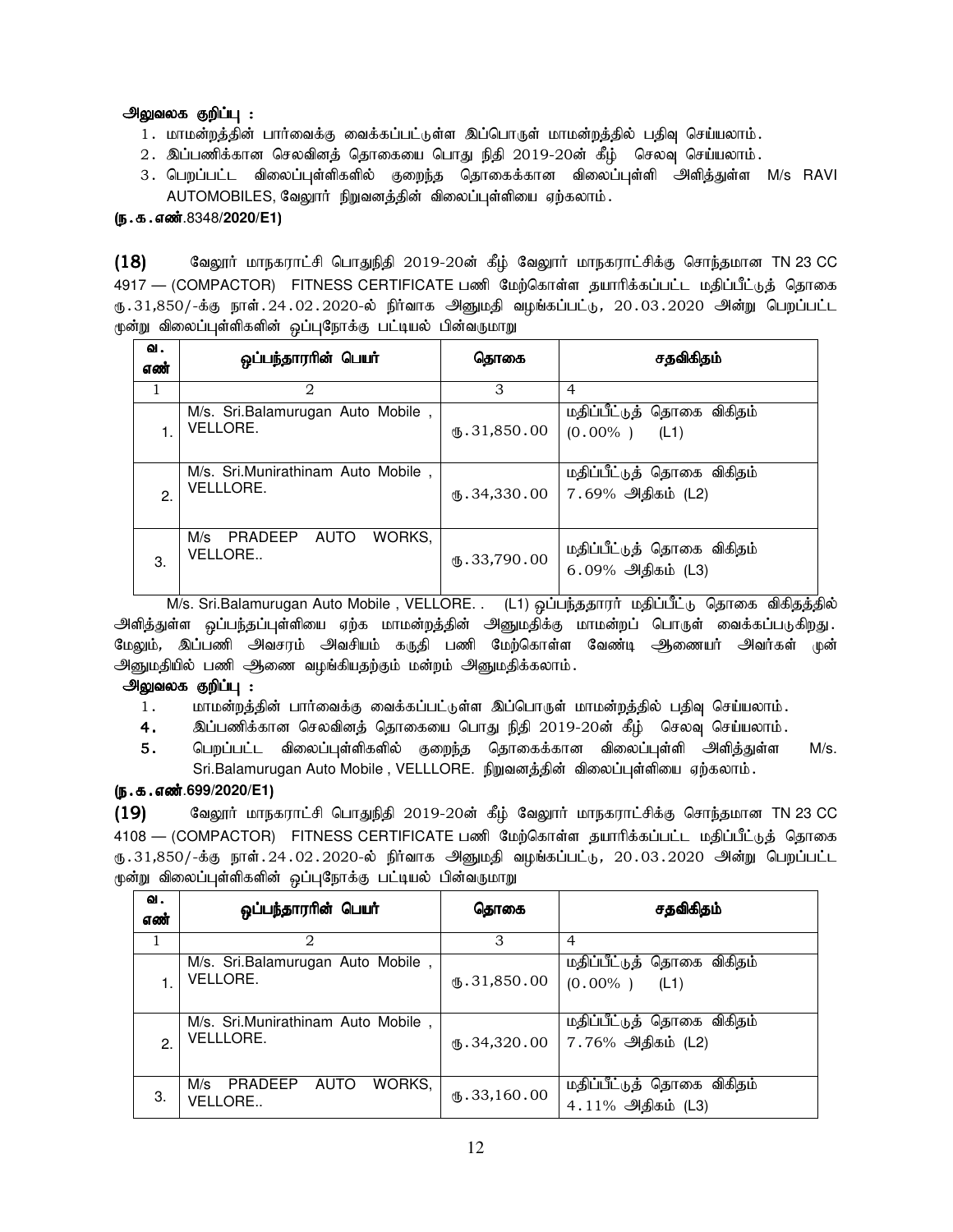M/s. Sri.Balamurugan Auto Mobile , , VELLLORE. (L1) ஒப்பந்ததாரர் மதிப்பீட்டு தொகை விகிதத்தில் அளித்துள்ள ஒப்பந்தப்புள்ளியை ஏற்க மாமன்றத்தின் அனுமதிக்கு மாமன்றப் பொருள் வைக்கப்படுகிறது .மேலும், இப்பணி அவசரம் அவசியம் கருதி பணி மேற்கொள்ள வேண்டி அணையர் அவர்கள் முன் அனுமதியில் பணி அணை வழங்கியதற்கும் மன்றம் அனுமதிக்கலாம்.

## அலுவலக குறிப்பு :

- 1. மாமன்றத்தின் பார்வைக்கு வைக்கப்பட்டுள்ள இப்பொருள் மாமன்றத்தில் பதிவு செய்யலாம் $\,$ .
- 2 . இப்பணிக்கான செலவினத் தொகையை பொது நிதி 2019-20ன் கீழ் செலவு செய்யலாம்.
- 3 . பெறப்பட்ட விலைப்புள்ளிகளில் குறைந்த தொகைக்கான விலைப்புள்ளி அளித்துள்ள M/s. Sri.Balamurugan Auto Mobile, VELLLORE. நிறுவனத்தின் விலைப்புள்ளியை ஏற்கலாம்.

#### (ந.க.எண்.698/2020/E1)

 $(20)$  வேலூர் மாநகராட்சி மண்டலம 2- க்குட்பட்ட நேதாஜி மார்கெட், மா $\,$ .பா $\,$ .சாரதி மாளிகை, அண்ணாபஜார், பழைய மீன்மார்கெட், வண்டிமேடு,, பழைய பேருந்து நிலைய கடைகள், பர்மா பஜார், சைதாபேட்டை கடைகள், காகிதபட்டறை கடைகள், சத்துவாச்சாரியில் உள்ள கோழி இறைச்சி கடைகள், ஆவின் பாலகம் அருகில் உள்ள கடைகள், வள்ளலார் கடைகள் ஆக மொத்தம் 1289 கடைகளுக்கு கடை வாடகை 2017 ஆம் ஆண்டு ஏப்பரல் மாதம் முதல் 9 ஆண்டுகள் குத்தகை முடிந்த கடைகளுக்கு வாடகை மறுநிர்ணயம் செய்து 3 ஆண்டுகள் 31.03.2020 உடன் முடிவடைகிறது.

எனவே பட்டியலில் இணைத்துள்ள 1289 கடைகளுக்கு 01.04.2020 முதல் 15% வாடகை உயர்வு செய்யவேண்டியுள்ளதால் வாடகையை உயர்வு செய்ய மாமன்ற முன் அனுமதிக்கு வேண்டப்படுகிறது.

#### அ.கு:

 $1.$ மேற்படி குத்தகையை கடைகளுக்கு  $01.04.2020$  முதல்  $15\%$  வாடகை உயர்வு செய்ய மாமன்றம் முன் அனுமதிக்காலம்.

## e.f.vz;/0794/2020/**A**1/**Z**2

 $(21)$  Bagy Trip Bangs of Four Foedphi; நிதி 2019-20 நகராட்சி சட்டம் 15-ன் கீழ் Repair and Maintenance of Sankaranpalayam OHT Tank at Zone-III in Vellore Corporation பணிக்கு தயாரிக்கப்பட்ட மதிப்பீட்டுத் தொகை ரு 9,00,000/-க்கு அணையர் அவர்களின் நிர்வாக அனுமதி நாள்.09.04.2020-ல் நிர்வாக அனுமதி வழங்கப்பட்டுள்ளது . இப்பணிக்கு 20.04.2020 அன்று பெறப்பட்ட முன்று விலைப்புள்ளிகளின் ஒப்புநோக்கு பட்டியல் விவரம் பின்வருமாறு.

| வ . எண்     | ஒப்பந்ததாரரின் பெயர்          | விலைப்புள்ளி சதவிகிதம் |
|-------------|-------------------------------|------------------------|
|             | Thiru.C.Ramesh,<br>Vellore    | $M_{\rm b}$ .889522/-  |
| $\mathbf 2$ | Thiru.V.S.Anandan,<br>Vellore | $\omega$ .900872/-     |
| 3           | S.Kuppusamy,<br>Vellore       | $_{66}.927572/-$       |

மேற்படி பணிக்கு பெறப்பட்ட முன்று விலைப்புள்ளிகளில் குறைவானதாக Thiru.C.Ramesh Vellore <u>ஒ</u>ப்பந்ததாரர் மதிப்பீட்டுத் தொகைவிட குறைவான விலையில் அளித்துள்ள விலைப்புள்ளியை ஏற்கலாம், மேலும் Thiru.C.Ramesh, Vellore ஒப்பந்ததாரருக்கு 21.04.2020 அன்று பணிஅுணை வழங்கப்பட்டதற்கும் மாமன்றத்தின் அனுமதிக்கு கோரப்படுகிறது.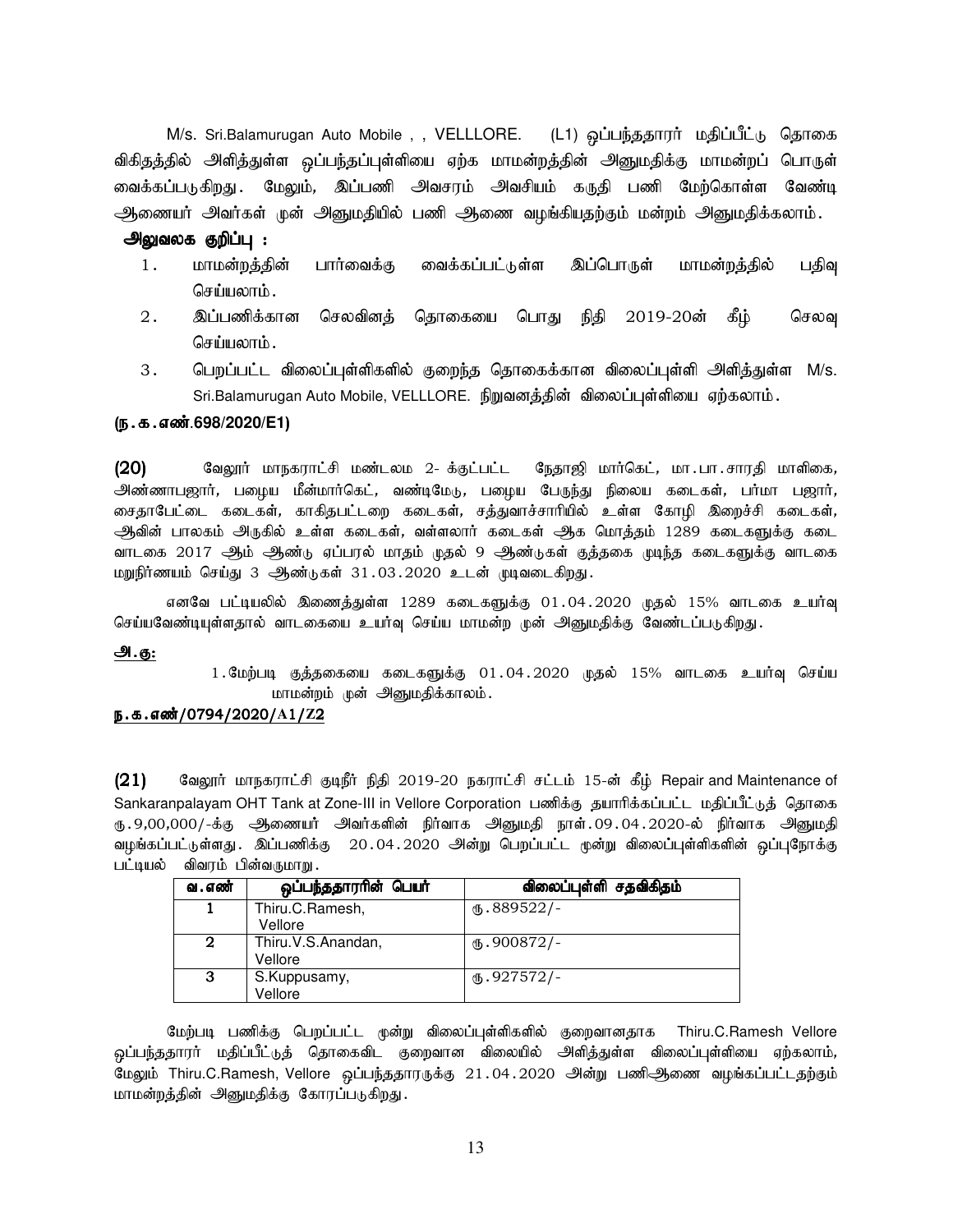## அலுவலக குறிப்பு:-

- 1. khr மன்றத்தின் பார்வைக்கு வைக்கப்பட்டுள்ள இப்பொருள் மாமன்றத்தில் பதிவு செய்யலாம்.
- 2. இப்பணிக்கான செலவினத் தொகையை குடிநீர் நிதி 2019-20 நகராட்சி சட்டம் 15-ன் கீழ் செலவு செய்யலாம்.
- 3 . பெறப்பட்ட விலைப்புள்ளிகளில் குறைவான மதிப்பீட்டுத் தொகை விலையில் விலைப்புள்ளி அளித்துள்ள Thiru.C.Ramesh, Vellore ஒப்பந்ததாரர் விலைப்புள்ளியை ஏற்கலாம், ஆணையர் அவர்களின் முன்அனுமதி பெற்று பணி அணை வழங்கியதையும் மாமன்றம் அனுமதி வழங்கலாம்.

 $(5.5.5.5\cdot\frac{1}{1000} \cdot 601/2020/E1)$ 

(22) குவலூர் மாநகராட்சி குடிநீர் நிதி 2019-20 நகராட்சி சட்டம் 15-ன் கீழ் Supply and Delivery of 2.00 HP and 7.5 HP Submersible Motor, Erection and 1000Ltr HDPE Tank Ward No:31 to 45 Zone-III, Vellore Corporation பணிக்கு தயாரிக்கப்பட்ட மதிப்பீட்டுத் தொகை ரு.9,90,000/-க்கு ஆணையர் அவர்களின் நிர்வாக அனுமதி நாள்.09.04.2020-ல் நிர்வாக அனுமதி வழங்கப்பட்டுள்ளது. இப்பணிக்கு 20.04.2020 அன்று பெறப்பட்ட முன்று விலைப்புள்ளிகளின் ஒப்புநோக்கு பட்டியல் விவரம் பின்வருமாறு.

| வ . எண் | ஒப்பந்ததாரரின் பெயர்            | விலைப்புள்ளி சதவிகிதம் |
|---------|---------------------------------|------------------------|
|         | Thiru. D.Amudharasu,<br>Vellore | $M_{\rm b}$ .975061/-  |
| 2       | Thiru.V.S.Anandan,<br>Vellore   | $\omega$ .976854/-     |
| 3       | Thiru.V.Sudhakar,<br>Vellore    | $\omega$ .981568/-     |

மேற்படி பணிக்கு பெறப்பட்ட முன்று விலைப்புள்ளிகளில் குறைவானதாக Thiru.D.Amudharasu Vellore <u>ஒ</u>ப்பந்ததாரர் மதிப்பீட்டுத் தொகைவிட குறைவான விலையில் அளித்துள்ள விலைப்புள்ளியை ஏற்கலாம், மேலும் Thiru. D.Amudharasu, Vellore ஒப்பந்ததாரருக்கு 21 $.04.2020$  அன்று பணிஆணை வழங்கப்பட்டதற்கும் மாமன்றத்தின் அனுமதிக்கு கோரப்படுகிறது. அலுவலக குறிப்பு:-

- 1. khr மன்றத்தின் பார்வைக்கு வைக்கப்பட்டுள்ள இப்பொருள் மாமன்றத்தில் பதிவு செய்யலாம்.
- 2 . இப்பணிக்கான செலவினத் தொகையை குடிநீர் நிதி 2019-20 நகராட்சி சட்டம் 15-ன் கீழ் செலவு செய்யலாம்.
- 3 . பெறப்பட்ட விலைப்புள்ளிகளில் குறைவான மதிப்பீட்டுத் தொகை விலையில் விலைப்புள்ளி அளித்துள்ள Thiru. D.Amudharasu, Vellore ஒப்பந்ததாரர் விலைப்புள்ளியை ஏற்கலாம், ஆணையர் அவர்களின் முன்அனுமதி பெற்று பணி ஆணை வழங்கியதையும் மாமன்றம் அனுமதி வமங்கலாம்.

 $(n.5.5.5 \text{ s})$ :0602/2020/E1)

<u>இ</u>டம் : வேலூா்

ehŸ :29.04.2020 (f. »UZz\_®¤Â) f. »UZz\_®¤Â)

<u>ஆணையாளா் (ம) தனிஅலுவலா்</u> வேலூா் மாநகராட்சி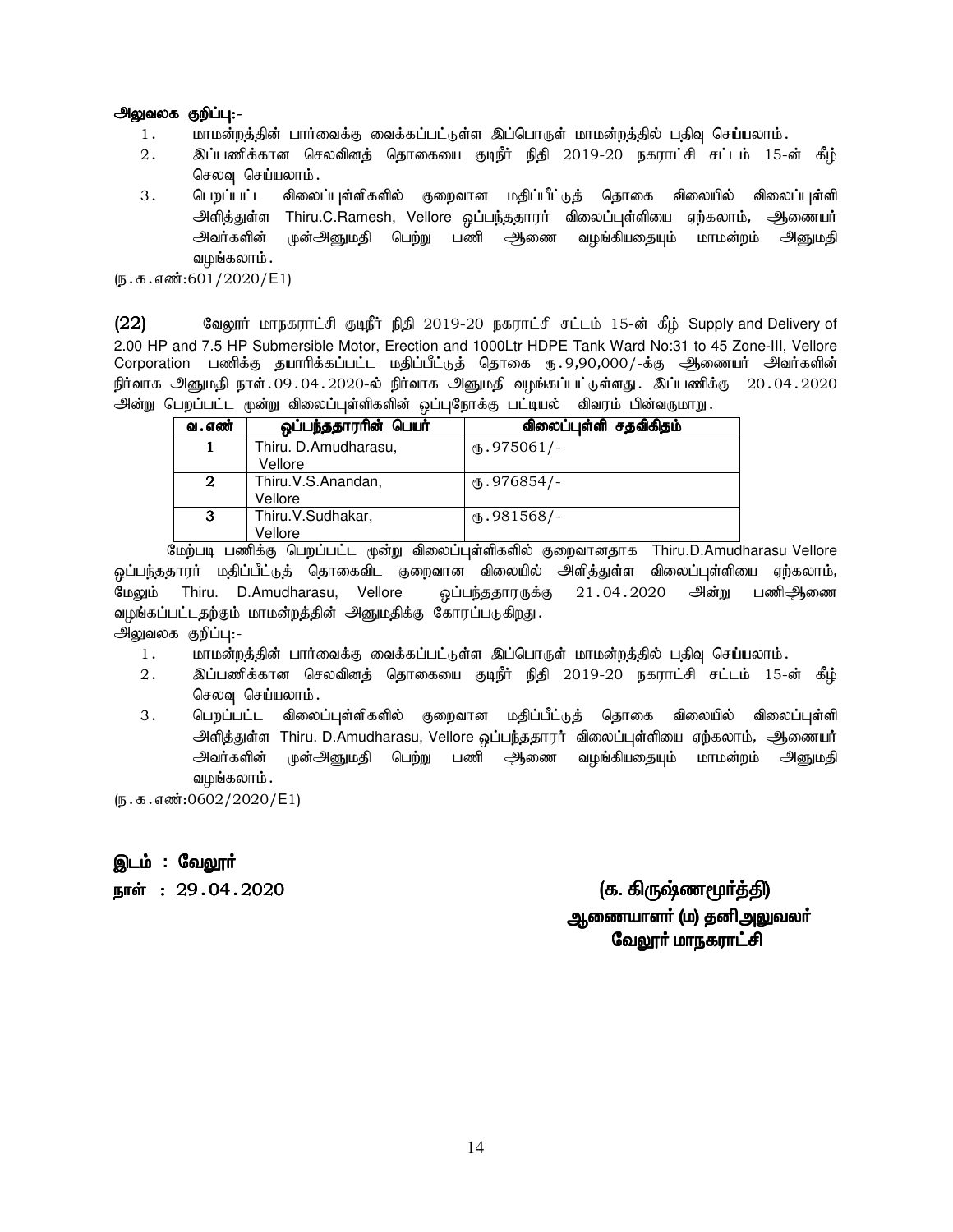

## வே<u>லார் மாநகராட்சி</u> மாநகராட்சி <u>மையஅலுவலகத்தில்</u> வேலூா் தனி அலுவலரின் மாமன்ற அவசரக் கூட்டம் நாள் : 07.04.2020 செவ்வாய்க்கிமமை காலை 11.00 மணிக்கு நடைபெறும் <u>மாமன்ற கூட்டப்பொருள்</u>

(1) வேலூா் மாநகராட்சியில் பொது சுகாதார பிாிவு, கொரோனா (Covid—19) நிதியின் கீழ் மாநகராட்சியில் 1 முதல் 2 மண்டலஙகளுக்குட்பட்ட பொது இடஙகள் மற்றும் அரசு அலவலகஙகள், மார்கெட் மற்றும் பொது மக்கள் கூடும் இடஙகளில் கொரோனா வைரஸ் நோய் (Covid–19) கட்டுப்படுத்தவும், கிருமி நாசினியாகவும் பயன்படுத்தப்படும் லைசல் சொலுயூஷன் (Disinfector Solution) 5000 லிட்டர் தேவைப்படுவதால், தமிழ்நாடு டெண்டர் பரிமாற்றம் சட்ட பிரிவு 16 (a) 1998ன் மற்றும் 9 & 10 ன் (section 16(a) of the Tamil Nadu Transparency in Tenders Act, 1998and the provisions of sections 9 and 10 of the said Act be exempted) கீழ் தேசிய பேரழிவு கால அடிப்படையில் நோயின் தாக்கத்தை கட்டுப்படுத்த அவசரம் அவசியம் கருதி ஒப்பந்தப்புள்ளி கோரி வாஙக இயலாத காரணத்தால் தகுதியான நிறுவனத்திடமிருந்து 5000 லிட்டா் லைசல் சொலுயூஷன் (Disinfector Solution) விலைப்புள்ளி கோரி நேரடியாக கொள்முதல் செய்ய ஆகும் தோரய செலவு ரூ.10,00,000/—க்கு (ரூபாய் பத்து லட்சம்) மாமன்றம் அனுமதி கோரப்படுகிறது.

## <u>அலுவலக குறிப்பு:</u>

ரூ.10,00,000/-செலவிட மாமன்ற அனுமதிக்கலாம். 1)

- $2)$ மேற்படி தொகையை கொரோனா சிறப்பு (Covid–19) பேரழிவு நிவாரண நிதியிலிருந்து வழஙக மாமன்றம் முன் அனுமதி வமஙகலாம்.
- $3)$ அவசர அவசியம் கருதி நடவடிக்கை மேற்கொண்டதை மாமன்றம் அனுமதிக்கலாம்.

## ந.க.எண்: 1995/2020/H1

 $(2)$ வேலாா் மாநகாாட்சியில் பொகு சுகாகார பிரிவு, கொரோனா (Covid—19) நிகியின் கீம் மாநகராட்சிக்குட்பட்ட 3 முதல் 4 மண்டலஙகளுக்குட்பட்ட பொது இடஙகள் மற்றும் அரசு அலவலகஙகள், மார்கெட் மற்றும் பொது மக்கள் கூடும் இடஙகளில் கொரோனா வைரஸ் நோய் (Covid—19) கட்டுப்படுத்தவும், கிருமி நாசினியாகவும் பயன்படுத்தப்படும் லைசல் சொலுயூஷன் (Disinfector Solution) 5000 லிட்டர் கேவைப்படுவகால், கமிம்நாடு டெண்டர் பரிமாற்றம் சட்ட பிரிவு 16 (a) 1998ன் மற்றும் 9 & 10 ன் (section  $16$ (a) of the Tamil Nadu Transparency in Tenders Act, 1998and the provisions of sections 9 and 10 of the said Act be exempted) கீழ் தேசிய பேரழிவு கால அடிப்படையில் நோயின் தாக்கத்தை கட்டுப்படுத்த அவசரம் அவசியம் கருதி ஒப்பந்தப்புள்ளி கோரி வாஙக இயலாத காரணத்தால் தகுதியான நிறுவனத்திடமிருந்து 5000 லிட்டர் லைசல் சொலுயூஷன் (Disinfector Solution) விலைப்புள்ளி கோரி நேரடியாக கொள்முதல் செய்ய ஆகும் தோரய செலவு ரூ.10,00,000/—க்கு (ரூபாய் பத்து லட்சம்) மாமன்றம் <u>அனுமதி</u> கோரப்படுகிறது.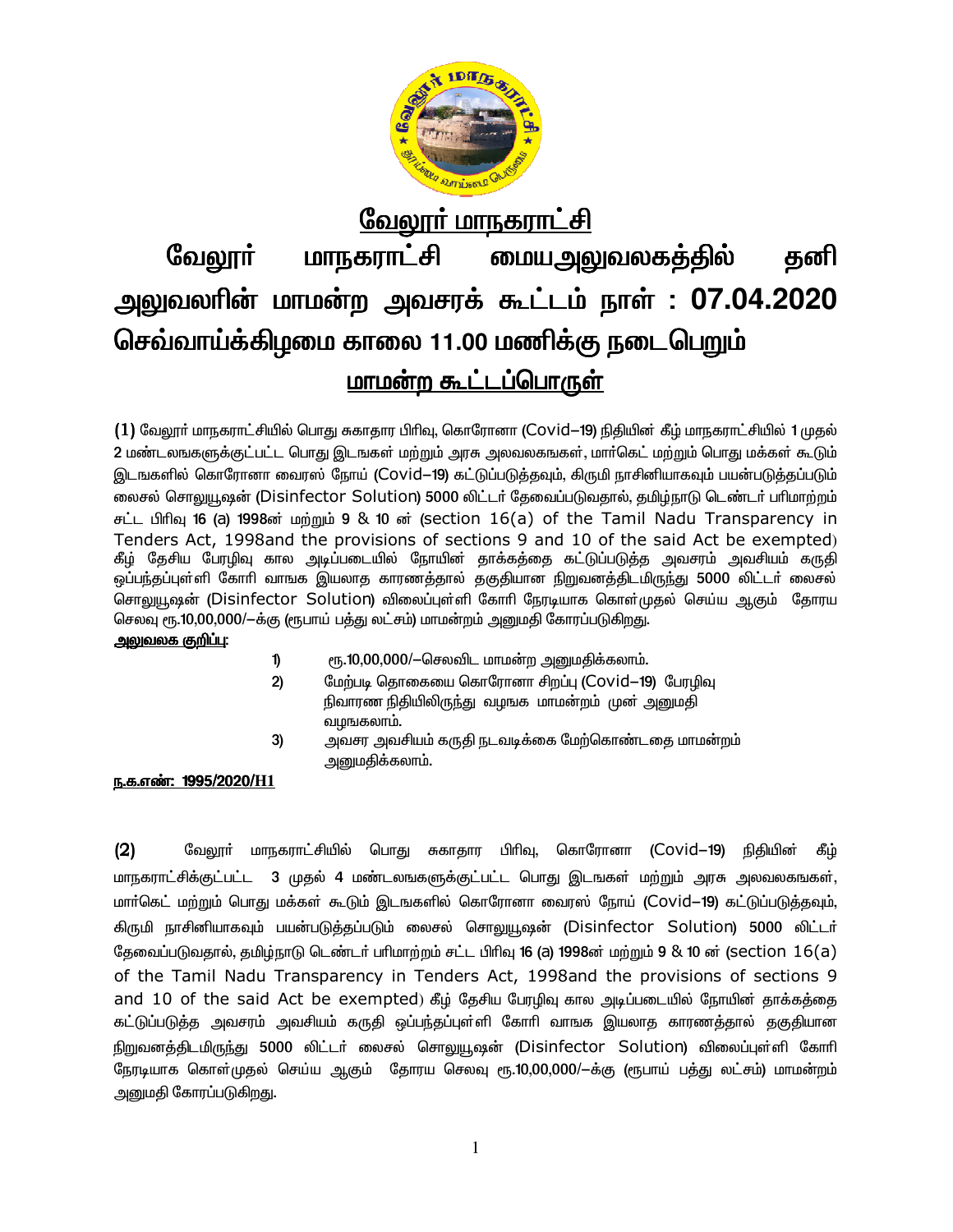#### அலுவலக குறிப்பு:

- ரூ.10,00,000/-செலவிட மாமன்ற அனுமதிக்கலாம். 1)
- $2)$ மேற்படி தொகையை கொரோனா சிறப்பு (Covid-19) பேரழிவு நிவாரண நிதியிலிருந்து வழங்க மாமன்றம் முன் அறையதி வழங்கலாம்.
- 3) அவசர அவசியம் கருதி நடவடிக்கை மேற்கொண்டதை மாமன்றம் <u>அனுமதிக்கலாம்.</u>

#### <u>ந.க.எண்: 1995/2020/H1</u>

வேலூர் மாநகராட்சியில் பொது சுகாதார பிரிவு, கொரோனா (Covid—19) நிதியின் கீழ் மாநகராட்சியில் 1  $(3)$ முதல் 4 மண்டலஙகளில் பணிபுரியும் சுகாதார பணியாளர்கள், துய்மை பணியாளர்கள் மற்றும் அனைத்து பணியாளா்களுக்கும் நோய் தொற்று எற்படாதவாறு இருக்கு பணியாளா்களுக்கு கிருமி நாசினியாகவும் பயன்படுத்த ஆண்டி செப்டிக் லிக்யூடு (Anti Septic Liquid) 100 ML கொண்ட 3877 எண்ணிக்கை தேவைப்படுவதால், தமிழ்நாடு டெண்டர் பரிமாற்றம் சட்ட பிரிவு 16 (a) 1998ன் மற்றும் 9 & 10 ன் (section 16(a) of the Tamil Nadu Transparency in Tenders Act, 1998and the provisions of sections 9 and 10 of the said Act be exempted) கீழ் தேசிய பேரழிவு கால அடிப்படையில் நோயின் தாக்கத்தை கட்டுப்படுத்த அவசரம் அவசியம் கருதி ஒப்பந்தப்புள்ளி கோரி வாஙக இயலாத காரணத்தால் தகுதியான நிறுவனத்திடமிருந்து 100 ML கொண்ட 3877 எண்ணிக்கை ஆண்டி செப்டிக் லிக்யூடு விலைப்புள்ளி கோரி நேரடியாக கொள்முதல் செய்ய ஆகும் தோரய செலவு ரூ.ரூ.5,00,000/ $-$ க்கு (ரூபாய் ஐந்து லட்சம்) மாமன்றம் அனுமதி கோரப்படுகி<u>றத</u>ு.

## <u>அலுவலக குறிப்பு:</u>

- $\mathbf{D}$ ரூ.10,00,000/-செலவிட மாமன்ற அனுமதிக்கலாம்.
- மேற்படி தொகையை கொரோனா சிறப்பு (Covid-19) பேரழிவு  $2)$ நிவாரண நிதியிலிருந்து வழஙக மாமன்றம் முன் அனுமதி வழஙகலாம்.
- $3)$ அவசர அவசியம் கருதி நடவடிக்கை மேற்கொண்டதை மாமன்றம் அறைமதிக்கலாம்**.**

#### <u>ந.க.எண்: 1995/2020/H1</u>

 $(4)$ வேலூா் மாநகராட்சியில் பொது சுகாதார பிாிவின் கீழ் மாநகராட்சிக்குட்பட்ட 1 முதல் 2 மண்டலஙகளில் உள்ள நகா் புற ஆரம்ப சுகாதார நிலையம் மற்றும் பொது சுகாதார பிாிவில் பணிபுாியும் பணியாளா்களுக்கு கொரோனா நோய் (Covid-19) தொற்று ஏற்படாதவாறு பாதுகாக்க 416 எண்ணிக்கை தனிப்பட்ட பாதுகாப்பு உபகரணஙகள் (Personal Protective Equipment Kit) தேவைப்படுவதால், தமிழ்நாடு டெண்டர் பரிமாற்றம் சட்ட பிரிவு 16 (a) 1998ன் மற்றும் 9 & 10 ன் (section 16(a) of the Tamil Nadu Transparency in Tenders Act, 1998and the provisions of sections 9 and 10 of the said Act be exempted) கீழ் தேசிய பேரழிவு கால அடிப்படையில் நோயின் தாக்கத்தை கட்டுப்படுத்த அவசரம் அவசியம் கருதி ஒப்பந்தப்புள்ளி கோரி வாஙக இயலாத காரணத்தால் தகுதியான நிறுவனத்திடமிருந்து விலைப்புள்ளி கோரி நேரடியாக கொள்முதல் செய்ய ஆகும் தோரய செலவு ரூ.10,00,000/—க்கு (ரூபாய் பத்து லட்சம்) மாமன்றம் அனுமதி கோரப்படுகிறது.

#### <u>அலுவலக குறிப்பு:</u>

- 1) ரூ.10,00,000/-செலவிட மாமன்ற அனுமதிக்கலாம்.
- $2)$ மேற்படி தொகையை கொரோனா சிறப்பு (Covid–19) பேரழிவு நிவாரண நிதியிலிருந்து வழஙக மாமன்றம் முன் அனுமதி வழஙகலாம்.
- $3)$ அவசர அவசியம் கருதி நடவடிக்கை மேற்கொண்டதை மாமன்றம் அனுமதிக்கலாம்.

#### ந.க.எண்: 1995/2020/H1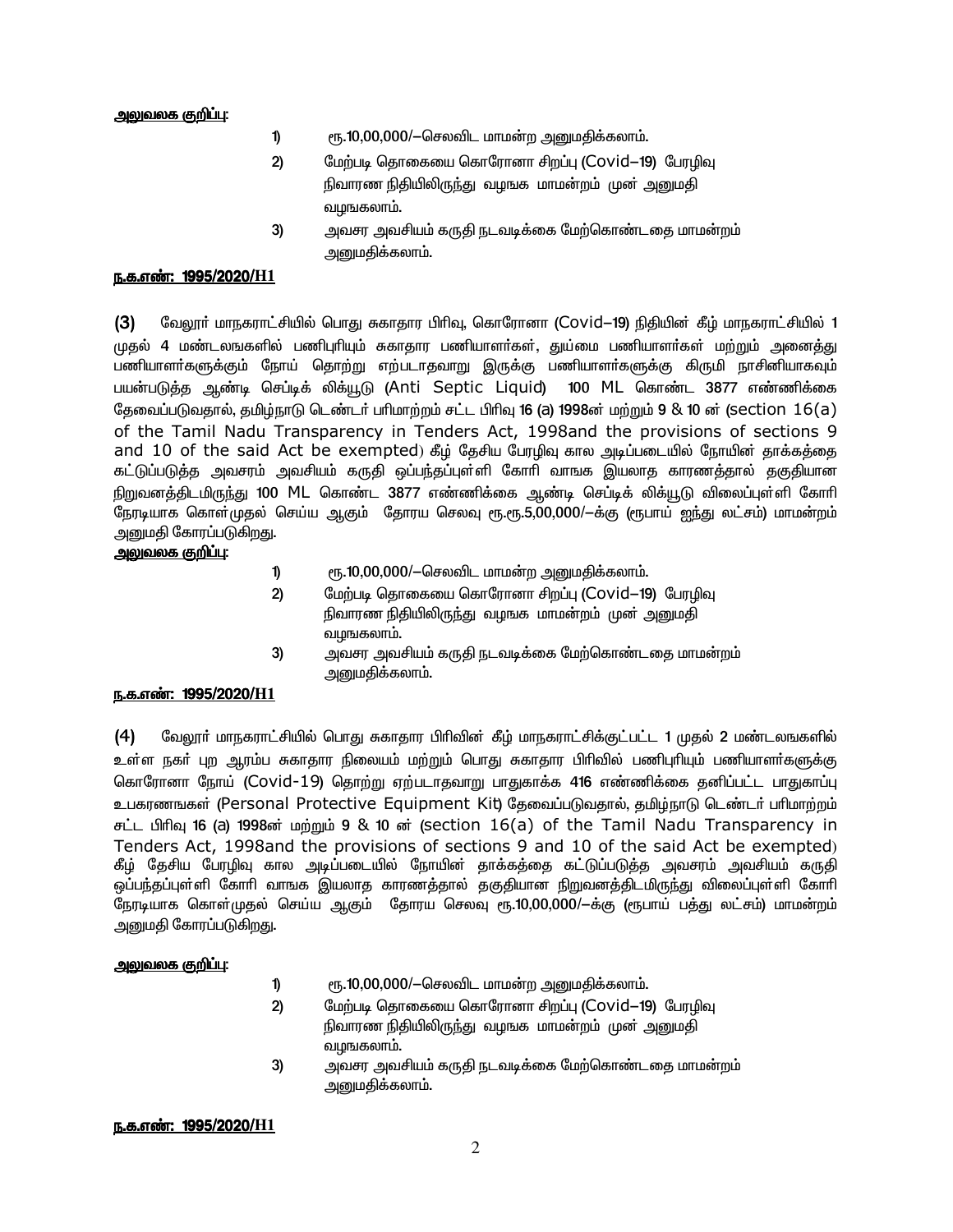$(5)$ வேலூர் மாநகராட்சியில் பொது சுகாதார பிரிவின் கீழ் மாநகராட்சிக்குட்பட்ட 3 முதல் 4 மண்டலஙகளில் உள்ள நகா் புற ஆரம்ப சுகாதார நிலையம் மற்றும் பொது சுகாதார பிாிவில் பணிபுாியும் பணியாளா்களுக்கு கொரோனா நோய் (Covid-19) தொற்று ஏற்படாதவாறு பாதுகாக்க 416 எண்ணிக்கை தனிப்பட்ட பாதுகாப்பு உபகரணஙகள் (Personal Protective Equipment Kit) தேவைப்படுவதால், தமிழ்நாடு டெண்டர் பரிமாற்றம் சட்ட பிரிவு 16 (a) 1998ன் மற்றும் 9 & 10 ன் (section 16(a) of the Tamil Nadu Transparency in Tenders Act, 1998and the provisions of sections 9 and 10 of the said Act be exempted) கீழ் தேசிய பேரழிவு கால அடிப்படையில் நோயின் தாக்கத்தை கட்டுப்படுத்த அவசரம் அவசியம் கருதி ஒப்பந்தப்புள்ளி கோரி வாஙக இயலாத காரணத்தால் தகுதியான நிறுவனத்திடமிருந்து விலைப்புள்ளி கோரி நேரடியாக கொள்முதல் செய்ய ஆகும் தோரய செலவு ரூ.10,00,000/—க்கு (ரூபாய் பத்து லட்சம்) மாமன்றம் அனுமதி கோரப்படுகிறது.

#### அலுவலக குறிப்பு:

- ரூ.10,00,000/-செலவிட மாமன்ற அனுமதிக்கலாம். 1)
- மேற்படி தொகையை கொரோனா சிறப்பு (Covid-19) பேரழிவு  $2)$ நிவாரண நிதியிலிருந்து வழஙக மாமன்றம் முன அனுமதி வழஙகலாம்.
- 3) அவசர அவசியம் கருதி நடவடிக்கை மேற்கொண்டதை மாமன்றம் அனுமதிக்கலாம்.

## ந.க.எண்: 1995/2020/H1

 $(6)$ வேலூா் மாநகராட்சியில் பொது சுகாதார பிாிவின் கீழ் மாநகராட்சிக்குட்பட்ட 1 முதல் 2 மண்டலஙகளில் உள்ள நகா் புற ஆரம்ப சுகாதார நிலையம் மற்றும் பொது சுகாதார பிாிவுக்கு பொது மக்களுக்கு கொரோனா வைரஸ் நோய் (Covid—19) தொற்று மனித உடலில் வெப்பநிலையை கண்டுபிடிக்க 50 எண்ணிக்கை தெர்மல் ஸ்கேனர் மெஷின் (Thermal Scanner Machine) தேவைப்படுவதால், தமிழ்நாடு டெண்டர் பரிமாற்றம் சட்ட பிரிவு 16 (a) 1998ன் மற்றும் 9 & 10 ன் (section 16(a) of the Tamil Nadu Transparency in Tenders Act, 1998and the provisions of sections 9 and 10 of the said Act be exempted) கீழ் தேசிய பேரழிவு கால அடிப்படையில் நோயின் தாக்கத்தை கட்டுப்படுத்த அவசரம் அவசியம் கருதி ஒப்பந்தப்புள்ளி கோரி வாஙக இயலாத காரணத்தால் தகுதியான நிறுவனத்திடமிருந்து விலைப்புள்ளி கோரி நேரடியாக கொள்முதல் செய்ய ஆகும் தோரய செலவு ரூ.10,00,000/—க்கு (ரூபாய் பத்து லட்சம்) மாமன்றம் அனுமதி கோரப்படுகிறது.

## <u>அலுவலக குறிப்பு:</u>

- 1) ரூ.10,00,000/-செலவிட மாமன்ற அனுமதிக்கலாம்.
- $2)$ மேற்படி தொகையை கொரோனா சிறப்பு (Covid-19) பேரழிவு நிவாரண நிதியிலிருந்து வழஙக மாமன்றம் முன அனுமதி வழங்கலாம்.
- 3) அவசர அவசியம் கருதி நடவடிக்கை மேற்கொண்டதை மாமன்றம் அனுமதிக்கலாம்.

## <u>ந.க.எண்: 1995/2020/H1</u>

 $(7)$ வேலூர் மாநகராட்சியில் பொது சுகாதார பிரிவின் கீழ் மாநகராட்சிக்குட்பட்ட 3 முதல் 4 மண்டலஙகளில் உள்ள நகா் புற ஆரம்ப சுகாதார நிலையம் மற்றும் பொது சுகாதார பிாிவுக்கு பொது மக்களுக்கு கொரோனா வைரஸ் நோய் (Covid—19) தொற்று மனித உடலில் வெப்பநிலையை கண்டுபிடிக்க 50 எண்ணிக்கை தெர்மல் ஸ்கேனர் மெஷின் (Thermal Scanner Machine) தேவைப்படுவதால், தமிழ்நாடு டெண்டர் பரிமாற்றம் சட்ட பிரிவு 16 (a) 1998ன் மற்றும் 9 & 10 ன் (section 16(a) of the Tamil Nadu Transparency in Tenders Act, 1998and the provisions of sections 9 and 10 of the said Act be exempted) கீழ் தேசிய பேரழிவு கால அடிப்படையில் நோயின் தாக்கத்தை கட்டுப்படுத்த அவசரம் அவசியம் கருதி ஒப்பந்தப்புள்ளி கோரி வாஙக இயலாத காரணத்தால் தகுதியான நிறுவனத்திடமிருந்து விலைப்புள்ளி கோரி நேரடியாக கொள்முதல் செய்ய ஆகும் தோரய செலவு ரூ.10,00,000/—க்கு (ரூபாய் பத்து லட்சம்) மாமன்றம் அனுமதி கோரப்படுகிறது.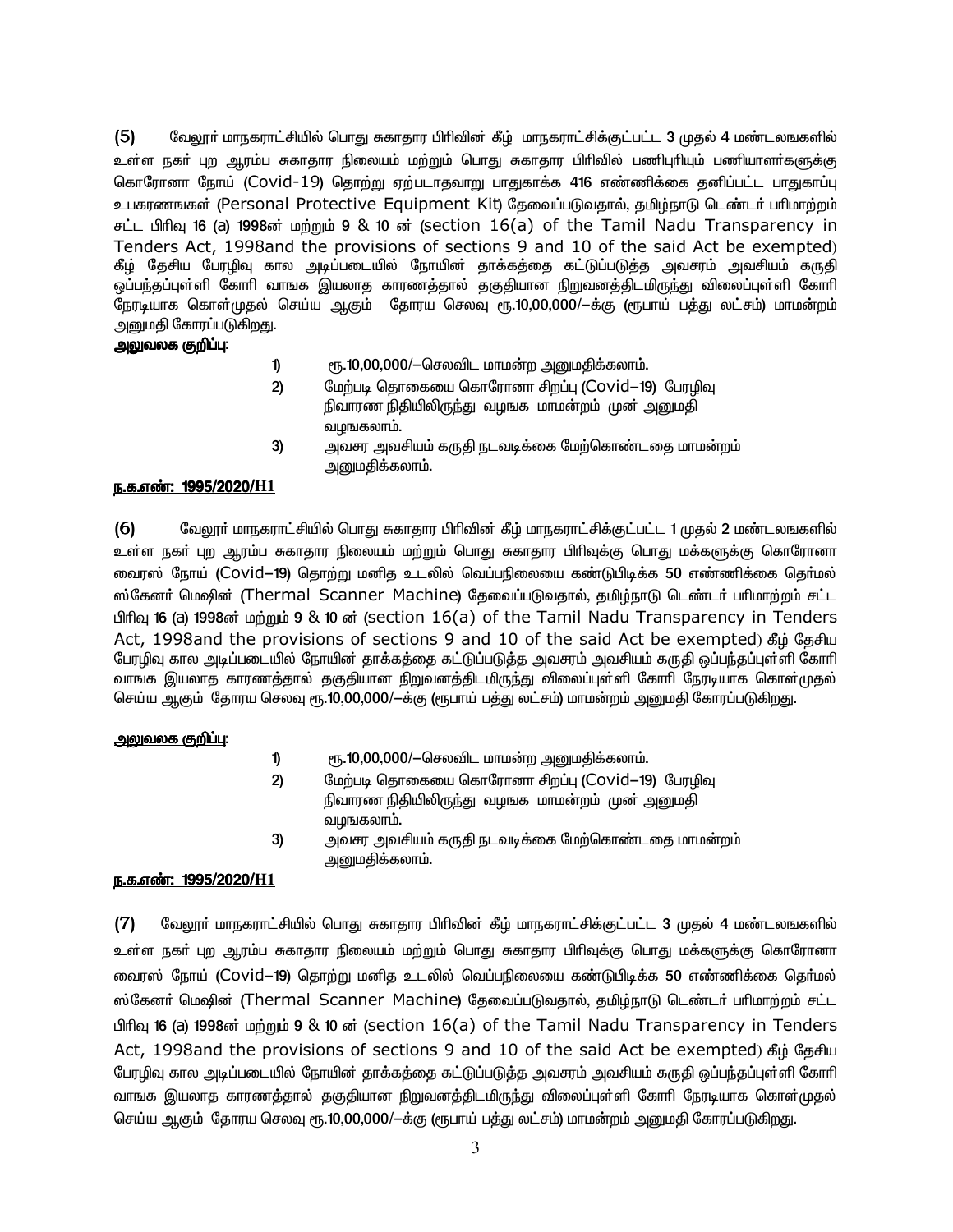#### <u>அலுவலக குறிப்பு:</u>

- $\mathbf{D}$ ரூ.10,00,000/-செலவிட மாமன்ற அனுமதிக்கலாம்.
- $2)$ மேற்படி தொகையை கொரோனா சிறப்பு (Covid-19) பேரழிவு நிவாரண நிதியிலிருந்து வழஙக மாமன்றம் முன அனுமதி வழங்கலாம்.
- அவசர அவசியம் கருதி நடவடிக்கை மேற்கொண்டதை மாமன்றம் 3) அனுமதிக்கலாம்.

#### ந.க.எண்: 1995/2020/H1

 $(8)$ வேலூா் மாநகராட்சியில் பொது சுகாதார பிாிவின் கீழ் மாநகராட்சிக்குட்பட்ட 1 முதல் 4 மண்டலஙகளில் உள்ள நகா் புற ஆரம்ப சுகாதார நிலையம் மற்றும் பொது சுகாதார பிரிவிக்கு கொரோனா நோய் (Covid–19) தொற்று ஏற்படாதவாறு இருக்கு கிருமி நாசினியாக பயன்படுத்த தேவையான சுண்ணாம்பு பவுடா் (Lime Powder) 40000 கிலோ தேவைப்படுவதால், தமிழ்நாடு டெண்டர் பரிமாற்றம் சட்ட பிரிவு 16 (a) 1998ன் மற்றும் 9 & 10 <sub>o</sub> (section 16(a) of the Tamil Nadu Transparency in Tenders Act, 1998and the provisions of sections 9 and 10 of the said Act be exempted) கீழ் தேசிய பேரழிவு கால அடிப்படையில் நோயின் தாக்கத்தை கட்டுப்படுத்த அவசரம் அவசியம் கருதி ஒப்பந்தப்புள்ளி கோரி வாஙக இயலாத காரணத்தால் தகுதியான நிறுவனத்திடமிருந்து விலைப்புள்ளி கோரி நேரடியாக கொள்முதல் செய்ய ஆகும் தோரய செலவு ரூ.10,00,000/—க்கு (ரூபாய் பத்து லட்சம்) மாமன்றம் அனுமதி கோரப்படுகிறது.

## <u>அலுவலக குறிப்பு:</u>

- ரூ.10,00,000/-செலவிட மாமன்ற அனுமதிக்கலாம். 1)
- மேற்படி தொகையை கொரோனா சிறப்பு (Covid-19) போழிவு  $2)$ நிவாரண நிதியிலிருந்து வழஙக மாமன்றம் முன அனுமதி வழங்கலாம்.
- அவசர அவசியம் கருதி நடவடிக்கை மேற்கொண்டதை மாமன்றம்  $3)$ அனுமதிக்கலாம்.

## ந.க.எண்: 1995/2020/H1

 $(9)$ வேலாா் மாநகராட்சியில் பொகு சுகாகார பிாிவின் கீம் வேலாா் மாநகராட்சிக்குட்பட்ட 1 முகல் 4 மண்டலஙகளில் கொரோனா வைாஸ் நோய் (Covid-19) கட்டுப்படுத்தவும், கிருமி நாசினியாகவம் பயன்படுத்தப்படும் சோடியம் உைறபோ குளோரைட் சொலுயூஷன் 10000 கிலோ தேவைப்படுவதால், Tamil Nadu Medical Service Corporation, Chennai உத்திரவு பெற்றுள்ளவாறு (உத்திரவு எண். R.No.4736/IDSP/2020 நாள்.05.03.2020) மற்றும் தமிழ்நாடு டெண்டர் பரிமாற்றம் சட்ட பிரிவு 16 (a) 1998ன் மற்றும் 9 & 10 ன் (section 16(a) of the Tamil Nadu Transparency in Tenders Act, 1998and the provisions of sections 9 and 10 of the said Act be exempted) கீழ் போர் கால அடிப்படையில் நோயின் தாக்கத்தை கட்டுப்படுத்த அரசு பதிவுபெற்ற M/S.TamilNadu Chemicals Industries No.2, 1<sup>st</sup> Left Street, Manikandapuram, Thriumullaivoyal, Chennai-62 நிறுவனத்திடமிருந்து நேரடியாக கொள்முதல் தோரய செலவு (ஜீ.எஸ்.டி உட்பட) ரூ.4,34,240/—க்கு (ரூபாய் நான்கு லட்சத்து முப்பத்து செய்ய ஆகும் நான்காயிரத்து இருநூற்று நாற்பது) மாமன்றம் அனுமதி கோரப்படுகிறது.

#### <u> அலுவலக குறிப்பு:</u>

- ரு.4,34,240/-செலவிட மாமன்ற அனுமதிக்கலாம்.  $\mathbf{D}$
- $2)$ மேற்படி தொகையை கொரோனா சிறப்பு (Covid-19) போழிவு நிவாரண நிதியிலிருந்து வழங்க மாமன்றம் முன் அறையதி வழங்கலாம்.
- 3) அவசர அவசியம் கருதி நடவடிக்கை மேற்கொண்டதை மாமன்றம் அனுமதிக்கலாம்.

#### ந.க.எண்: 1995/2020/H1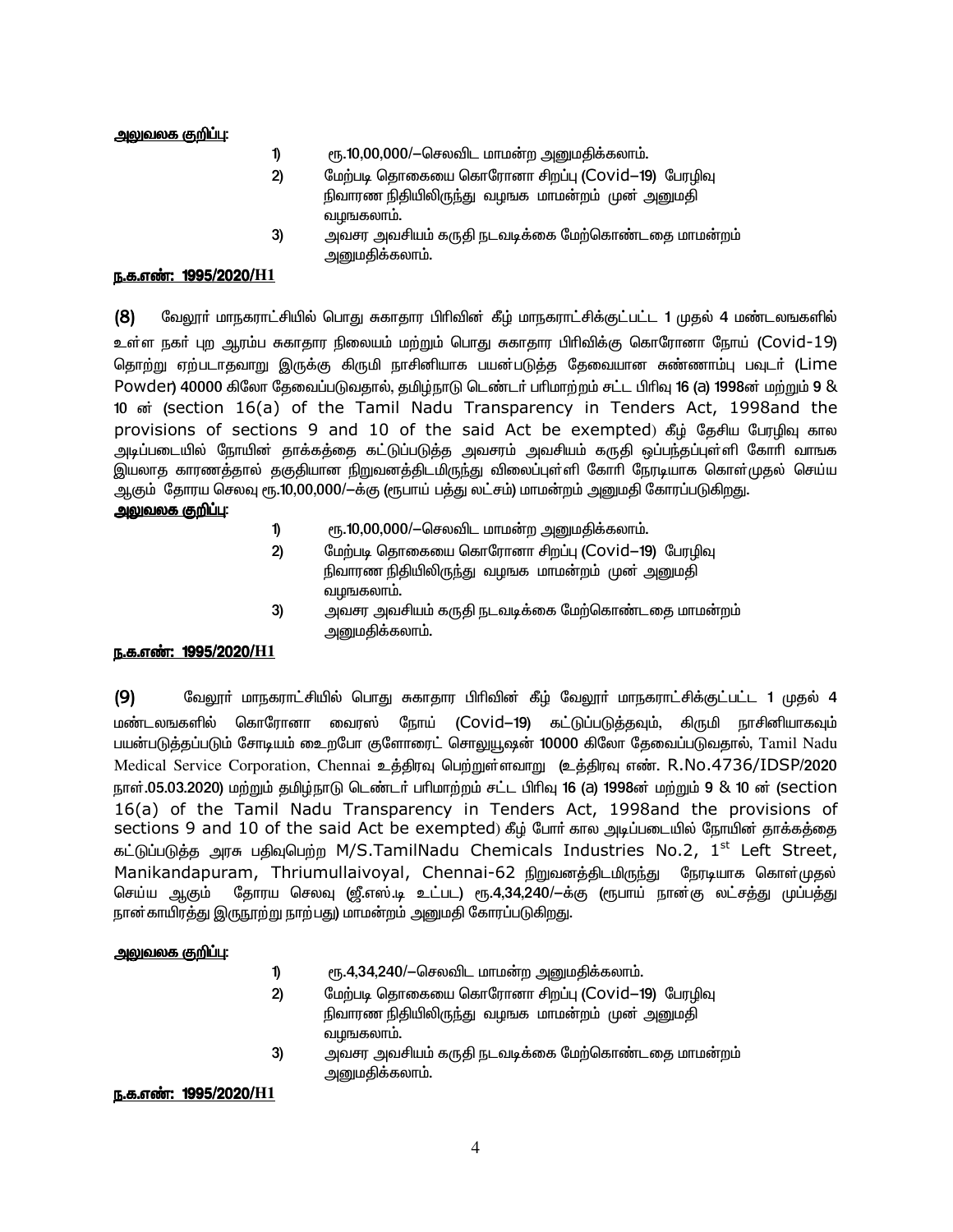$(10)$ வேலூா் மாநகராட்சியில் பொது சுகாதார பிாிவு, கொரோனா (Covid-19) நிதியின் கீழ் மாநகராட்சிக்குட்பட்ட 1 முதல் 2 மண்டலஙகளில் உள்ள நகர் புற ஆரம்ப சுகாதார நிலையம் மற்றும் பொது சுகாதார பிரிவில் பணிபுரியும் பணியாளர்களுக்கு கொரோனா நோய் (Covid–19) தொற்று ஏற்படாதவாறு பாகுகாக்க 416 எண்ணிக்கை கனிப்பட்ட பாகுகாப்பு உபகாணஙகள் (Personal Protective Equipment Kit) சப்ளை செய்யும் பணிக்கு ரூ.10.00 லட்சத்திற்கு 03.04.2020 அன்று நிா்வாக அனுமதி பெறப்பட்டு தமிழ்நாடு டெண்டர் பரிமாற்றம் சட்ட பிரிவு 16 (a) 1998ன் மற்றும் 9 & 10 ன் (section 16(a) of the Tamil Nadu Transparency in Tenders Act, 1998and the provisions of sections 9 and 10 of the said Act be exempted) கீழ் தேசிய பேரழிவு கால அடிப்படையில் நோயின் தாக்கத்தை கட்டுப்படுத்த அவசரம் அவசியம் கருதி ஒப்பந்தப்புள்ளி கோரி வாஙக இயலாத காரணத்தால் தகுதியான நிறுவனத்திடமிருந்து நேரடியாக விலைப்புள்ளி 04.04.2020 மேற்கொள்ளப்பட்டு பெறப்பட்ட மூன்று விலைப்புள்ளிகளின் ஒப்பு நோக்கு பட்டியல் மான்றக்கின் பார்வைக்கும் பகிவிற்கும் சமர்ப்பிக்கப்படுகிறது.

| வ.<br>எண்    | பணியின் பெயா்                                                                                                                                                                                                                                                                                                      | மதிப்பீடு<br>லட்சத்தி<br>ல் | நிறுவனத்தின் பெயர்                                                                                             | விலைப்புள்ளி<br>விபரம் (ஜி.எஸ்டி<br>உட்பட)<br>ரூ | குறிப்பு                                                                                                                |
|--------------|--------------------------------------------------------------------------------------------------------------------------------------------------------------------------------------------------------------------------------------------------------------------------------------------------------------------|-----------------------------|----------------------------------------------------------------------------------------------------------------|--------------------------------------------------|-------------------------------------------------------------------------------------------------------------------------|
| $\mathbf{1}$ | $\overline{2}$                                                                                                                                                                                                                                                                                                     | 3                           | $\overline{4}$                                                                                                 | 5                                                | 6                                                                                                                       |
| $\mathbf{1}$ | மாநகராட்சியில் பொது<br>வேலூா்<br>பிரிவு,<br>கொரோனா<br>சுகாதார<br>(Covid-19)<br>நிதியின்<br>கீழ்<br>மாநகராட்சிக்குட்பட்ட 1 முதல் 2                                                                                                                                                                                  |                             | M/S Sree<br>Venkateswara<br>Traders<br>Thirupattur-01                                                          | $9,98,400/-$                                     |                                                                                                                         |
|              | மண்டலஙகளில் உள்ள நகர் புற<br>ஆரம்ப சுகாதார நிலையம் மற்றும்<br>பிரிவில்<br>பொது<br>சுகாதார<br>பணிபுரியும் பணியாளர்களுக்கு<br>கொரோனா நோய் (Covid-19)<br>தொற்று<br>ஏற்படாதவாறு<br>எண்ணிக்கை<br>பாதுகாக்க 416<br>தனிப்பட்ட<br>பாதுகாப்பு<br>(Personal<br>உபகரணஙகள்<br>Protective Equipment Kit)<br>சப்ளை செய்யும் பணி. | 10.00                       | M/S GP Enterpirses<br>Nemandapuram,<br>Vellore-03<br>M/S Sri Krishna<br>Agencies,<br>Vilivakkam,<br>Chennai-49 | $10,40,000/-$<br>$10,81,600/-$                   | <sub>e</sub> <sup>1</sup> ,9,98,400/- L1<br>மதிப்பீட்டுத்<br>தொகையை<br>விட குறைவாக<br>வழங்கப்<br>பட்டுள்ளதை<br>ஏற்கலாம் |

மேற்படி பட்டியலில் கண்ட பணிக்கு சமா்ப்பிக்கப்பட்டுள்ள விலைப்புள்ளியில் குறைந்த விலைப்புள்ளி குறைந்த விலைப்புள்ளி விலைவிகிதத்தில் விலைப்புள்ளி அளித்த M/S Sree Venkateswara Traders Thirupattur-01 **வ எண்1ல் ரூ.**9,98,400/– நிறுவனத்தின் விலைபபுள்ளியை ஏற்று பட்டியலில் கண்ட பணிக்கு 07.04.2020 அன்று பணி உத்திரவு வழஙகியதையும் மாமன்றத்தின் அனுமதி கோரப்படுகிறது.

- குறிப்பு :1) மாமன்றம் பதிவு செய்யலாம்.
	- $(2)$ பெறப்பட்ட மூன்று விலைப்புள்ளிகளில் குறைவாக கொடுக்கப்பட்டுள்ள நிறுவனமான M/S Sree Venkateswara Traders Thirupattur-01 ரூ. 9.98.400/- நிறுவனக்கின் விலைப்புள்ளியை ஏற்கலாம்.
	- மேற் படி செலவினத்தொகையை கொரோன (Covid-19) தேசிய பேரழிவு கால  $3)$ நிதியின் கீழ் வழஙக மாமன்றம் அனுமதி வழஙகலாம்
	- 4) ஆணையா் அவா்கள் முன் அனுமதியில் 07.04.2020 அன்று பணி உத்தரவு வழஙகப்பட்டதற்கும் மாமன்றம் அறையதிக்கலாம்

#### ந.க.எண்:1995/2020/எச்1-3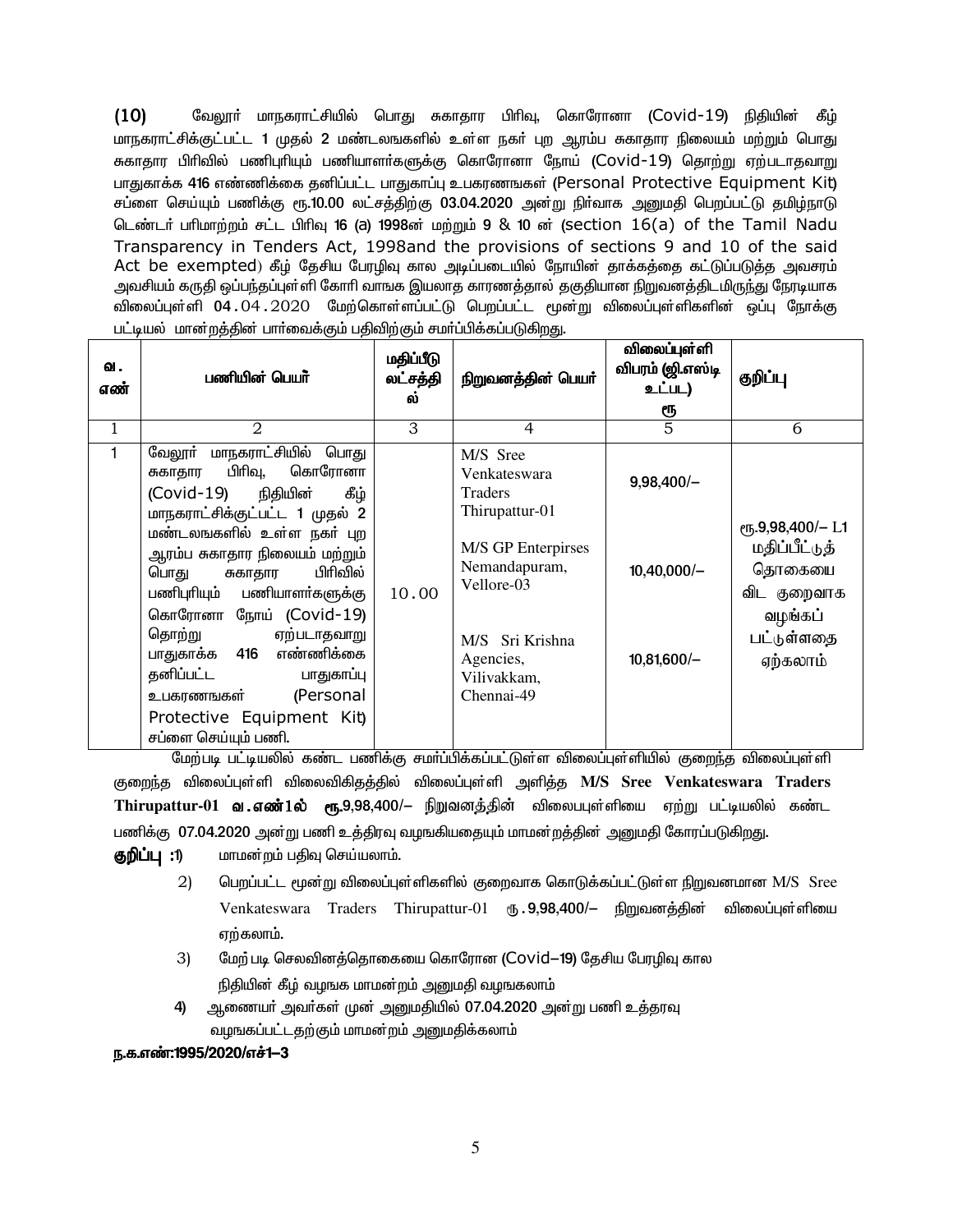$(11)$ வேலூா் மாநகராட்சியில் பொது சுகாதார பிாிவு, கொரோனா (Covid-19) நிதியின் கீழ் மாநகராட்சிக்குட்பட்ட 3 முதல் 4 மண்டலஙகளில் உள்ள நகர் புற ஆரம்ப சுகாதார நிலையம் மற்றும் பொது ககாதார பிரிவில் பணிபுரியும் பணியாளா்களுக்கு கொரோனா நோய் (Covid–19) தொற்று ஏற்படாதவாறு பாகுகாக்க 416 எண்ணிக்கை கனிப்பட்ட பாகுகாப்பு உபகாணஙகள் (Personal Protective Equipment Kit) சப்ளை செய்யும் பணிக்கு ரூ.10.00 லட்சத்திற்கு 03.04.2020 அன்று நிா்வாக அனுமதி பெறப்பட்டு தமிழ்நாடு டெண்டர் பரிமாற்றம் சட்ட பிரிவு 16 (a) 1998ன் மற்றும் 9 & 10 ன் (section 16(a) of the Tamil Nadu Transparency in Tenders Act, 1998and the provisions of sections 9 and 10 of the said Act be exempted) கீழ் தேசிய பேரழிவு கால அடிப்படையில் நோயின் தாக்கத்தை கட்டுப்படுத்த அவசரம் அவசியம் கருதி ஒப்பந்தப்புள்ளி கோரி வாஙக இயலாத காரணத்தால் தகுதியான நிறுவனத்திடமிருந்து நேரடியாக விலைப்புள்ளி 04.04.2020 மேற்கொள்ளப்பட்டு பெறப்பட்ட மூன்று விலைப்புள்ளிகளின் ஒப்பு நோக்கு பட்டியல் மான்றத்தின் பார்வைக்கும் பதிவிற்கும் சமர்ப்பிக்கப்படுகிறது.

| வ.<br>எண் | பணியின் பெயர்                                                                                                                                                                                                                                                                                                                                                                                                       | மதிப்பீடு<br>லட்சத்தி<br>ี คา | நிறுவனத்தின்<br>பெயர்                                                                                                                                                             | விலைப்புள்ளி<br>விபரம் (ஜி.எஸ்டி<br>உட்பட)<br>ரூ | குறிப்பு                                                                                          |
|-----------|---------------------------------------------------------------------------------------------------------------------------------------------------------------------------------------------------------------------------------------------------------------------------------------------------------------------------------------------------------------------------------------------------------------------|-------------------------------|-----------------------------------------------------------------------------------------------------------------------------------------------------------------------------------|--------------------------------------------------|---------------------------------------------------------------------------------------------------|
| 1         | 2                                                                                                                                                                                                                                                                                                                                                                                                                   | 3                             | 4                                                                                                                                                                                 | 5                                                | 6                                                                                                 |
|           | வேலூா் மாநகராட்சியில் பொது<br>சுகாதார பிரிவு, கொரோனா<br>(Covid-19) நிதியின் கீழ்<br>மாநகராட்சிக்குட்பட்ட 3 முதல் 4<br>மண்டலஙகளில் உள்ள நகர் புற<br>ஆரம்ப சுகாதார நிலையம் மற்றும்<br>பொது சுகாதார பிரிவில் பணிபுரியும்<br>பணியாளர்களுக்கு கொரோனா<br>நோய் (Covid-19) தொற்று<br>ஏற்படாதவாறு பாதுகாக்க 416<br>எண்ணிக்கை தனிப்பட்ட பாதுகாப்பு<br>உபகரணஙகள் (Personal<br>Protective Equipment Kit)<br>சப்ளை செய்யும் பணி. | 10.00                         | M/S Sree<br>Venkateswara<br><b>Traders</b><br>Thirupattur-01<br>M/S GP<br>Enterpirses<br>Nemandapuram,<br>Vellore-03<br>M/S Sri Krishna<br>Agencies,<br>Vilivakkam,<br>Chennai-49 | $9,98,400/-$<br>$10,40,000/-$<br>$10,81,000/-$   | $9,98,400/- L1$<br>மதிப்பீட்டுத்<br>தொகையை<br>விட<br>குறைவாக<br>வழங்கப்<br>பட்டுள்ளதை<br>ஏற்கலாம் |

மேற்படி பட்டியலில் கண்ட பணிக்கு சமாப்பிக்கப்பட்டுள்ள விலைப்புள்ளியில் குறைந்த விலைப்புள்ளி குறைந்த விலைப்புள்ளி விலைவிகிதத்தில் விலைப்புள்ளி அளித்த M/S Sree Venkateswara Traders Thirupattur-01 **வ .எண்1ல் ரூ.**9,98,400/– நிறுவனத்தின் விலைபபுள்ளியை ஏற்று பட்டியலில் கண்ட பணிக்கு 07.04.2020 அன்று பணி உத்திரவு வழஙகியதையும் மாமன்றத்தின் அனுமதி கோரப்படுகிறது.

மாமன்றம் பதிவு செய்யலாம். குறிப்பு :1)

- $(2)$ பெறப்பட்ட மூன்று விலைப்புள்ளிகளில் குறைவாக கொடுக்கப்பட்டுள்ள நிறுவனமான M/S Sree Venkateswara Traders Thirupattur-01 ரூ. 9,98,400/- நிறுவனத்தின் விலைப்புள்ளியை ஏற்கலாம்.
- $3)$ மேற் படி செலவினத்தொகையை கொரோன (Covid–19) தேசிய பேரழிவு கால நிதியின் கீழ் வழஙக மாமன்றம் அனுமதி வழஙகலாம்
- ஆணையா் அவா்கள் முன் அனுமதியில் 07.04.2020 அன்று பணி உத்தரவு 4) வழஙகப்பட்டதற்கும் மாமன்றம் அனுமதிக்கலாம்

ந.க.எண்:1995/2020/எச்1-4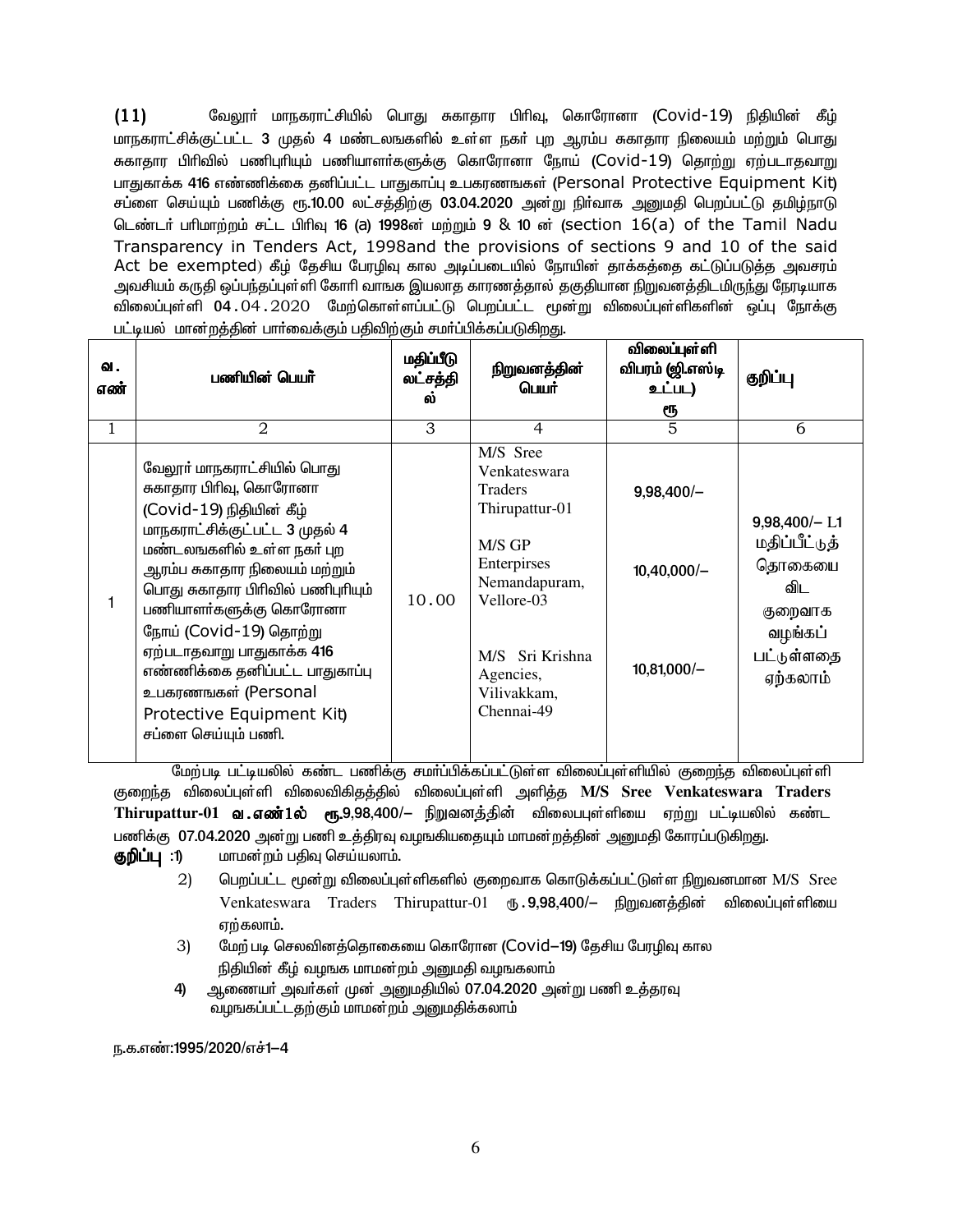$(12)$ வேலூா் மாநகராட்சியில் பொது சுகாதார பிாிவு, கொரோனா (Covid-19) நிதியின் கீழ் மாநகராட்சிக்குட்பட்ட 1 முதல் 2 மண்டலஙகளில் உள்ள நகர் புற ஆரம்ப சுகாதார நிலையம் மற்றும் பொது சுகாதார பிரிவுக்கு பொது மக்களுக்கு கொரோனா வைரஸ் நோய் (Covid<mark>–19)</mark> தொற்று மனித உடலில் வெப்பநிலையை கண்டுபிடிக்க 50 எண்ணிக்கை கெர்மல் ஸ்கேனர் மெஷின் (Thermal Scanner Machine) சப்ளை செய்யும் பணிக்கு ரூ.10.00 லட்சத்திற்கு 03.04.2020 அன்று நிா்வாக அனுமதி பெறப்பட்டு தமிழ்நாடு டெண்டர் பரிமாற்றம் சட்ட பிரிவு 16 (a) 1998ன் மற்றும் 9 & 10 ன் (section 16(a) of the Tamil Nadu Transparency in Tenders Act, 1998and the provisions of sections 9 and 10 of the said Act be exempted) கீழ் தேசிய பேரழிவு கால அடிப்படையில் நோயின் தாக்கத்தை கட்டுப்படுத்த அவசரம் அவசியம் கருதி ஒப்பந்தப்புள்ளி கோரி வாஙக இயலாத காரணத்தால் தகுதியான நிறுவனத்திடமிருந்து நேரடியாக விலைப்புள்ளி 04.04.2020 மேற்கொள்ளப்பட்டு பெறப்பட்ட மூன்று விலைப்புள்ளிகளின் ஒப்பு நோக்கு பட்டியல் மான்றத்தின் பார்வைக்கும் பதிவிற்கும் சமர்ப்பிக்கப்படுகிறது.

| வ.<br>எண் | பணியின் பெயர்                                                                                                                                                                                                                                                                                                                                                                                               | மதிப்பீடு<br>லட்சத்தில் | நிறுவனத்தின் பெயர்                                                                                                                                                             | விலைப்புள்ளி<br>விபரம் (ஜி.எஸ்டி<br>உட்பட)<br>ரூ | குறிப்பு                                                                                                            |
|-----------|-------------------------------------------------------------------------------------------------------------------------------------------------------------------------------------------------------------------------------------------------------------------------------------------------------------------------------------------------------------------------------------------------------------|-------------------------|--------------------------------------------------------------------------------------------------------------------------------------------------------------------------------|--------------------------------------------------|---------------------------------------------------------------------------------------------------------------------|
| 1         | $\mathfrak{D}$                                                                                                                                                                                                                                                                                                                                                                                              | 3                       | $\overline{4}$                                                                                                                                                                 | 5                                                | 6                                                                                                                   |
|           | வேலூா் மாநகராட்சியில் பொது<br>சுகாதார பிரிவு, கொரோனா<br>(Covid-19) நிதியின் கீழ்<br>மாநகராட்சிக்குட்பட்ட 1 முதல் 2<br>மண்டலஙகளில்  உள்ள நகர் புற<br>ஆரம்ப சுகாதார நிலையம் மற்றும்<br>பொது சுகாதார பிரிவுக்கு பொது<br>மக்களுக்கு கொரோனா வைரஸ்<br>நோய் (Covid-19) தொற்று மனித<br>உடலில் வெப்பநிலையை<br>கண்டுபிடிக்க 50 எண்ணிக்கை<br>தெர்மல் ஸ்கேனர் மெஷின் (Thermal<br>Scanner Machine) சப்ளை செய்யும்<br>பணி | 10.00                   | M/S Sree<br>Venkateswara<br><b>Traders</b><br>Thirupattur-01<br>M/S GP Enterpirses<br>Nemandapuram,<br>Vellore-03<br>M/S Sri Krishna<br>Agencies,<br>Vilivakkam,<br>Chennai-49 | $9,98,250/-$<br>$10,05,000/-$<br>$10,10,000/-$   | $\rm (f\bar{f}, 9, 98, 250/- L1)$<br>மதிப்பீட்டுத்<br>தொகையை<br>விட<br>குறைவாக<br>வழங்கப்<br>பட்டுள்ளதை<br>ஏற்கலாம் |

மேற்படி பட்டியலில் கண்ட பணிக்கு சமா்ப்பிக்கப்பட்டுள்ள விலைப்புள்ளியில் குறைந்த விலைப்புள்ளி குறைந்த விலைப்புள்ளி விலைவிகிதத்தில் விலைப்புள்ளி அளித்த M/S Sree Venkateswara Traders Thirupattur-01 **வ . எண் 1 ல் பா. 9.98.250/**— நிறுவனக்கின் விலைப்புள்ளியை எற்று பட்டியலில் கண்ட பணிக்கு 07.04.2020 அன்று பணி உத்திரவு வழஙகியதையும் மாமன்றத்தின் அனுமதி கோரப்படுகிறது.

- மாமன்றம் பகிவு செய்யலாம். குறிப்பு :1)
	- 2) பெறப்பட்ட மூன்று விலைப்புள்ளிகளில் குறைவாக கொடுக்கப்பட்டுள்ள நிறுவனமான M/S Sree Venkateswara Traders Thirupattur-01 ரூ. 9,98,250/- நிறுவனத்தின் விலைப்புள்ளியை ஏற்கலாம்.
	- மேற் படி செலவினத்தொகையை கொரோன (Covid-19) தேசிய பேரழிவு கால 3) நிதியின் கீழ் வழஙக மாமன்றம் அனுமதி வழஙகலாம்
	- 4) ஆணையா் அவா்கள் முன் அனுமதியில் 07.04.2020 அன்று பணி உத்தரவு வழஙகப்பட்டதற்கும் மாமன்றம் அனுமதிக்கலாம்

(ந.க.எண்:1995/2020/எச்1)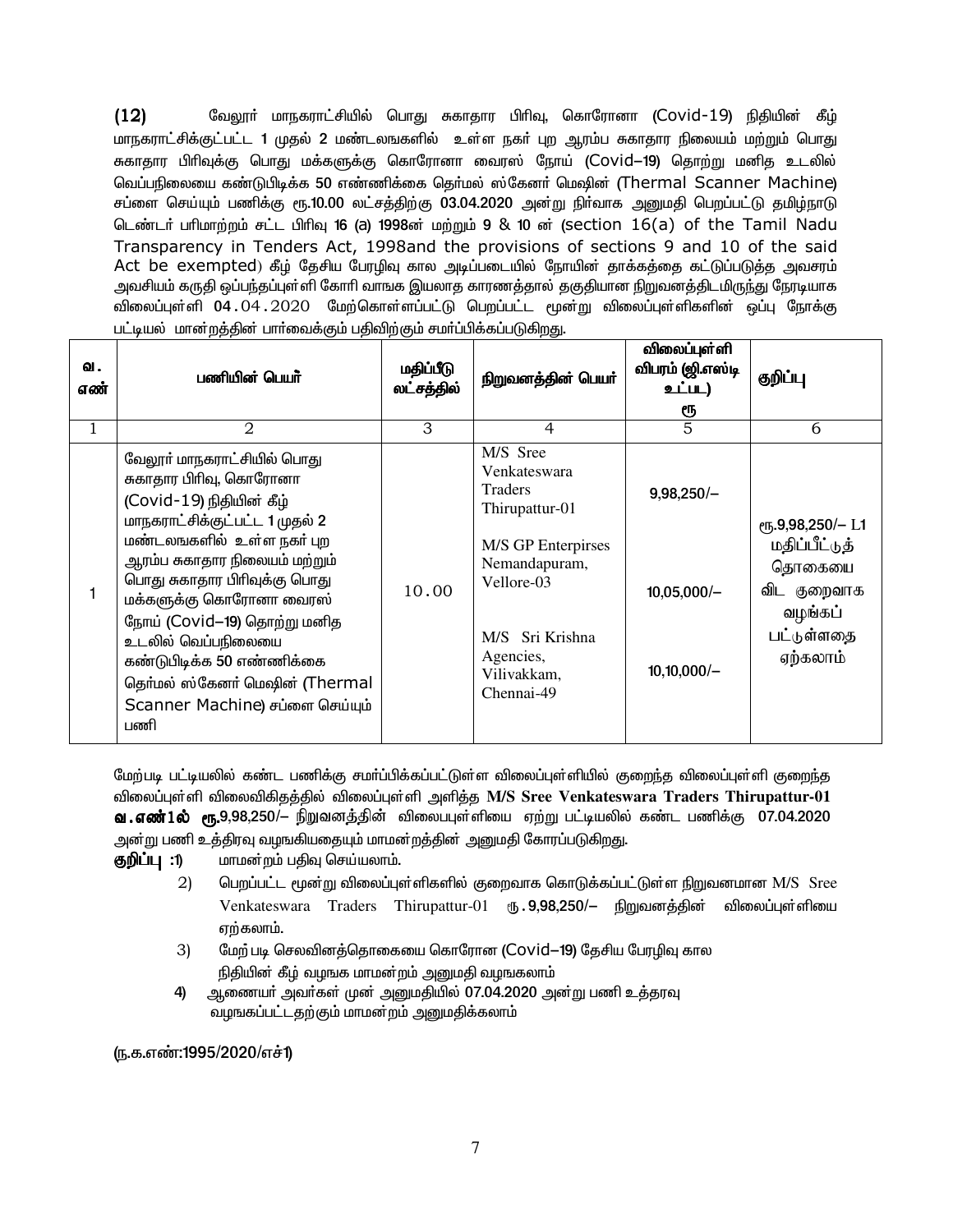$(13)$ வேலூா் மாநகராட்சியில் பொது சுகாதார பிாிவு, கொரோனா (Covid-19) நிதியின் கீழ் மாநகராட்சிக்குட்பட்ட 3 முதல் 4 மண்டலஙகளில் உள்ள நகர் புற ஆரம்ப சுகாதார நிலையம் மற்றும் பொது சுகாதார பிரிவுக்கு பொது மக்களுக்கு கொரோனா வைரஸ் நோய் (Covid—19) தொற்று மனித உடலில் வெப்பநிலையை கண்டுபிடிக்க 50 எண்ணிக்கை கெர்மல் ஸ்கேனர் மெஷின் (Thermal Scanner Machine) சப்ளை செய்யும் பணிக்கு ரூ.10.00 லட்சத்திற்கு 03.04.2020 அன்று நிா்வாக அனுமதி பெறப்பட்டு தமிழ்நாடு டெண்டர் பரிமாற்றம் சட்ட பிரிவு 16 (a) 1998ன் மற்றும் 9 & 10 ன் (section 16(a) of the Tamil Nadu Transparency in Tenders Act, 1998and the provisions of sections 9 and 10 of the said Act be exempted) கீழ் தேசிய பேரழிவு கால அடிப்படையில் நோயின் தாக்கத்தை கட்டுப்படுத்த அவசரம் அவசியம் கருதி ஒப்பந்தப்புள்ளி கோரி வாஙக இயலாத காரணத்தால் தகுதியான நிறுவனத்திடமிருந்து நேரடியாக விலைப்புள்ளி 04.04.2020 மேற்கொள்ளப்பட்டு பெறப்பட்ட மூன்று விலைப்புள்ளிகளின் ஒப்பு நோக்கு பட்டியல் மான்றத்தின் பார்வைக்கும் பதிவிற்கும் சமர்ப்பிக்கப்படுகிறது.

| வ.<br>எண் | பணியின் பெயர்                                                                                                                                                                                                                                                                                                                                                                       | மதிப்பீடு<br>லட்சத்தி<br>ี คา | நிறுவனத்தின் பெயர்                                                                                                                                                       | <b>விலைப்புள்</b> ளி<br>விபரம் (ஜி.எஸ்டி<br>உட்பட)<br>ரூ | குறிப்பு                                                                                                       |
|-----------|-------------------------------------------------------------------------------------------------------------------------------------------------------------------------------------------------------------------------------------------------------------------------------------------------------------------------------------------------------------------------------------|-------------------------------|--------------------------------------------------------------------------------------------------------------------------------------------------------------------------|----------------------------------------------------------|----------------------------------------------------------------------------------------------------------------|
| 1         | 2                                                                                                                                                                                                                                                                                                                                                                                   | 3                             | 4                                                                                                                                                                        | 5                                                        | 6                                                                                                              |
|           | வேலூர் மாநகராட்சியில் பொது<br>சுகாதார பிரிவின் கீழ்<br>மாநகராட்சிக்குட்பட்ட 1 முதல் 2<br>மண்டலஙகளில் உள்ள நகர்<br>புற ஆரம்ப சுகாதார நிலையம்<br>மற்றும் பொது சுகாதார<br>பிரிவுக்கு பொது மக்களுக்கு<br>கொரோனா வைரஸ் நோய்<br>(Covid-19) தொற்று மனித<br>உடலில் வெப்பநிலையை<br>கண்டுபிடிக்க 50 எண்ணிக்கை<br>தெர்மல் ஸ்கேனர் மெஷின்<br>(Thermal Scanner<br>Machine) சப்ளை செய்யும்<br>பணி | 10.00                         | M/S Sree<br>Venkateswara<br>Traders Thirupattur-<br>01<br>M/S GP Enterpirses<br>Nemandapuram,<br>Vellore-03<br>M/S Sri Krishna<br>Agencies,<br>Vilivakkam,<br>Chennai-49 | $9,98,250/-$<br>$10,05,000/-$<br>$10,10,000/-$           | $\rm e$ гг, 9,98,250/-<br>L1<br>மதிப்பீட்டுத்<br>தொகையை<br>விட<br>குறைவாக<br>வழங்கப்<br>பட்டுள்ளதை<br>ஏற்கலாம் |

மேற்படி பட்டியலில் கண்ட பணிக்கு சமா்ப்பிக்கப்பட்டுள்ள விலைப்புள்ளியில் குறைந்த விலைப்புள்ளி குறைந்த விலைப்புள்ளி விலைவிகிதத்தில் விலைப்புள்ளி அளித்த M/S Sree Venkateswara Traders <code>Thirupattur-01</code> வ . எண் $1$ ல்  $_{\rm e\pi}$ .9,98,250/– நிறுவனத்தின் விலைபபுள்ளியை ஏற்று பட்டியலில் கண்ட பணிக்கு 07.04.2020 அன்று பணி உத்திரவு வழஙகியதையும் மாமன்றத்தின் அனுமதி கோரப்படுகிறது.

குறிப்பு :1) மாமன்றம் பதிவு செய்யலாம்.

- $(2)$ பெறப்பட்ட மூன்று விலைப்புள்ளிகளில் குறைவாக கொடுக்கப்பட்டுள்ள நிறுவனமான M/S Sree Venkateswara Traders Thirupattur-01 ரூ. 9,98,250/– நிறுவனத்தின் விலைப்புள்ளியை ஏற்கலாம்.
- $3)$ மேற் படி செலவினத்தொகையை கொரோன (Covid–19) தேசிய பேரழிவு கால நிதியின் கீழ் வழஙக மாமன்றம் அனுமதி வழஙகலாம்
- ஆணையா் அவா்கள் முன் அனுமதியில் 07.04.2020 அன்று பணி உத்தரவு 4) வழஙகப்பட்டதற்கும் மாமன்றம் அனுமதிக்கலாம்

ந.க.எண்:1995/2020/எச்1-2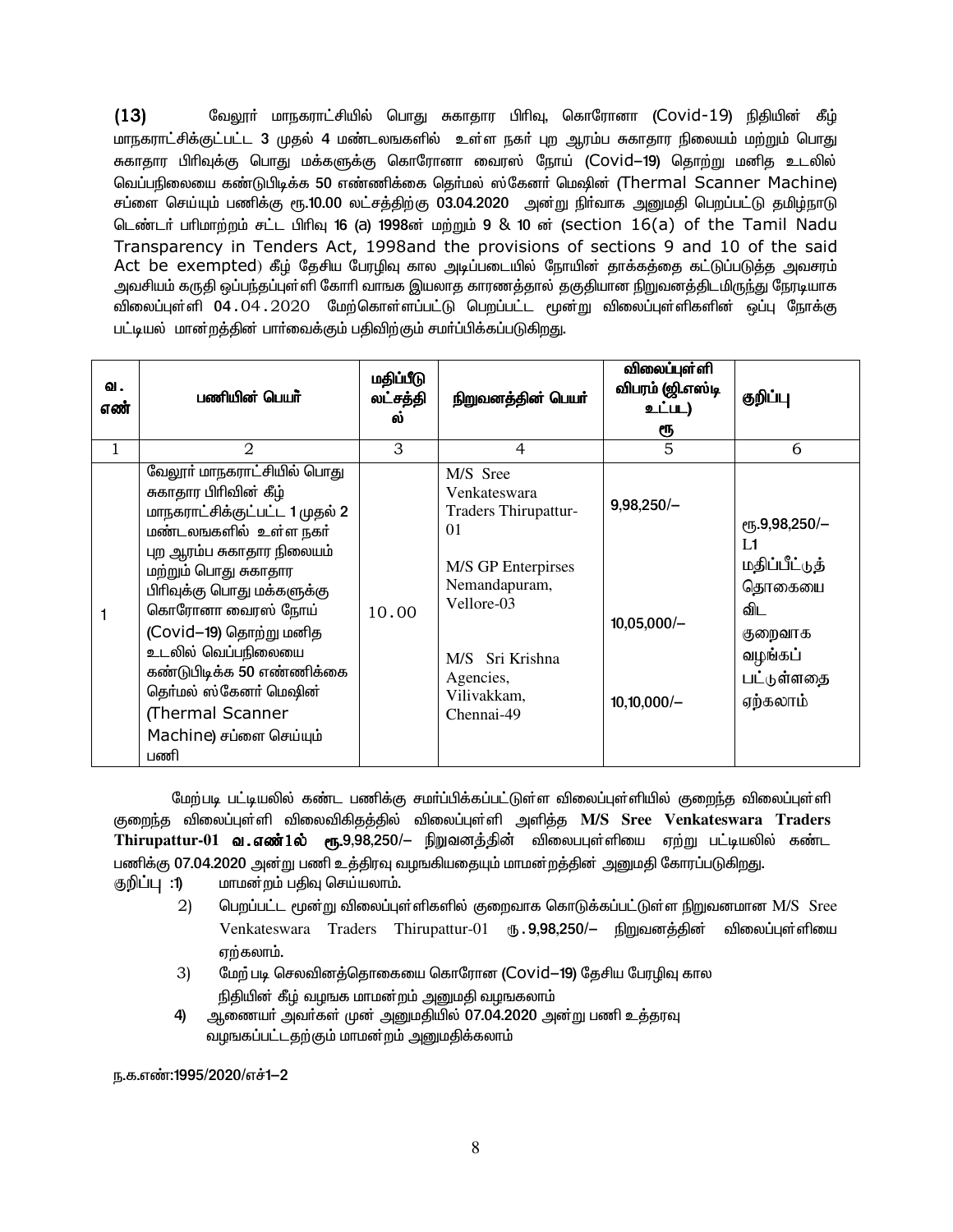$(14)$ வேலூா் மாநகராட்சியில் பொது சுகாதார பிாிவு, கொரோனா (Covid—19) நிதியின் கீழ் மாநகராட்சியில் 1 முகல் 4 மண்டலஙகளில் பணிபுரியும் சுகாகார பணியாளர்கள். குய்மை பணியாளர்கள் மற்றும் அனைக்கு பணியாளா்களுக்கும் நோய் தொற்று எற்படாதவாறு இருக்கு பணியாளா்களுக்கு கிருமி நாசினியாகவும் பயன்படுத்த ஆண்டி செப்டிக் லிக்யூடு (Anti Septic Liquid) 100 ML கொண்ட 3877 எண்ணிக்கை சப்ளை செய்யும் பணிக்கு ரூ.5.00 லட்சத்திற்கு 03.04.2020 அன்று நிர்வாக அனுமதி பெறப்பட்டு தமிழ்நாடு டெண்டர் பரிமாற்றம் சட்ட பிரிவு 16 (a) 1998ன் மற்றும் 9 & 10 ன் (section 16(a) of the Tamil Nadu Transparency in Tenders Act, 1998and the provisions of sections 9 and 10 of the said Act be exempted) கீழ் தேசிய பேரழிவு கால அடிப்படையில் நோயின் தாக்கத்தை கட்டுப்படுத்த அவசரம் அவசியம் கருதி ஒப்பந்தப்புள்ளி கோரி வாஙக இயலாத காரணத்தால் தகுதியான நிறுவனத்திடமிருந்து நேரடியாக விலைப்புள்ளி 04.04.2020 மேற்கொள்ளப்பட்டு பெறப்பட்ட மூன்று விலைப்புள்ளிகளின் ஒப்பு நோக்கு பட்டியல் மான்றத்தின் பார்வைக்கும் பதிவிற்கும் சமர்ப்பிக்கப்படுகிறது.

| வ.<br>எண்    | பணியின் பெயர்                                                                                                                                                                                                                                                                                                                                                                                                                        | மதிப்பீடு<br>லட்சத்தி<br>ல் | நிறுவனத்தின் பெயர்                                                                                                                                                                         | விலைப்புள்ளி<br>விபரம் (ஜி.எஸ்டி<br>உட்பட)<br><u>ரூ</u> | குறிப்பு                                                                                                                      |
|--------------|--------------------------------------------------------------------------------------------------------------------------------------------------------------------------------------------------------------------------------------------------------------------------------------------------------------------------------------------------------------------------------------------------------------------------------------|-----------------------------|--------------------------------------------------------------------------------------------------------------------------------------------------------------------------------------------|---------------------------------------------------------|-------------------------------------------------------------------------------------------------------------------------------|
| $\mathbf{1}$ | $\overline{2}$                                                                                                                                                                                                                                                                                                                                                                                                                       | 3                           | $\overline{4}$                                                                                                                                                                             | $\overline{5}$                                          | 6                                                                                                                             |
| 1            | வேலூா் மாநகராட்சியில்<br>பொது சுகாதார பிரிவு,<br>கொரோனா (Covid-19)<br>நிதியின் கீழ் மாநகராட்சியில்<br>1 முதல் 4 மண்டலஙகளில்<br>பணிபுரியும் சுகாதார<br>பணியாளர்கள், துய்மை<br>பணியாளர்கள் மற்றும்<br>அனைத்து<br>பணியாளா்களுக்கும் நோய்<br>தொற்று எற்படாதவாறு<br>இருக்க பணியாளர்களுக்கு<br>கிருமி நாசினியாகவும்<br>பயன்படுத்த ஆண்டி செப்டிக்<br>லிக்யூடு (Anti Septic<br>Liquid) 100 ML கொண்ட<br>3877 எண்ணிக்கை சப்ளை<br>செய்யும் பணி. | 10.00                       | M/S JAYRAM<br>VENTURES,<br><b>MYLAPORE</b><br><b>CHENNAI-0</b><br>M/S RVP<br><b>ENTERPRISES</b><br><b>VELLORE</b><br>M/S SKY LINE<br><b>CONSTRUCTION</b><br>THAILAVARAM-<br>0 <sup>3</sup> | $4,84,625/-$<br>$10,50,000/-$<br>$10,11,000/-$          | <sub>C</sub> <sup>1</sup> , 4, 84, 625/-<br>L1<br>மதிப்பீட்டுத்<br>தொகையை<br>விட குறைவாக<br>வழங்கப்<br>பட்டுள்ளதை<br>ஏற்கலாம் |

மேற்படி பட்டியலில் கண்ட பணிக்கு சமா்ப்பிக்கப்பட்டுள்ள விலைப்புள்ளியில் குறைந்த விலைப்புள்ளி குறைந்த விலைப்புள்ளி விலைவிகிதக்கில் விலைப்புள்ளி அளிக்க  $\overline{\rm M/S}$ **JAYRAM VENTURES** MYLAPORE-03 ரூ.4,84,625/— நிறுவனத்தின் விலைபபுள்ளியை ஏற்று பட்டியலில் கண்ட பணிக்கு 07.04.2020 அன்று பணி உத்திரவு வழஙகியதையும் மாமன்றத்தின் அனுமதி கோரப்படுகிறது.

- குறிப்பு :1) மாமன்றம் பதிவு செய்யலாம்.
	- $(2)$ பெறப்பட்ட மூன்று விலைப்புள்ளிகளில் குறைவாக கொடுக்கப்பட்டுள்ள நிறுவனமான M/S JAYRAM VENTURES MYLAPORE-03 ரூ. 4,84,625/– நிறுவனத்தின் விலைப்புள்ளியை ஏற்கலாம்.
	- மேற் படி செலவினத்தொகையை கொரோன (Covid-19) தேசிய பேரழிவு கால 3) நிதியின் கீழ் வழஙக மாமன்றம் அனுமதி வழஙகலாம்
	- 4) ஆணையர் அவர்கள் முன் அனுமதியில் 07.04.2020 அன்று பணி உத்தரவு வழஙகப்பட்டதற்கும் மாமன்றம் அனுமதிக்கலாம்

#### ந.க.எண்:1995/2020/எச்1-3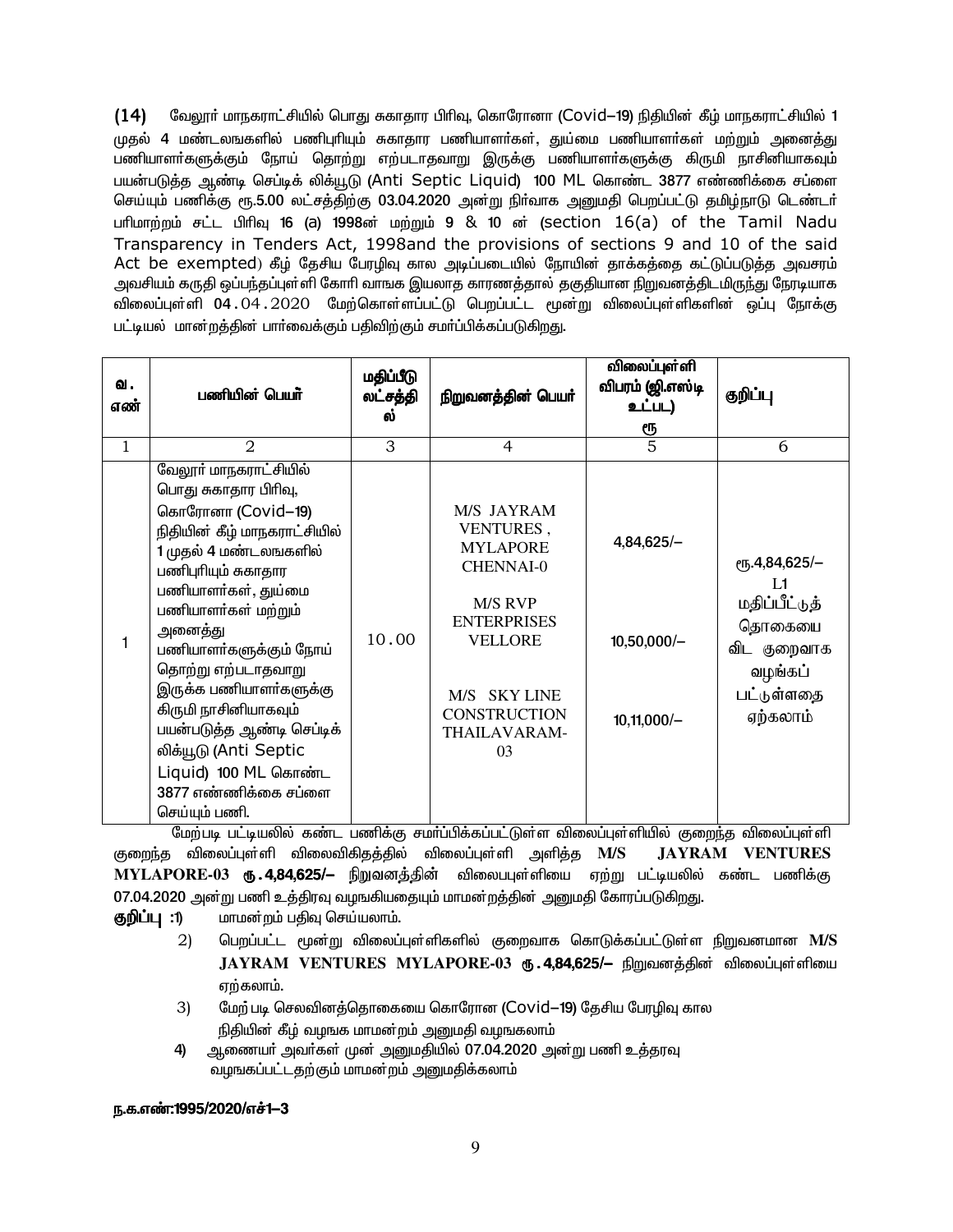வேலூர் மாநகராட்சியில் பொது சுகாதார பிரிவு, கொரோனா (Covid—19) நிதியின் கீழ் மாநகராட்சியில் 1  $(15)$ முதல் 2 மண்டலஙகளுக்குட்பட்ட பொது இடஙகள் மற்றும் அரசு அலவலகஙகள், மார்கெட் மற்றும் பொது மக்கள் கூடும் இடஙகளில் கொரோனா வைரஸ் நோய் (Covid—19) கட்டுப்படுத்தவும், கிருமி நாசினியாகவும் பயன்படுத்தப்படும் லைசல் சொலுயூஷன் (Disinfector Solution) 5000 லிட்டர் சப்ளை செய்யும் பணிக்கு ரூ.10.00 லட்சத்திற்கு 03.04.2020 அன்று நிர்வாக அனுமதி பெறப்பட்டு தமிழ்நாடு டெண்டர் பரிமாற்றம் சட்ட பிரிவு 16 (a) 1998ன் மற்றும் 9 & 10 ன் (section 16(a) of the Tamil Nadu Transparency in Tenders Act, 1998and the provisions of sections 9 and 10 of the said Act be exempted) கீழ் கேசிய பேரழிவு கால அடிப்படையில் நோயின் தாக்கத்தை கட்டுப்படுத்த அவசரம் அவசியம் கருதி ஒப்பந்தப்புள்ளி கோரி வாஙக இயலாத காரணத்தால் தகுதியான நிறுவனத்திடமிருந்து நேரடியாக விலைப்புள்ளி 04․04․2020 மேற்கொள்ளப்பட்டு பெறப்பட்ட மூன்று விலைப்புள்ளிகளின் ஒப்பு நோக்கு பட்டியல் மான்றத்தின் பாா்வைக்கும் பதிவிற்கும் சமா்ப்பிக்கப்படுகிறது.

| வ.<br>எண் | பணியின் பெயர்                                                                                                                                                                                                                                                                                                                                                                                                          | மதிப்பீடு<br>லட்சத்தில் | நிறுவனத்தின் பெயர்                                                                                                                                                                                    | விலைப்புள்ளி<br>விபரம் (ஜி.எஸ்டி<br>உட்பட)<br>ரூ | குறிப்பு                                                                                                   |
|-----------|------------------------------------------------------------------------------------------------------------------------------------------------------------------------------------------------------------------------------------------------------------------------------------------------------------------------------------------------------------------------------------------------------------------------|-------------------------|-------------------------------------------------------------------------------------------------------------------------------------------------------------------------------------------------------|--------------------------------------------------|------------------------------------------------------------------------------------------------------------|
| 1         | $\overline{2}$                                                                                                                                                                                                                                                                                                                                                                                                         | 3                       | $\overline{4}$                                                                                                                                                                                        | 5                                                | 6                                                                                                          |
|           | வேலூா் மாநகராட்சியில்<br>பொது சுகாதார பிரிவு,<br>கொரோனா (Covid-19)<br>நிதியின் கீழ் மாநகராட்சியில்<br>1 முதல் 2<br>மண்டலஙகளுக்குட்பட்ட<br>பொது இடஙகள் மற்றும் அரசு<br>அலவலகஙகள், மார்கெட்<br>மற்றும் பொது மக்கள் கூடும்<br>இடஙகளில் கொரோனா<br>வைரஸ் நோய் (Covid-19)<br>கட்டுப்படுத்தவும், கிருமி<br>நாசினியாகவும்<br>பயன்படுத்தப்படும் லைசல்<br>சொலுயூஷன் (Disinfector<br>Solution) 5000 லிட்டர்<br>சப்ளை செய்யும் பணி | 10.00                   | M/S JAYRAM<br><b>VENTURES</b><br><b>MYLAPORE</b><br><b>CHENNAI-0</b><br><b>M/S RVP</b><br><b>ENTERPRISES</b><br><b>VELLORE</b><br><b>SKY LINE</b><br>M/S<br><b>CONSTRUCTION</b><br>THAILAVARAM-<br>03 | $9,00,000/-$<br>$10,50,000/-$<br>$10,11,000/-$   | $e$ гҕ.9,00,000/-<br>I 1<br>மதிப்பீட்டுத்<br>தொகையை<br>விட<br>குறைவாக<br>வழங்கப்<br>பட்டுள்ளதை<br>ஏற்கலாம் |

மேற்படி பட்டியலில் கண்ட பணிக்கு சமா்ப்பிக்கப்பட்டுள்ள விலைப்புள்ளியில் குறைந்த விலைப்புள்ளி குறைந்த விலைப்புள்ளி விலைவிகிதத்தில் விலைப்புள்ளி அளித்த  $M/S$ **JAYRAM VENTURES** MYLAPORE-03 **ரு . 9,00,000/–** நிறுவனத்தின் விலைப்புள்ளியை ஏற்று பட்டியலில் கண்ட பணிக்கு 07.04.2020 அன்று பணி உத்திரவு வழஙகியதையும் மாமன்றத்தின் அனுமதி கோரப்படுகிறது.

- மாமன்றம் பதிவு செய்யலாம். குறிப்பு :1)
	- $(2)$ பெறப்பட்ட மூன்று விலைப்புள்ளிகளில் குறைவாக கொடுக்கப்பட்டுள்ள நிறுவனமான M/S JAYRAM VENTURES MYLAPORE-03 ரூ.9,00,000/- நிறுவனத்தின் விலைப்புள்ளியை ஏற்கலாம்.
	- $3)$ மேற் படி செலவினத்தொகையை கொரோன (Covid—19) தேசிய பேரழிவு கால நிதியின் கீழ் வழஙக மாமன்றம் அனுமதி வழஙகலாம்
	- ஆணையா் அவா்கள் முன் அனுமதியில் 07.04.2020 அன்று பணி உத்தரவு 4) வழஙகப்பட்டதற்கும் மாமன்றம் அனுமதிக்கலாம்

ந.க.எண்:1995/2020/எச்1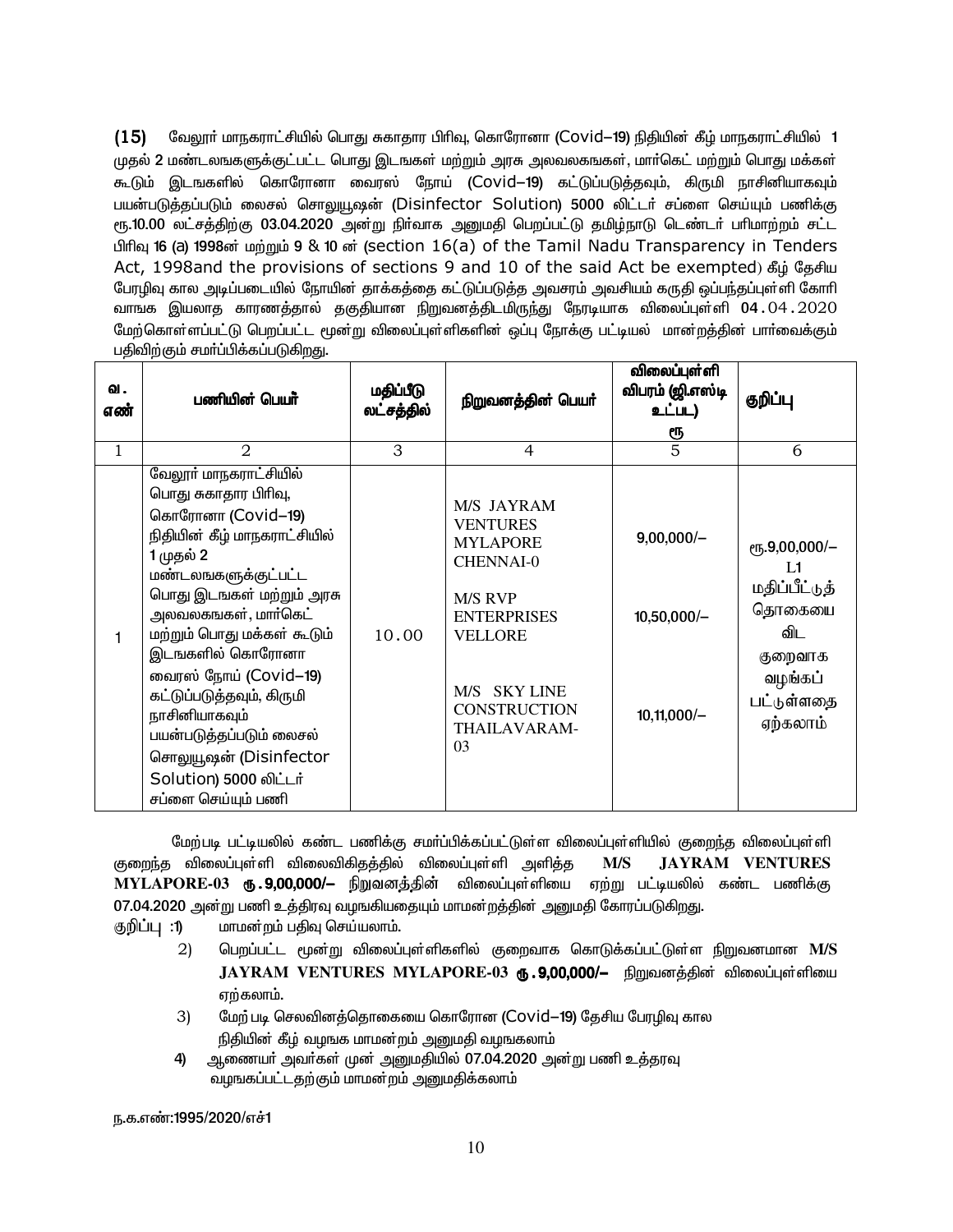$(16)$ வேலூா் மாநகராட்சியில் பொது சுகாதார பிாிவு, கொரோனா (Covid—19) நிதியின் கீழ் மாநகராட்சியில் 3 முதல் 4 மண்டலஙகளுக்குட்பட்ட பொது இடஙகள் மற்றும் அரசு அலவலகஙகள், மார்கெட் மற்றும் பொது மக்கள் கூடும் இடஙகளில் கொரோனா வைரஸ் நோய் (Covid—19) கட்டுப்படுத்தவும், கிருமி நாசினியாகவும் பயன்படுத்தப்படும் லைசல் சொலுயூஷன் (Disinfector Solution) 5000 லிட்டர் சப்ளை செய்யும் பணிக்கு ரூ.10.00 லட்சத்திற்கு 03.04.2020 அன்று நிர்வாக அனுமதி பெறப்பட்டு தமிழ்நாடு டெண்டர் பரிமாற்றம் சட்ட பிரிவு 16 (a) 1998ன் மற்றும் 9 & 10 ன் (section 16(a) of the Tamil Nadu Transparency in Tenders Act, 1998and the provisions of sections 9 and 10 of the said Act be exempted) கீழ் தேசிய பேரழிவு கால அடிப்படையில் நோயின் தாக்கத்தை கட்டுப்படுத்த அவசரம் அவசியம் கருதி ஒப்பந்தப்புள்ளி கோரி வாஙக இயலாத காரணத்தால் தகுதியான நிறுவனத்திடமிருந்து நேரடியாக விலைப்புள்ளி 04․04․2020 மேற்கொள்ளப்பட்டு பெறப்பட்ட மூன்று விலைப்புள்ளிகளின் ஒப்பு நோக்கு பட்டியல் மான்றத்தின் பார்வைக்கும் பதிவிற்கும் சமர்ப்பிக்கப்படுகிறது.

| ഖ.<br>எண்    | பணியின் பெயர்                                                                                                                                                                                                                                                                                                                                                                                                                                     | மதிப்பீடு<br>லட்சத்தில் | நிறுவனத்தின்<br>பெயர்                                                                                                                                                                                     | விலைப்புள்ளி<br>விபரம் (ஜி.எஸ்டி<br>உட்பட)<br>ரூ | குறிப்பு                                                                                                |
|--------------|---------------------------------------------------------------------------------------------------------------------------------------------------------------------------------------------------------------------------------------------------------------------------------------------------------------------------------------------------------------------------------------------------------------------------------------------------|-------------------------|-----------------------------------------------------------------------------------------------------------------------------------------------------------------------------------------------------------|--------------------------------------------------|---------------------------------------------------------------------------------------------------------|
| $\mathbf{1}$ | $\mathfrak{D}$                                                                                                                                                                                                                                                                                                                                                                                                                                    | 3                       | $\overline{4}$                                                                                                                                                                                            | 5                                                | 6                                                                                                       |
|              | மாநகராட்சியில்<br>வேலூர்<br>பொது<br>சுகாதார பிரிவு, கொரோனா (Covid–<br>19) நிதியின் கீழ் மாநகராட்சியில்<br>- 3<br>மண்டலஙகளுக்குட்பட்ட<br>முதல்<br>4<br>மற்றும்<br>பொது<br>இடஙகள்<br>அரசு<br>அலவலகஙகள், மார்கெட்<br>மற்றும்<br>பொது மக்கள் கூடும் இடஙகளில்<br>கொரோனா வைரஸ் நோய் (Covid-19)<br>கட்டுப்படுத்தவும்,<br>கிருமி<br>நாசினியாகவும் பயன்படுத்தப்படும்<br>லைசல் சொலுயூஷன் (Disinfector<br>லிட்டர்<br>Solution) 5000<br>சப்ளை<br>செய்யும் பணி | 10.00                   | M/S JAYRAM<br><b>VENTURES</b><br><b>MYLAPORE</b><br><b>CHENNAI-03</b><br><b>M/S RVP</b><br><b>ENTERPRISES</b><br><b>VELLORE</b><br>M/S SKY LINE<br><b>CONSTRUCTIO</b><br>N<br><b>THAILAVARA</b><br>$M-03$ | $9,00,000/-$<br>$10,50,000/-$<br>$10,11,000/-$   | $e$ гҕ.9,00,000/-<br>I 1<br>மதிப்பீட்டுத்<br>தொகையை<br>விட குறைவாக<br>வழங்கப்<br>பட்டுள்ளதை<br>ஏற்கலாம் |

மேற்படி பட்டியலில் கண்ட பணிக்கு சமா்ப்பிக்கப்பட்டுள்ள விலைப்புள்ளியில் குறைந்த விலைப்புள்ளி குறைந்த விலைப்புள்ளி விலைவிகிதத்தில் விலைப்புள்ளி அளித்த  $M/S$ **JAYRAM VENTURES** MYLAPORE-03 ரூ.9,00,000/— நிறுவனத்தின் விலைப்புள்ளியை ஏற்று பட்டியலில் கண்ட பணிக்கு 07.04.2020 அன்று பணி உத்திரவு வழஙகியதையும் மாமன்றத்தின் அனுமதி கோரப்படுகிறது.

குறிப்பு :1) மாமன்றம் பதிவு செய்யலாம்.

- $(2)$ பெறப்பட்ட மூன்று விலைப்புள்ளிகளில் குறைவாக கொடுக்கப்பட்டுள்ள நிறுவனமான M/S .JAYRAM VENTURES MYLAPORE-03 **ரு .9.00.000/**– நிறுவனக்கின் விலைப்புள்ளியை ஏற்கலாம்.
- $3)$ மேற் படி செலவினத்தொகையை கொரோன (Covid-19) தேசிய பேரழிவு கால நிதியின் கீழ் வழஙக மாமன்றம் அனுமதி வழஙகலாம்
- ஆணையா் அவா்கள் முன் அனுமதியில் 07.04.2020 அன்று பணி உத்தரவு 4) வழஙகப்பட்டதற்கும் மாமன்றம் அனுமதிக்கலாம்

ந.க.எண்:1995/2020/எச்1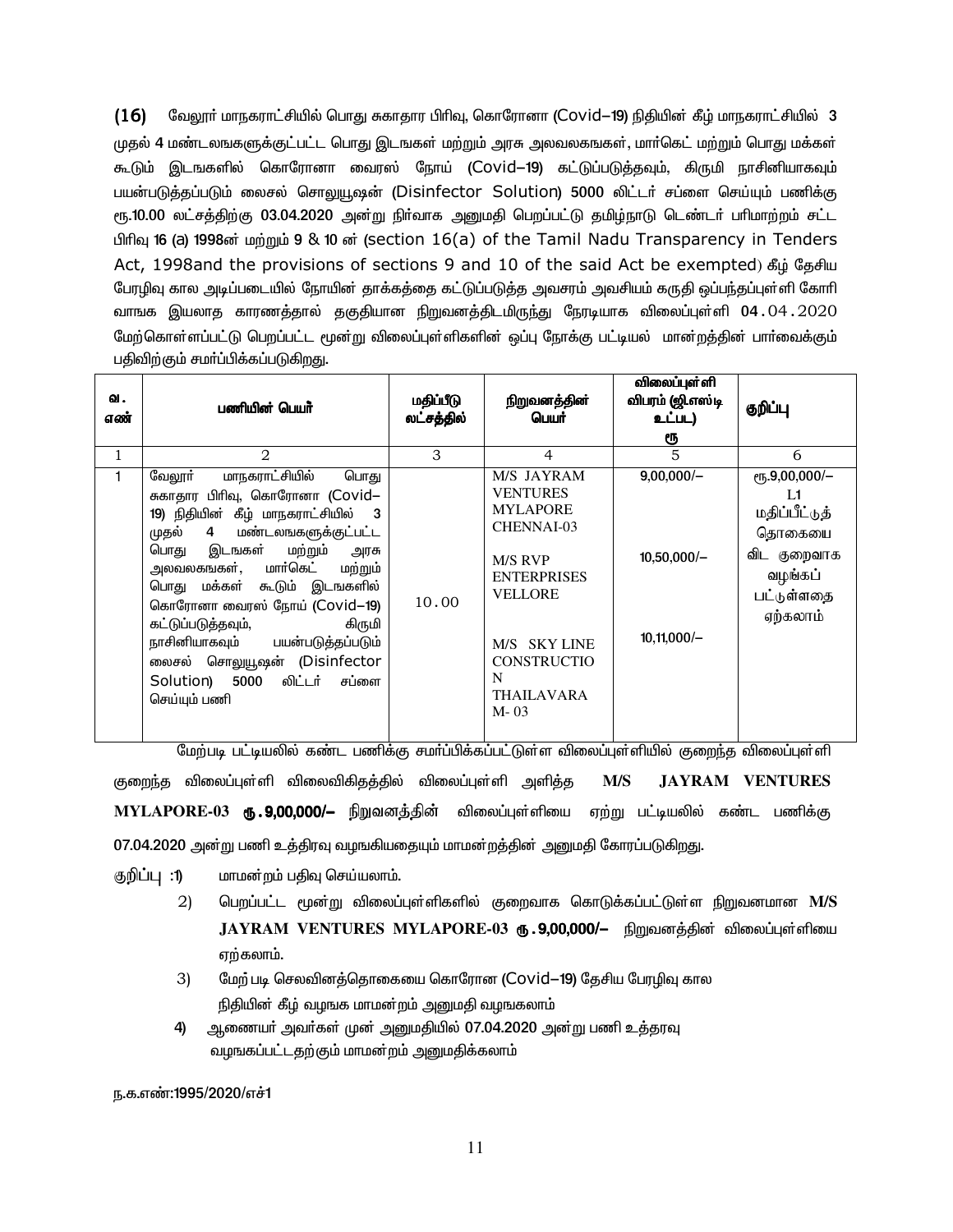$(17)$ வேலூா் மாநகராட்சியில் பொது சுகாதார பிாிவு, கொரோனா (Covid-19) நிதியின் கீழ் மாநகராட்சிக்குட்பட்ட 1 முதல் 4 மண்டலஙகளில் உள்ள நகர் புற ஆரம்ப சுகாதார நிலையம் மற்றும் பொது சுகாதார பிரிவிக்கு கொரோனா நோய் (Covid-19) தொற்று ஏற்படாதவாறு இருக்கு கிருமி நாசினியாக பயன்படுக்க கேவையான சுண்ணாம்பு பவடர் (Lime\_Powder) 40000 கிலோ சப்ளை செய்யும் பணிக்கு ரூ.10.00 ்லட்சத்திற்கு 03.04.2020 அன்று நிர்வாக அனுமதி பெறப்பட்டு தமிழ்நாடு டெண்டர் பரிமாற்றம் சட்ட பிரிவு 16 (a) 1998ன் மற்றும் 9 & 10 ன் (section 16(a) of the Tamil Nadu Transparency in Tenders Act, 1998 and the provisions of sections 9 and 10 of the said Act be exempted) கீழ் தேசிய பேரழிவு கால அடிப்படையில் நோயின் தாக்கத்தை கட்டுப்படுத்த அவசரம் அவசியம் கருதி ஒப்பந்தப்புள்ளி கோரி வாஙக காரணத்தால் தகுதியான நிறுவனத்திடமிருந்து நேரடியாக விலைப்புள்ளி 04 . 04 . 2020 இயலாத மேற்கொள்ளப்பட்டு பெறப்பட்ட மூன்று விலைப்புள்ளிகளின் ஒப்பு நோக்கு பட்டியல் மான்றத்தின் பார்வைக்கும் பதிவிற்கும் சமர்ப்பிக்கப்படுகிறது.

| வ.<br>எண் | பணியின் பெயர்                                                                                                                                                                                                                                                                                                                                                                                               | மதிப்பீடு<br>லட்சத்தி<br>ல் | நிறுவனத்தின் பெயர்                                                                                                                                                                | விலைப்புள்ளி<br>விபரம் (ஜி.எஸ்டி<br>உட்பட)<br>ரூ | குறிப்பு                                                                                                   |
|-----------|-------------------------------------------------------------------------------------------------------------------------------------------------------------------------------------------------------------------------------------------------------------------------------------------------------------------------------------------------------------------------------------------------------------|-----------------------------|-----------------------------------------------------------------------------------------------------------------------------------------------------------------------------------|--------------------------------------------------|------------------------------------------------------------------------------------------------------------|
| 1         | 2                                                                                                                                                                                                                                                                                                                                                                                                           | 3                           | 4                                                                                                                                                                                 | 5                                                | 6                                                                                                          |
|           | <u>மாநகராட்சியில்</u><br>வேலூா்<br>பொது<br>பிரிவு,<br>கொரோனா<br>சுகாதார<br>(Covid-19) நிதியின்<br>கீழ்<br>மாநகராட்சிக்குட்பட்ட 1 முதல் 4<br>மண்டலஙகளில் உள்ள நகர் புற<br>ஆரம்ப சுகாதார நிலையம் மற்றும்<br>பிரிவிக்கு<br>பொது சுகாதார<br>கொரோனா நோய் (Covid-19)<br>தொற்று ஏற்படாதவாறு இருக்கு<br>கிருமி நாசினியாக பயன்படுத்த<br>தேவையான சுண்ணாம்பு பவுடர்<br>(Lime Powder) 40000 கிலோ<br>சப்ளை செய்யும் பணி. | 10.00                       | M/S Sree<br>Venkateswara<br><b>Traders</b><br>Thirupattur-01<br>M/S GP<br>Enterpirses<br>Nemandapuram,<br>Vellore-03<br>M/S Sri Krishna<br>Agencies,<br>Vilivakkam,<br>Chennai-49 | $9,96,000/-$<br>$10,16,000/-$<br>$10,32,000/-$   | $e$ гг, 9,96,000/-<br>L1<br>மதிப்பீட்டுத்<br>தொகையை<br>விட<br>குறைவாக<br>வழங்கப்<br>பட்டுள்ளதை<br>ஏற்கலாம் |

மேற்படி பட்டியலில் கண்ட பணிக்கு சமா்ப்பிக்கப்பட்டுள்ள விலைப்புள்ளியில் குறைந்த விலைப்புள்ளி குறைந்த விலைப்புள்ளி விலைவிகிதத்தில் விலைப்புள்ளி அளித்த M/S Sree Venkateswara Traders Thirupattur-01 **வ எண்1ல் ரூ.**9,96,000/– நிறுவனத்தின் விலைபபுள்ளியை ஏற்று பட்டியலில் கண்ட பணிக்கு 07.04.2020 அன்று பணி உத்திரவு வழங்கியதையும் மாமன்றத்தின் அனுமதி கோரப்படுகிறது. குறிப்பு :1) மாமன்றம் பதிவு செய்யலாம்.

- $(2)$ பெறப்பட்ட மூன்று விலைப்புள்ளிகளில் குறைவாக கொடுக்கப்பட்டுள்ள நிறுவனமான M/S Sree Venkateswara Traders Thirupattur-01 ரு. 9,96,000/- நிறுவனத்தின் விலைப்புள்ளியை ஏற்கலாம்.
- 3) மேற் படி செலவினத்தொகையை கொரோன (Covid-19) தேசிய பேரழிவு கால நிதியின் கீழ் வழஙக மாமன்றம் அனுமதி வழஙகலாம்
- ஆணையா் அவா்கள் முன் அனுமதியில் 07.04.2020 அன்று பணி உத்தரவு 4) வழஙகப்பட்டதற்கும் மாமன்றம் அனுமதிக்கலாம்

ந.க.எண்:1995/2020/எச்1–5

 $(18)$ வேலூர் மாநகராட்சி Smart City திட்டத்தின் கீழ் Supplying of 23Nos Flex Hoarding Board for Advertising Ease of Living (EoL) Programme in Vellore Corporation Area at Vellore Smart City Limited பணிக்க கயாரிக்கப்பட்ட மகிப்பீட்டுக் கொகை ரூ. 1,30,000/-க்கு ஆணையர் அவர்களின் நிர்வாக அனுமதி நாள்.30.01.2020-ல் நிர்வாக அனுமதி வழங்கப்பட்டுள்ளது. இப்பணிக்கு 31.01.2020 அன்று பெறப்பட்ட முன்று விலைப்புள்ளிகளின் ஒப்புநோக்கு பட்டியல் விவரம் பின்வருமாறு.